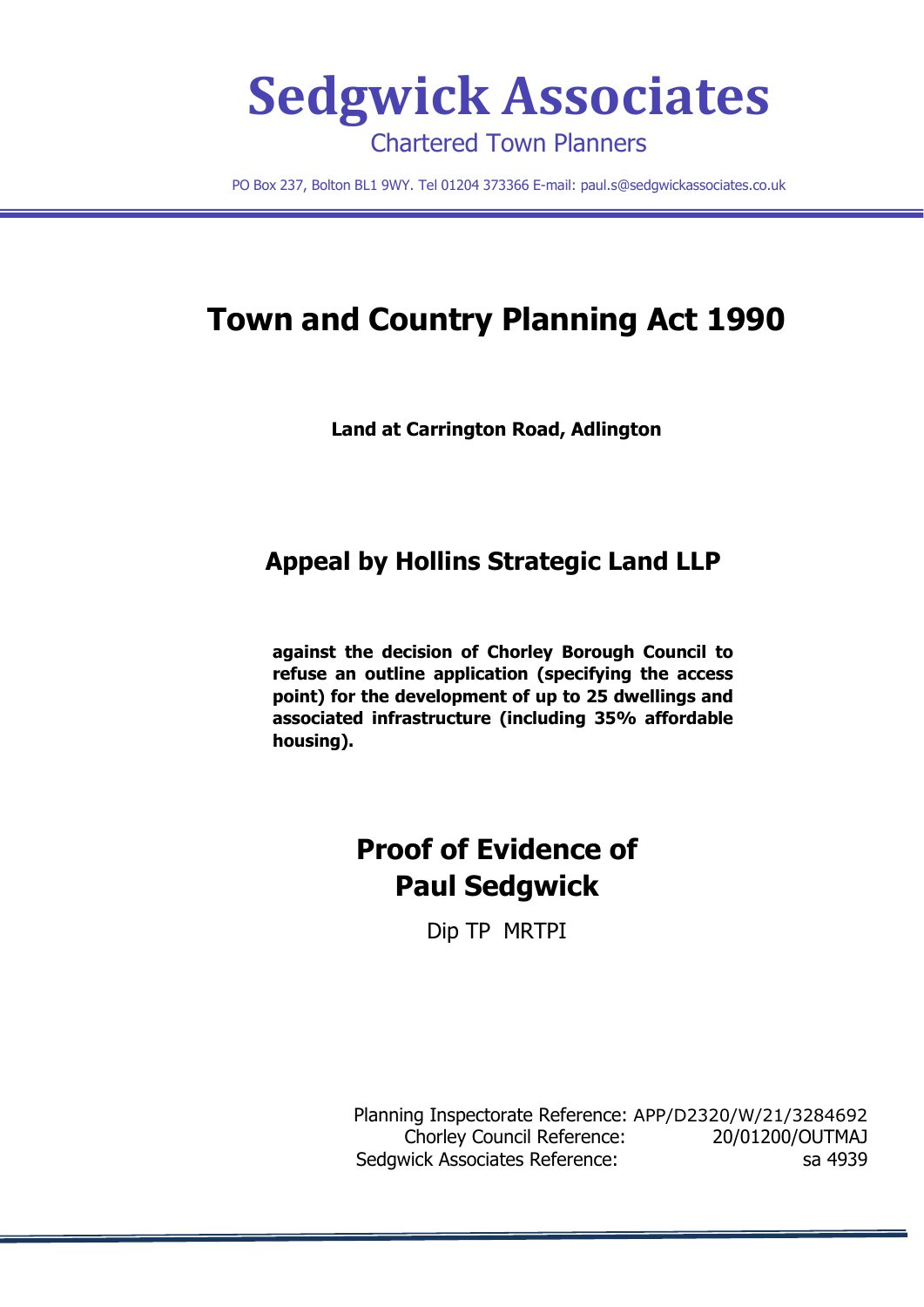#### **1. INTRODUCTION**

- 1.1. I am Paul Kenneth Sedgwick. I have more than 55 years' experience as a town planner and was elected to Membership of the Royal Town Planning Institute in 1978. My experience has been gained initially in local government where I served until 1990 when I left my post as Head of Planning and Transport Policy in Bolton MBC to take up a Partnership with a private town planning consultancy based in Bolton. I formed my own specialist town planning practice, Sedgwick Associates, in 1998.
- 1.2. I have provided consultancy services to a wide range of clients across much of England and Wales. They include national and regional housebuilders, waste management operators, care home providers, charities, private individuals, local authorities, other limited companies and plcs, and unincorporated organisations. I have advised them on planning law, practice and policy, on the development potential of land, gaining planning permission and listed building consent, promoting their interests through the development plan system and dealing with their planning enforcement concerns.
- 1.3. Following my move to private practice in 1990 I have continuous experience in gaining planning permissions for residential development through negotiation with LPAs and on appeal. I act for clients across the country and have particular experience in applications for residential development.
- 1.4. I confirm that the evidence that I give in this proof has been prepared in accordance with the guidance of the RTPI and I also confirm that the opinions expressed are my true and professional opinions.
- 1.5. The planning application was refused on 13/04/2021 for three reasons:
	- *1. The proposed development would be located within an area of Safeguarded Land as defined by the Chorley Local Plan 2012 - 2026. Chorley has a five-year housing land supply as required by the National Planning Policy Framework. The proposal therefore conflicts with policy BNE3 of the Chorley Local Plan 2012 - 2026. It is not considered that there are material considerations put forward in favour of the development are sufficient to outweigh the presumption against it.*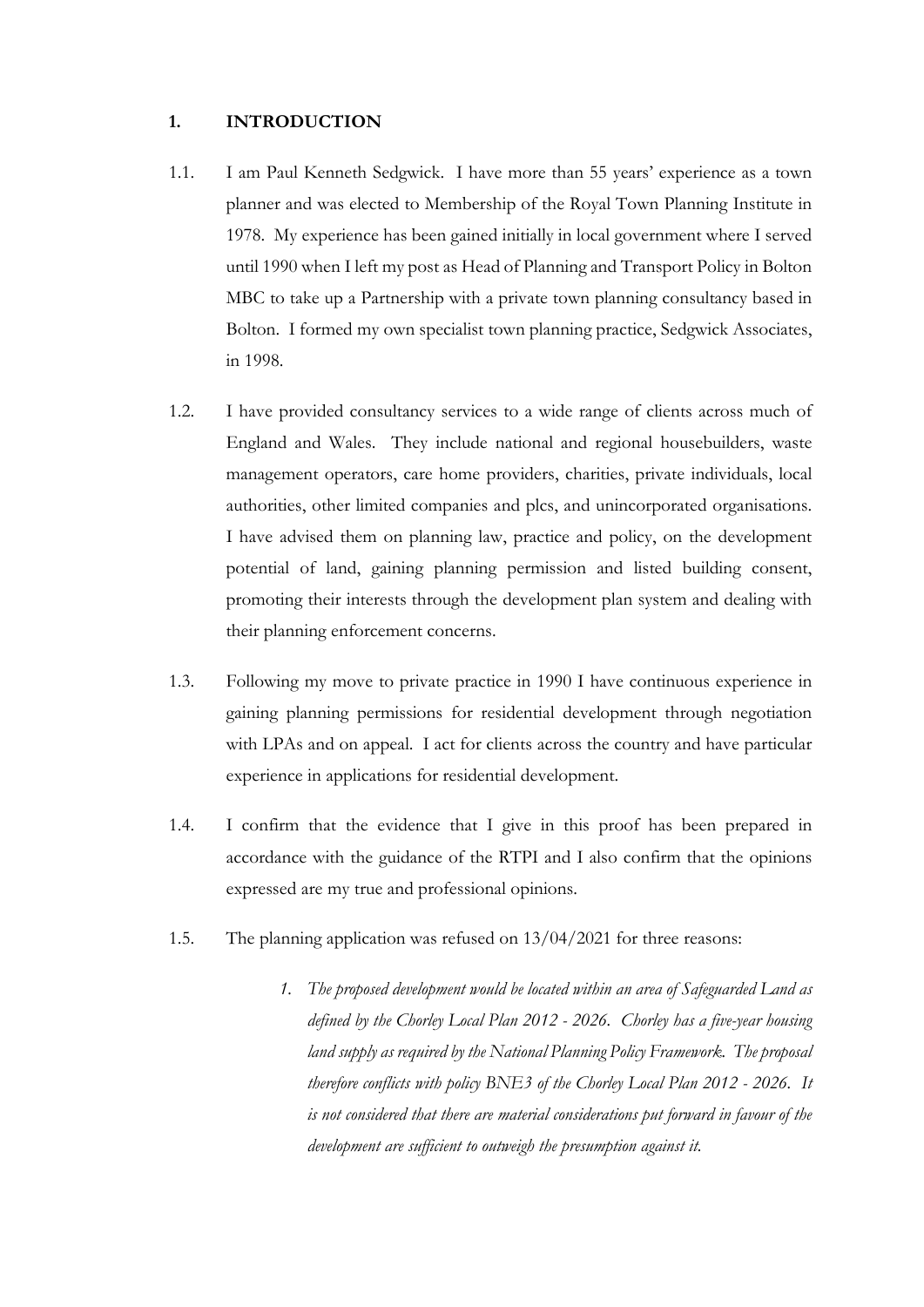- *2. The application site is proposed in isolation from the wider site allocation BNE3.3 of the Chorley Local Plan 2012 -2026 and, therefore, leads to a piecemeal approach to the development of the wider site which results in an unsustainable form of development. It fails to consider patterns of movement and connectivity which means that the development does not integrate or function well with the surrounding area. The proposal does not, therefore promote sustainable transport options for people or secure a high-quality inclusive design. The proposal is, therefore, contrary to policy 17 of the Central Lancashire Core Strategy 2012, policy ST1 of the Chorley Local Plan 2012 - 2026 and the National Planning Policy Framework.*
- *3. The proposed development would be inappropriate development in the Green Belt and, therefore, harmful by definition. There would also be other harm through encroachment. It is not considered that there are very special circumstances to overcome the definitional harm to the Green Belt and additional harm caused through encroachment. The proposal is therefore contrary to the National Planning Policy Framework.*
- 1.6. In its Statement of Case, the LPA has agreed to not pursue RFRs 2 and 3, and the concerns can be resolved by condition. On RfR 2 the appellant has offered a condition to provide an access road linking Carrington Road to the remaining safeguarded land to the north, and on RfR 3, the council seek a parameters plan<sup>[1](#page-2-0)</sup> showing the intention not to include inappropriate development on the Green Belt part of the site and which can be a condition to be respected in the RM proposals. Accordingly, these matters are not considered further in this evidence.
- 1.7. As this appeal is being heard at a conjoined public inquiry, the appellants have sought to provide joint evidence where possible. Accordingly, Mark Saunders, of NJL Consulting is giving evidence on housing land supply and the evidence of Chris Betteridge deals with planning policy matters relevant to both appeals. I rely on their evidence in coming to my conclusions on this appeal.

<span id="page-2-0"></span><sup>&</sup>lt;sup>1</sup> Appendix PKS1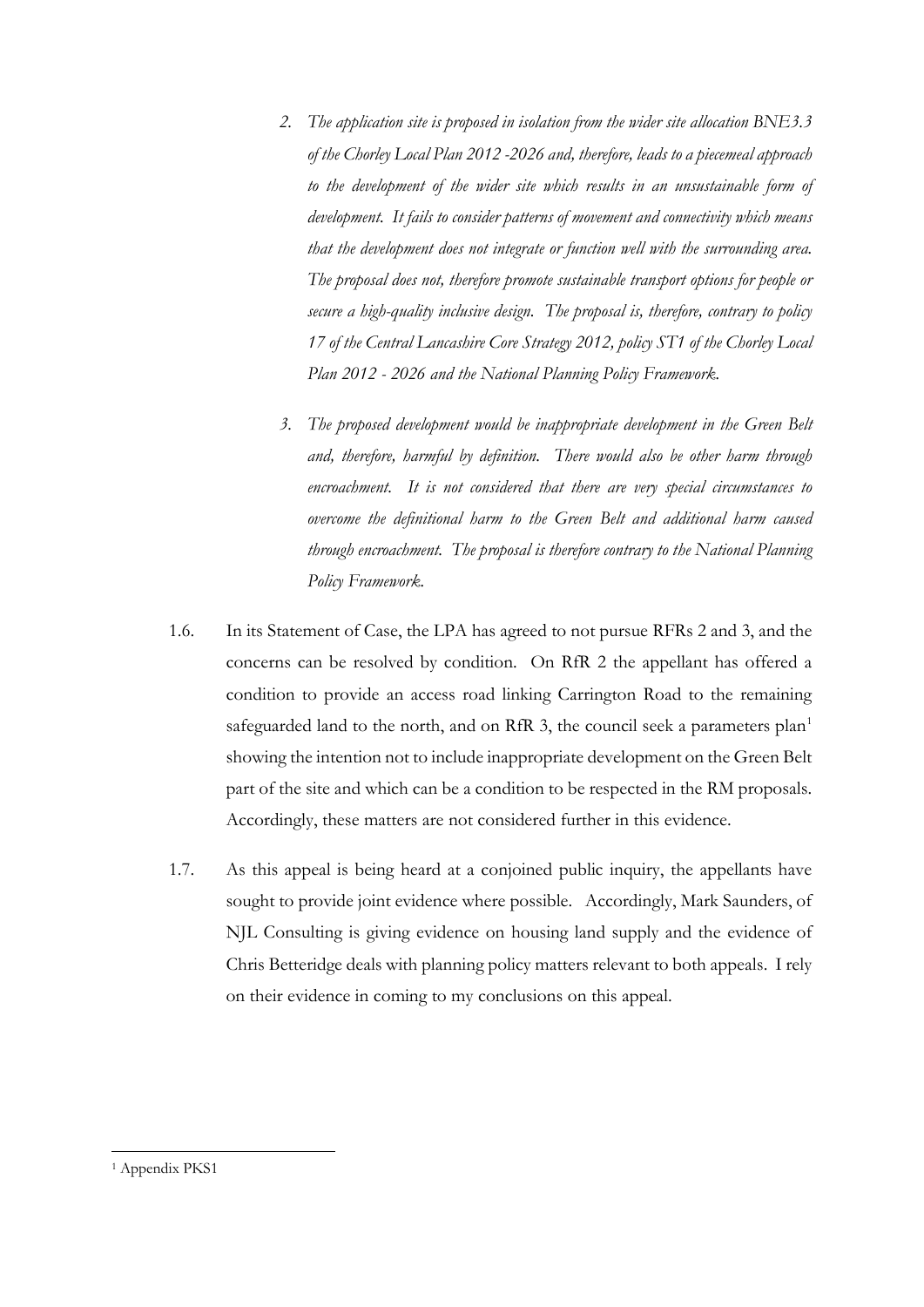## **2. THE APPLICATION PROPOSALS**

2.1. This proof of evidence is prepared in respect of an outline planning application for the following:

> *Outline application (specifying the access point) for the development of up to 25 dwellings and associated infrastructure (including 35% affordable housing).*

- 2.2. The appeal proposals are in outline for all details except access. Vehicular access will be from Carrington Road, which serves an existing residential estate. An additional access for pedestrians and cyclists is along Stonor Road, at the southern end of the site and this gives easy access into the Adlington centre where there are shops, schools, services, bus stops and the railway station.
- 2.3. Not all of the site would be developed for housing. That part lying in the Green Belt will be laid out as a SUDS retention basin, open space and an ecological enhancement area.
- 2.4. It is expected that the site will allow for the development of up to 25 2-storey dwellings of a range of sizes, including 9 affordable homes. The indicative layout takes account of the water main crossing the site and avoids development that would obstruct maintenance. Each dwelling would have private amenity space and parking to the required standard which would be provided either within the curtilage or in a parking court. The scope of the application includes the following:
	- Up to 25 dwellings laid out within a medium-density arrangement with the opportunity for a mix of house types and size.
	- Affordable housing provision of 35% (9 dwellings) in accordance with Core Strategy Policy 7.
	- Vehicular access provided off Carrington Road through one access point and opportunity for providing access in future to land to the east currently designated as Safeguarded Land.
	- Structural landscape planting and the retention of existing key features including trees and hedgerows found on-site.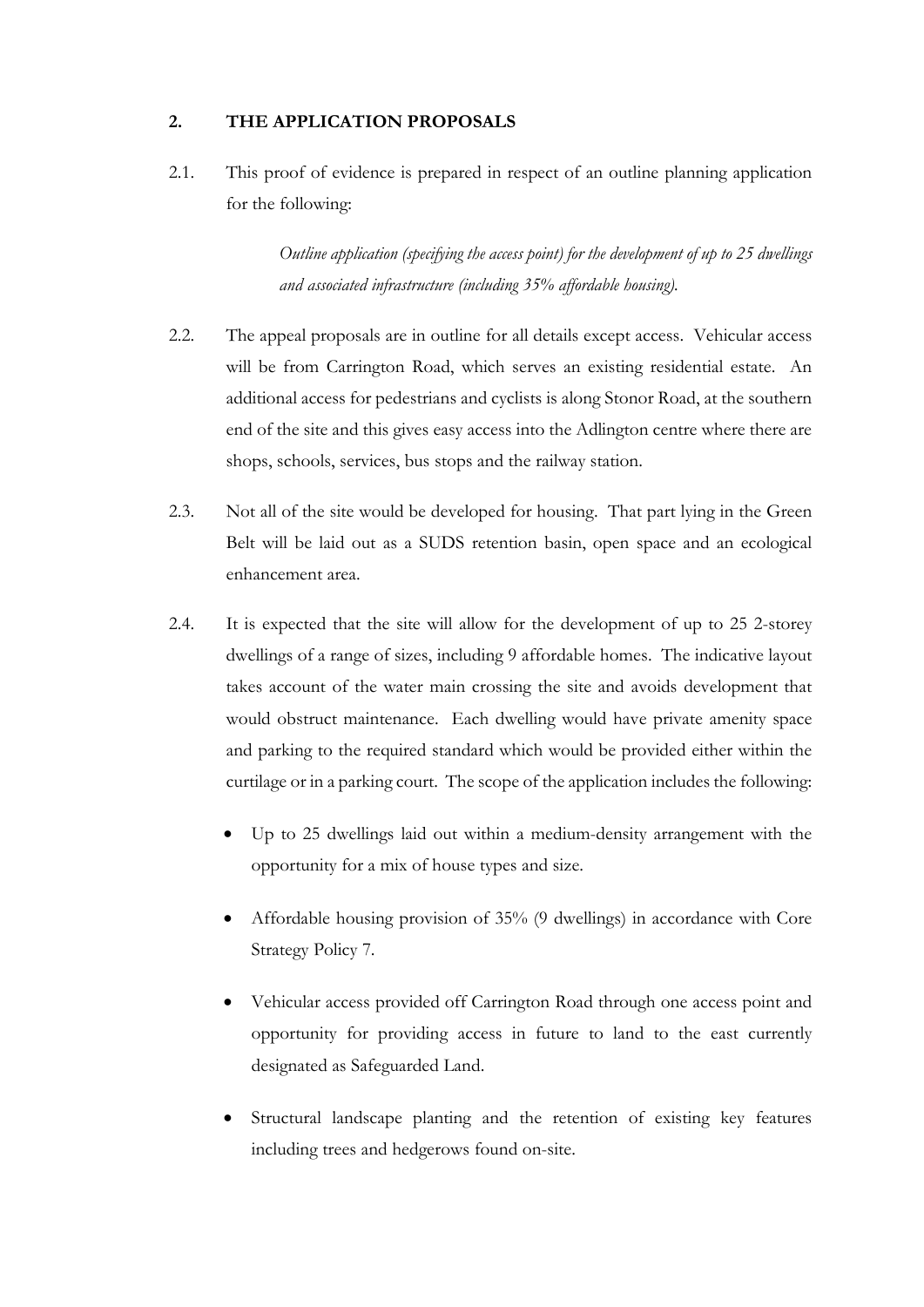- Up to 1260 sqm of public open space equating to c.15% of the site coverage. This includes an area of dedicated open space and area of biodiversity improvements in the northern part of the site.
- Incorporation of a comprehensive sustainable drainage scheme to improve the management of surface water flood risk on-site.
- 2.5. The following technical reports and documents were submitted in support of the planning application and are available with references in the Core Document List:

| <b>CD</b> Ref | Document                         | Prepared by                 |
|---------------|----------------------------------|-----------------------------|
| CD1.1         | Planning Application Form and    | Sedgwick Associates         |
|               | Certificates                     |                             |
| CD1.2         | Planning Statement               | Sedgwick Associates         |
| CD1.3         | Statement of Community           | Sedgwick Associates         |
|               | Involvement                      |                             |
| CD1.4         | Design & Access Statement        | Sedgwick Associates         |
| CD1.5         | Statement of Energy Efficiency   | Sedgwick Associates         |
|               | Measures                         |                             |
| CD1.6         | Minerals Assessment              | <b>Brownfield Solutions</b> |
|               |                                  | Ltd                         |
| CD1.7         | Tree Survey Report               | Arbtech                     |
| CD1.8         | Utilities Statement              | <b>Brownfield Solutions</b> |
|               |                                  | Ltd                         |
| CD1.9         | Topographical Survey             | Geomatic Surveys            |
| CD1.10        | <b>Transport Statement</b>       | Croft                       |
| CD1.11        | Desk Study Assessment            | <b>Brownfield Solutions</b> |
|               |                                  | Ltd                         |
| CD1.12        | Flood Risk Assessment and        | Ironside Farrar Limited     |
|               | Drainage Strategy                |                             |
| CD1.13        | Ecological Survey and Assessment | <b>ERAP Ltd</b>             |
| CD1.14        | Proposed Site Access             | Croft                       |
| CD1.15        | Illustrative Masterplan          | The Urbanists               |
| CD1.16        | Location Plan                    |                             |

2.6. The following plans are submitted for approval:

| <b>Drawings</b>      | Reference                | <b>CD</b> Reference |
|----------------------|--------------------------|---------------------|
| Proposed Site Access | 1667-02                  |                     |
| Location Plan        | $\overline{\phantom{0}}$ |                     |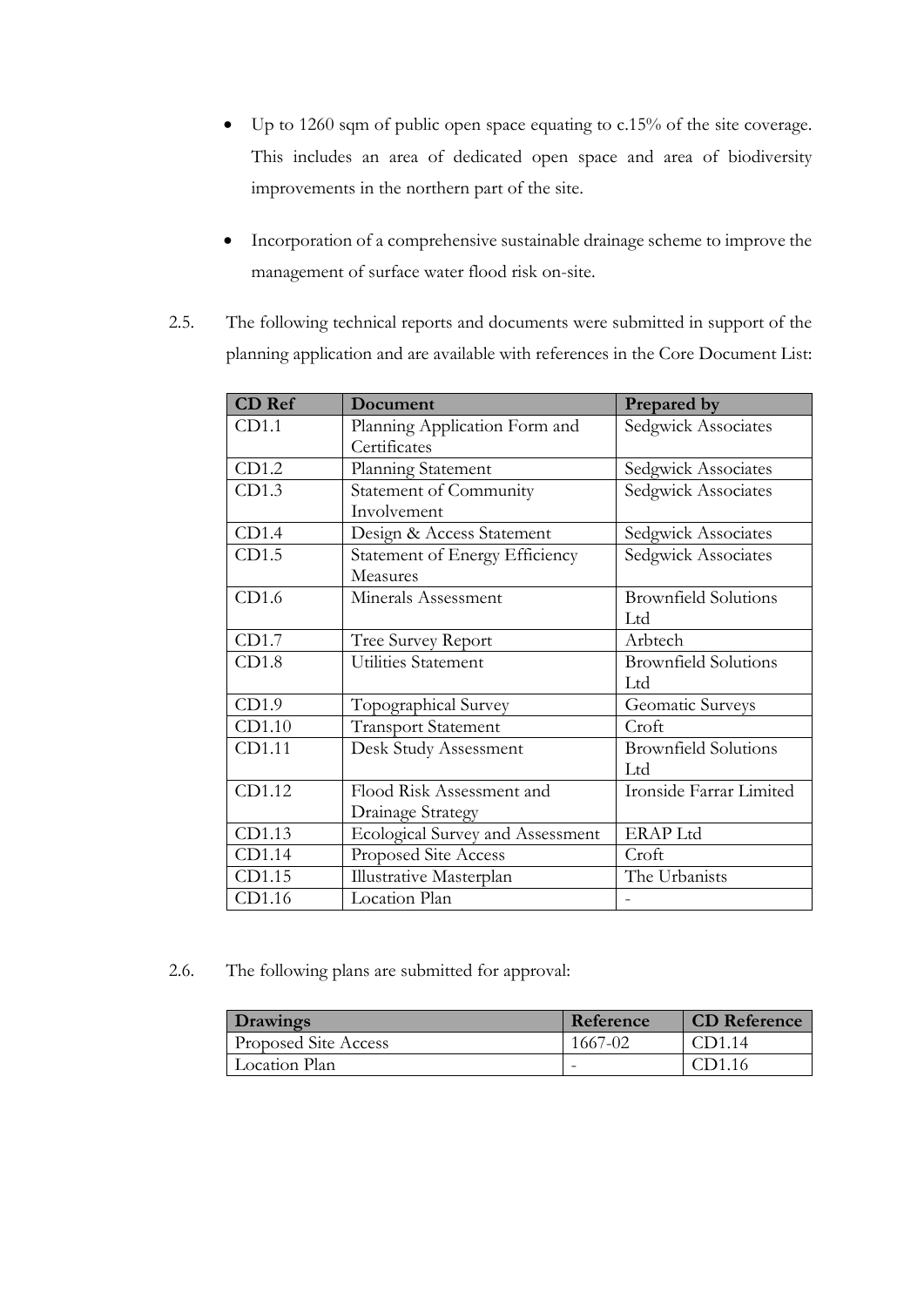2.7. The following drawings and plans have been submitted in support of the appeal scheme:

| <b>Drawings</b>         | Reference            | <b>CD</b> Reference |
|-------------------------|----------------------|---------------------|
| Parameters Plan         | PARAM-01             | CD1.21              |
| Illustrative Masterplan | 1889-URB-00-XX-DR-Y- | CD1.15              |
|                         | $102-S0-P01$         |                     |

## **Pre-application**

- 2.8. No formal pre-application discussions were taken. This is the third outline application that has been submitted, and the previous decision was also considered at appeal. The views of the community have been well recorded at each of these previous stages and reported to the planning committee. The applicant considered all comments made previously as the proposals were being prepared. Further information is provided in Section 3 under Planning History.
- 2.9. In determining the previous applications and appeal, due regard was had by the decision-makers to the views expressed by third parties. The reasons for refusing the application, and dismissing the appeal, were that the applicant failed to show that the Council's assertion of a 5-year housing land supply was incorrect and there was no demonstrable reasons to over-ride the restraint of Safeguarded Land Policy BNE3. That is not the position in this appeal. There were no technical objections from statutory consultees and no site-specific development impacts that the LPA considers unacceptable.
- 2.10. The site has also been the subject of consultation with the public and stakeholders through the emerging Central Lancashire Local Plan where Chorley Council has put forward the site as a draft allocation as part of the Issues and Options consultation, which closed on  $14/02/2020^2$  $14/02/2020^2$  $14/02/2020^2$ . I deal with the eLP below.

## **Post-application**

<span id="page-5-0"></span>2.11. Outline planning application ref: 20/01200/OUTMAJ for the development proposals was validated on 9<sup>th</sup> November 2020.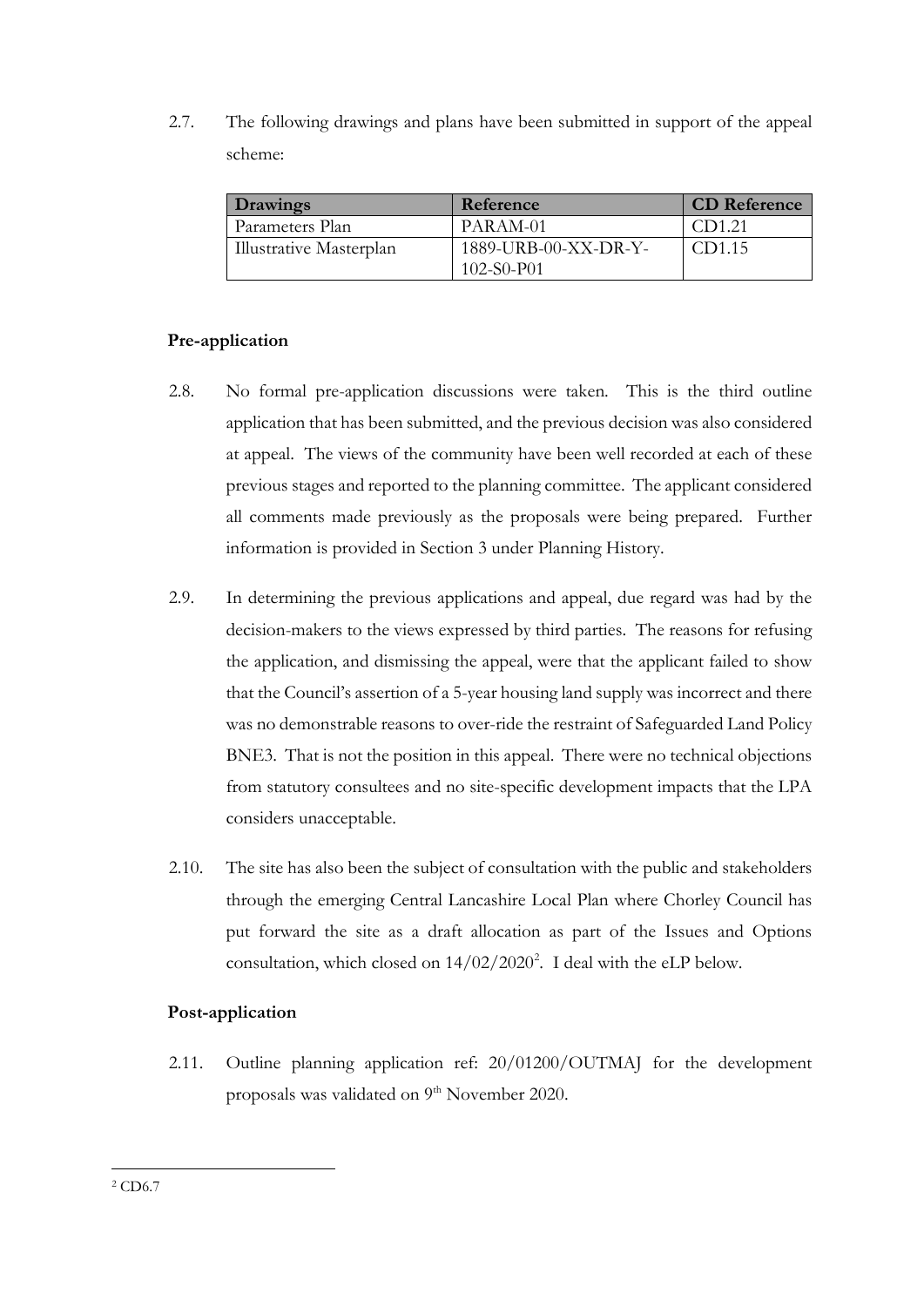- 2.12. During the post-submission phase, consultee feedback was received on the following matters:
	- Affordable housing.
	- Crime.
	- Ecology.
	- Environmental Health.
	- Minerals.
	- Community Infrastructure Levy.
	- Flood and drainage.
	- Utilities.
	- Education.
	- Highways; and
	- Open Space
- 2.13. The LPA's technical consultees made no objections to the application in their responses. There are therefore no site-specific development impacts that weigh against the appeal proposals. I have addressed third party comments to this application in Section 9.
- 2.14. The application was reported to planning committee on  $12<sup>th</sup>$  April 2021 with an officer recommendation for refusal for the following reasons:

*1. The proposed development would be located within an area of Safeguarded Land as defined by the Chorley Local Plan 2012 - 2026. Chorley has a five year housing land supply as required by the National Planning Policy Framework. The proposal therefore conflicts with policy BNE3 of the Chorley Local Plan 2012 - 2026. It is not considered that there are material considerations put forward in favour of the development are sufficient to outweigh the presumption against it.*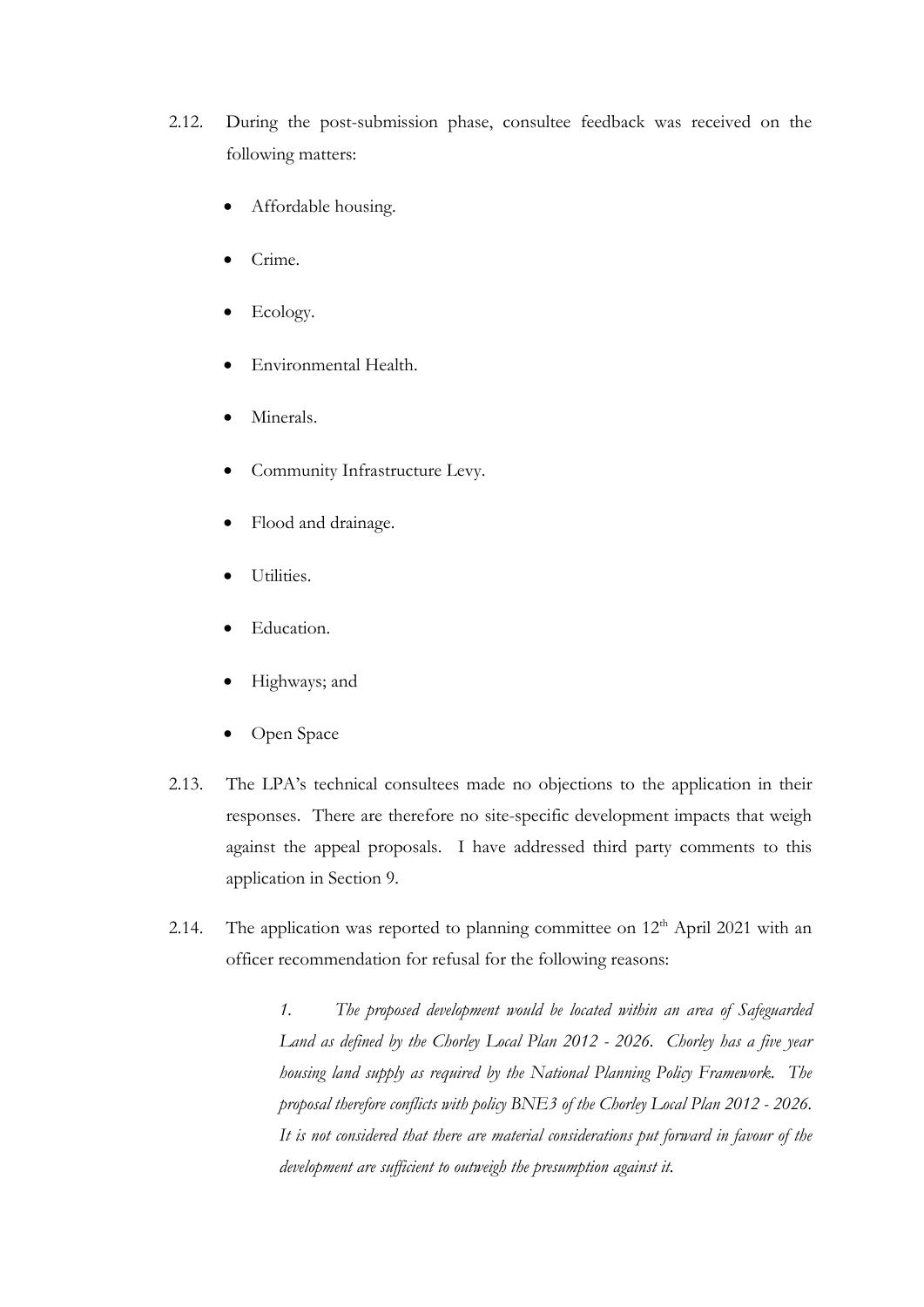*2. The application site is proposed in isolation from the wider site allocation BNE3.3 of the Chorley Local Plan 2012 -2026 and, therefore, leads to a piecemeal approach to the development of the wider site which results in an unsustainable form of development. It fails to consider patterns of movement and connectivity which means that the development does not integrate or function well with the surrounding area. The proposal does not, therefore promote sustainable transport options for people or secure a high-quality inclusive design. The proposal is, therefore, contrary to policy 17 of the Central Lancashire Core Strategy 2012, policy ST1 of the Chorley Local Plan 2012 - 2026 and the National Planning Policy Framework.* 

*3. The proposed development would be inappropriate development in the Green Belt and, therefore, harmful by definition. There would also be other harm through encroachment. It is not considered that there are very special circumstances to overcome the definitional harm to the Green Belt and additional harm caused through*  encroachment. The proposal is therefore contrary to the National Planning Policy *Framework.*

#### **Planning Appeal**

2.15. The appellant lodged an appeal against this refusal on  $12<sup>th</sup>$  October 2021.

#### **Case Management**

- 2.16. It was agreed that joint evidence on housing requirement and land supply will be presented by Mr M Saunders and, subsequently, matters of policy interpretation will be dealt with by Mr C Betteridge who will also deal with site specific matters for Appeal B (Parr Lane). My evidence will focus on site specific matters and planning balance for Appeal A only.
- 2.17. The Council confirmed at the CMC and in their Statement of Case that they will not continue to contest reasons for refusal 2 and 3.
- 2.18. Signed Statements of Common Ground are provided to the inquiry covering:
	- Housing Requirement and Land Supply;
	- Planning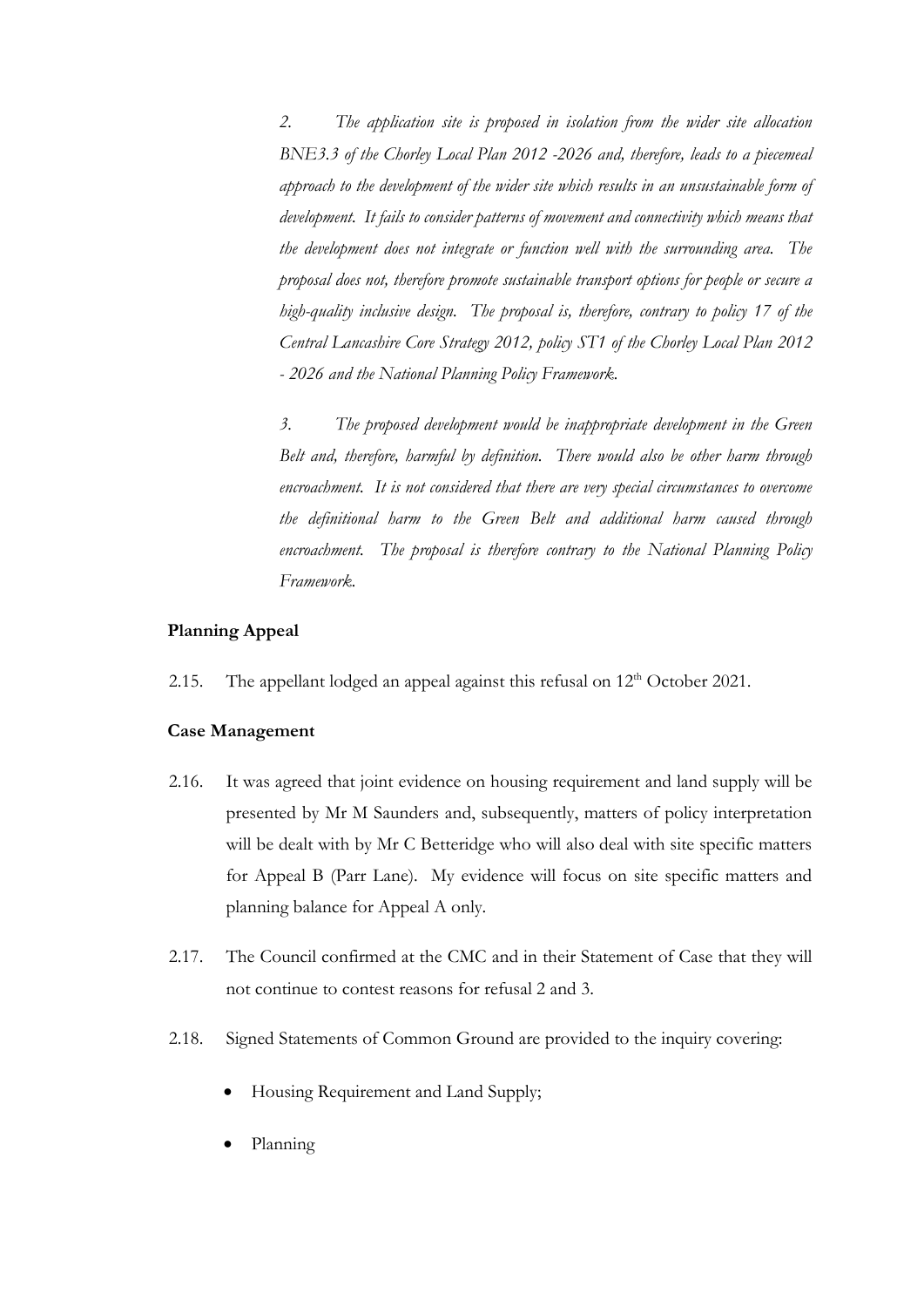- 2.19. At the Case Management Conference, the Inspector identified the main issues as:
	- a. Whether the proposal would conflict with the development plan;
	- b. Whether the development plan policies most important for determining these appeals are out-of-date, with reference to (1) whether the local planning authority can show a 5-year supply of deliverable housing sites and (2) consistency with the National Planning Policy Framework;
	- c. Whether the conclusions on matters b1 and b2 or any other material considerations would justify allowing these appeals.
- 2.20. I will deal with these points in my evidence bearing in mind that the housing supply and strategic policy matters are dealt with in the evidence of Mr M Saunders and Mr C Betteridge, respectively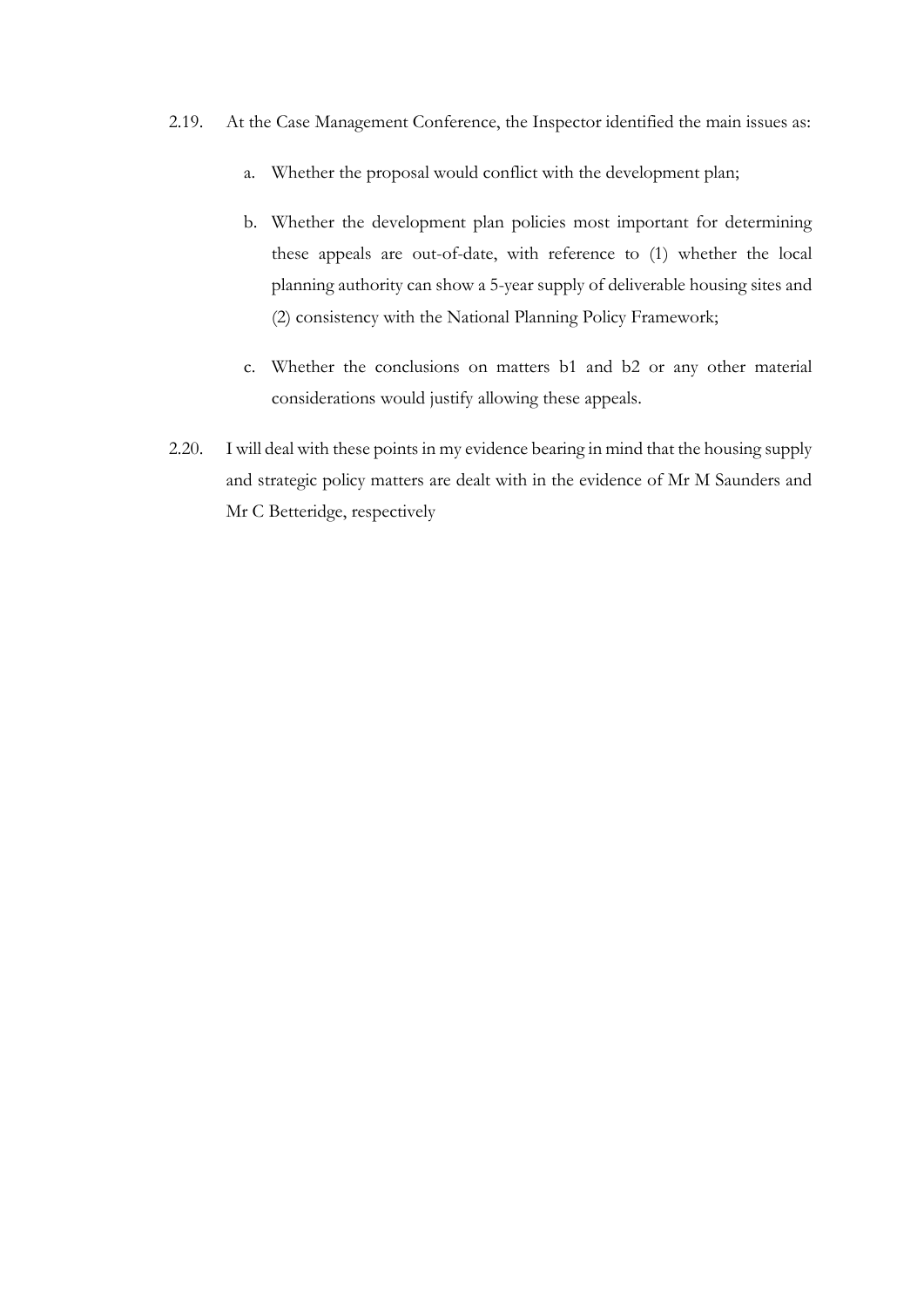#### **3. THE APPEAL SITE AND ITS SETTING**

- 3.1. The application site is 0.85 ha in extent and forms part of a wider parcel of land designated as Safeguarded Land under Chorley Local Plan 2012 – 2026 policy BNE3 (BNE3.3 North of Bond's Lane, Adlington). The site is outside but adjoins the settlement boundary, and a small part of the site lies within the Green Belt where no development is proposed within it. The site is relatively flat, is undeveloped and well contained, being bordered by allotment gardens to the northeast, residential properties to the south east and south west. There is an active sand quarry off the north-western site boundary beyond the Public Right of Way (FP11) that runs along the urban edge and north western boundary of the site. Given the well-contained nature of the site, in comparison with land to the north and west, the site does not function as part of the open countryside nor is it designated as such in the development plan.
- 3.2. Vehicular access into the site is proposed along the existing Carrington Road, which is an adopted residential access road. Pedestrian and cycle access is also proposed from the southern corner of the site along Stonor Road, which links via Bonds Lane to Park Road and thence eastwards over the Leeds and Liverpool Canal Bridge to Adlington town centre and the railway station.
- 3.3. The site lies adjacent to a residential area and is about 500m west of Adlington town centre and railway station. Adlington is identified in CS Policy 1 as an Urban Local Service Centre where some growth and investment will be encouraged to help meet housing and employment needs. Adlington is therefore one of the most sustainable locations for development and where development is not restricted by virtue of the settlement hierarchy. The Leeds and Liverpool Canal is an important feature running between the site and Adlington centre and this includes a marina, boat launching ramp, car parking and other facilities. I set out the sustainability of the site and Adlington in Section 5 of my proof.

#### **Designations**

3.4. The site is not within a Conservation Area nor are there any immediately adjacent locally or statutory listed buildings. The site is in Flood Zone 1 and not considered to be at risk of flooding. Significant tree cover and vegetation helps to visually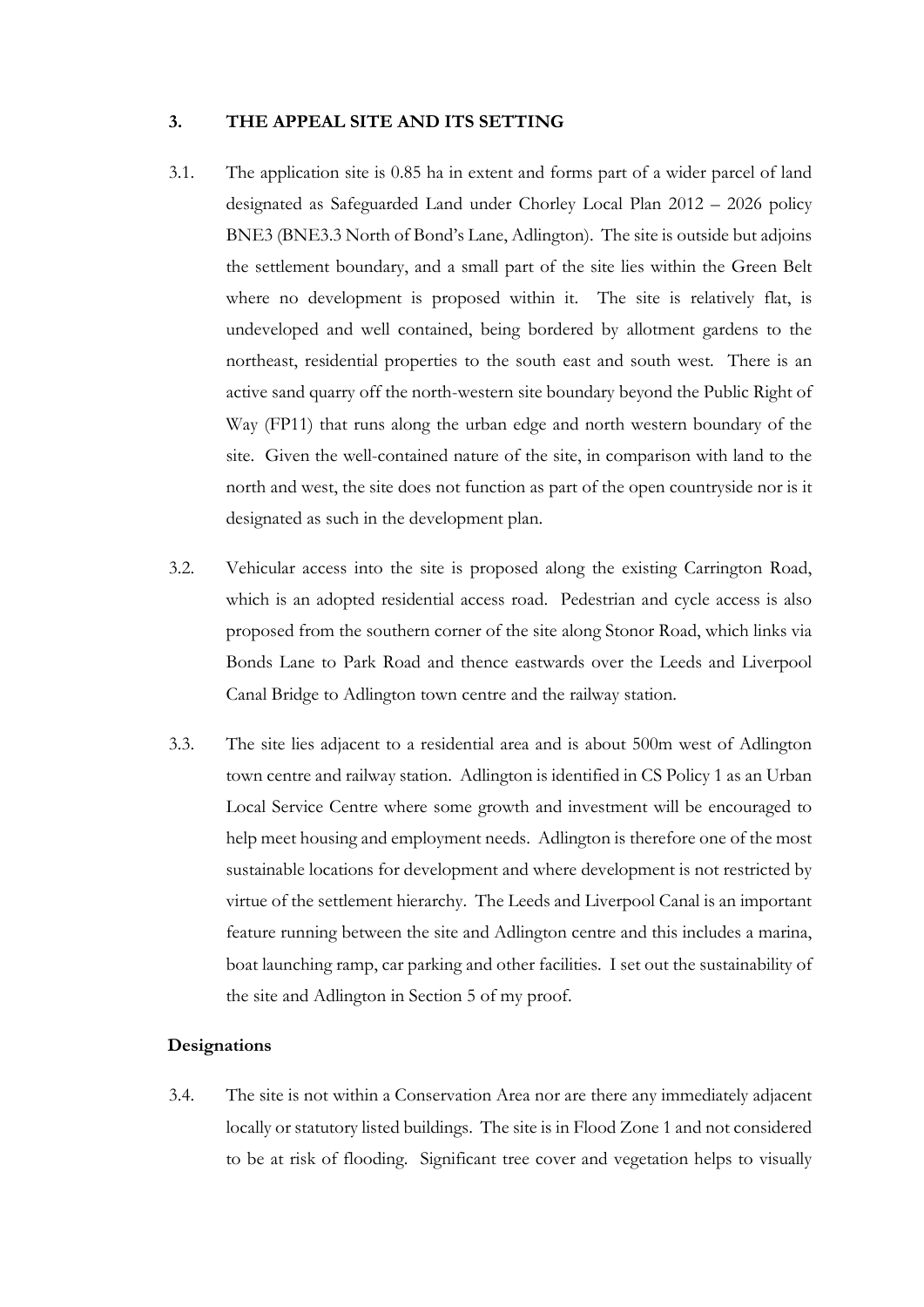screen the western, northern and eastern boundaries. There are no Tree Preservation Orders which affect the site.

## **Planning History**

- 3.5. The site has been subject to two previous outline applications for the same scale as the appeal site. They are:
	- 17/00411/OUTMAJ Outline application for residential development for up to 25 dwellings with all matters reserved save for access from Carrington Road. This was refused on 13/09/2017 as being in conflict with safeguarded land policy.
	- 18/00863/OUTMAJ Outline application for residential development for up to 25 dwellings with all matters reserved save for access from Carrington Road. This was refused on: 06/11/2018 as being in conflict with safeguarded land policy.
- 3.6. This second application was appealed by means of written representations and was dismissed on 31/07/2019 as the appellant had not shown material considerations that outweighed the safeguarded land policy. Paragraph 15 of this appeal decision notes that at that time it was agreed there was a five-year housing land supply, no substantive evidence was produced for an alternative requirement figure, and therefore it was agreed the tilted balance was not engaged. That is not the position in this appeal.

## **Safeguarded Land Allocation**

- 3.7. Planning Policy Guidance Note 2: Green Belts took effect in 1995, superseding the 1998 PPG, and set out the specific purposes, general intentions, and extent of Green Belt policy within England. The appeal site was initially designated as Green Belt under the 1993 Lancashire Structure Plan.
- 3.8. Annex B to PPG2 came into force in 1997 and addressed the matter of Safeguarded Land. It provided guidance on the definition and purpose of Safeguarded Land and stated: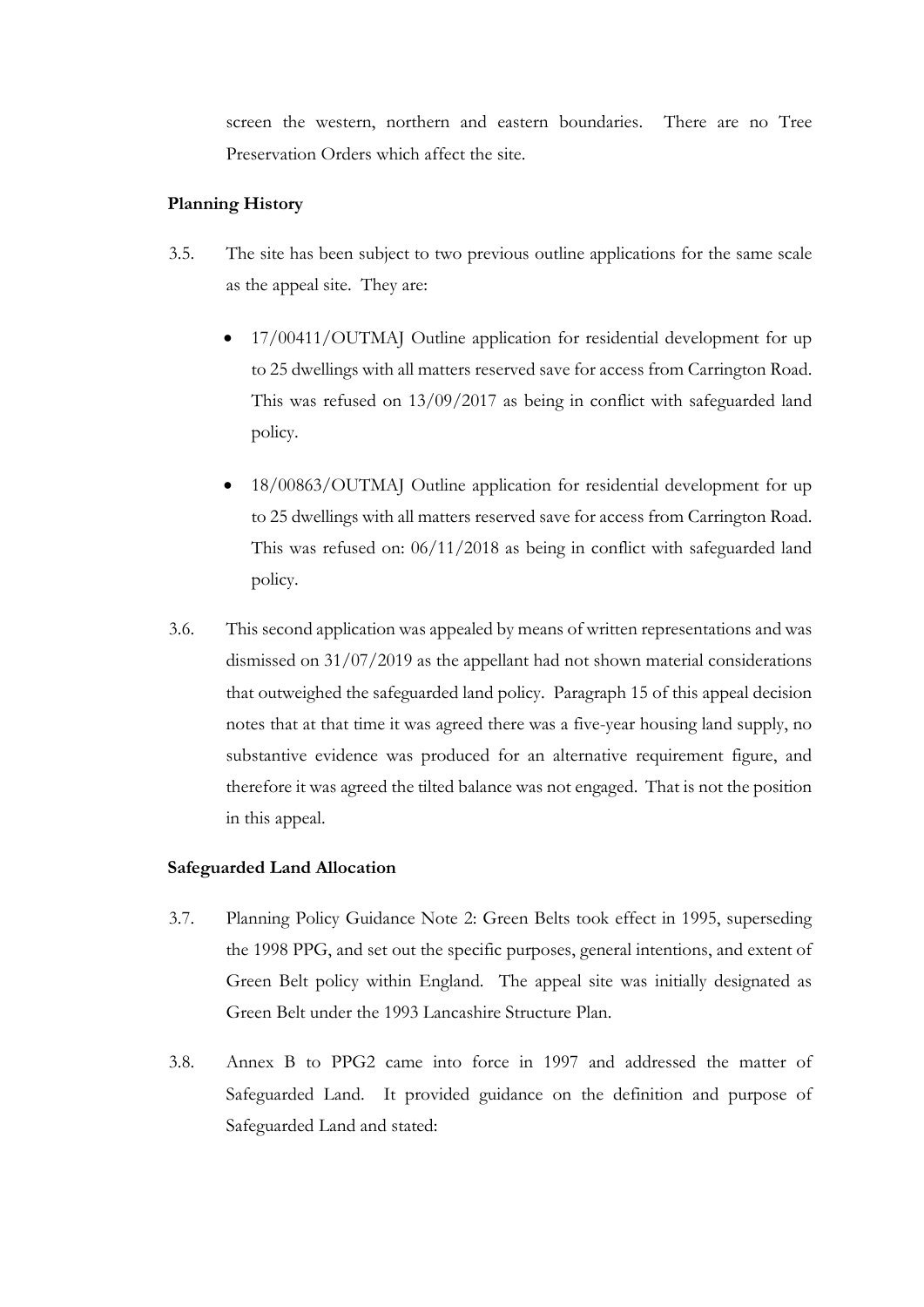*"B2 Safeguarded land comprises areas and sites which may be required to serve development needs in the longer term, i.e. well beyond the plan period. It should be genuinely capable of development when needed.*

*B3 Safeguarded land should be located where future development would be an efficient use of land, well integrated with existing development, and well related to public transport and other existing and planned infrastructure, so promoting sustainable development."*

- 3.9. Therefore, as part of their identification as safeguarded land, sites had to be considered acceptable in principle and genuinely capable of development when needed. Whilst safeguarded land does not necessarily need to be released through a Plan process<sup>[3](#page-11-0)</sup> when needs arise, the main restriction for Safeguarded Land to come forward is at worst a temporal one, rather than relating to the sustainability or practicality of bringing development forward.
- 3.10. At the time Annex B PPG2 took effect, the Council determined that the appeal site could be removed from the Green Belt and allocated as Safeguarded Land in the 1997 Chorley Local Plan and then retained in 2003 as part of the Local Plan Review and then in the 2015 Local Plan under Policy BNE3. Therefore since 1997, some 25 years ago, the site has remained as Safeguarded Land.
- 3.11. A list of all sites designated as Safeguarded Land under the Chorley Local Plan, adopted in 2015, is set out below in Table 1. This highlights that save for the allocation East of M61 in Chorley, which remains undeveloped, there is no other site located within a higher level of the spatial strategy (i.e. a more sustainable location) than the appeal site which is identified as 'North of Bond's Lane, Adlington'.

| <b>Site Address</b>             | <b>Settlement Hierarchy</b>     | Policy        |
|---------------------------------|---------------------------------|---------------|
|                                 |                                 | Ref.          |
| East of M61, Chorley            | Key Service Centre (Tier 1)     | <b>BNE3.1</b> |
| Harrisons's Farm, Adlington     | Urban Local Service             | <b>BNE3.2</b> |
|                                 | Centre (Tier 3)                 |               |
| North of Bond's Lane, Adlington | Urban Local Service             | <b>BNE3.3</b> |
|                                 | Centre (Tier 3)                 |               |
|                                 | Urban Local ServiceCentre (Tier | <b>BNE3.4</b> |
| Babylon Lane, Heath Charnock    | 3)                              |               |
| North of Hewlett Avenue,        | Urban Local ServiceCentre (Tier | <b>BNE3.5</b> |
| Coppull                         | $\mathfrak{Z}$                  |               |

<span id="page-11-0"></span><sup>3</sup> See Pear Tree Lane appeal decision (CD8.1 para 50) and accepted at Coppull inquiry (CD8.39 para 20, 26)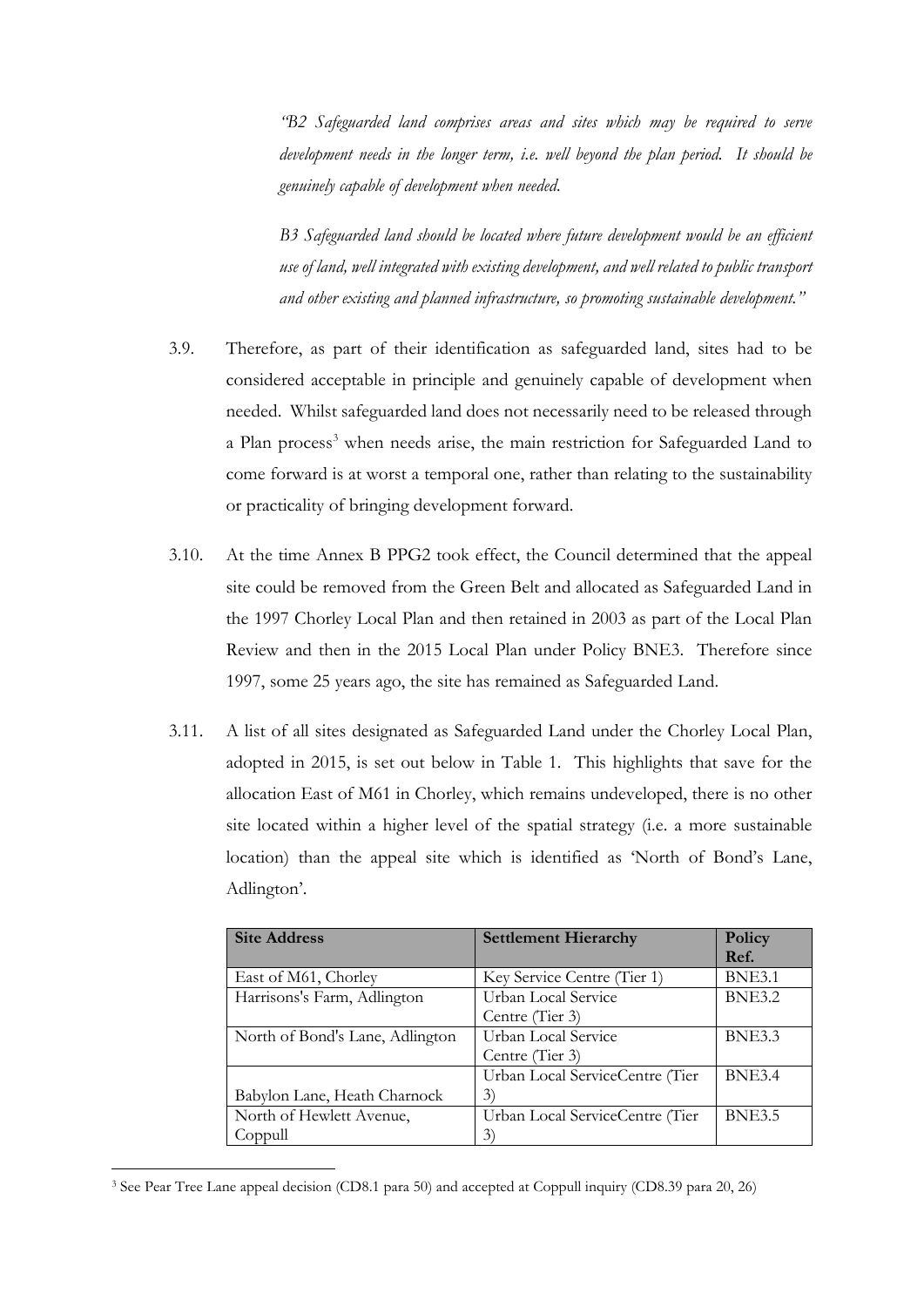| Blainscough Hall, Coppull         | Urban Local ServiceCentre (Tier    | <b>BNE3.6</b>  |
|-----------------------------------|------------------------------------|----------------|
|                                   | 3)                                 |                |
| East of Tincklers Lane, Eccleston | Rural Local Service Centre (Tier   | <b>BNE3.7</b>  |
|                                   | $\ket{4}$                          |                |
| Land South of Parr LaneEccleston  | Rural Local Service Centre(Tier 4) | <b>BNE3.8</b>  |
| Pear Tree Lane, Euxton            | Urban Local ServiceCentre (Tier    | <b>BNE3.9</b>  |
|                                   | 3)                                 |                |
| West of M61, Whittle-le-Woods     | Urban Local ServiceCentre (Tier    | <b>BNE3.10</b> |
|                                   | 3)                                 |                |
| Southeast of Belmont Road &       | Urban Local ServiceCentre (Tier    | <b>BNE3.11</b> |
| Abbey Grove, Adlington            | 3)                                 |                |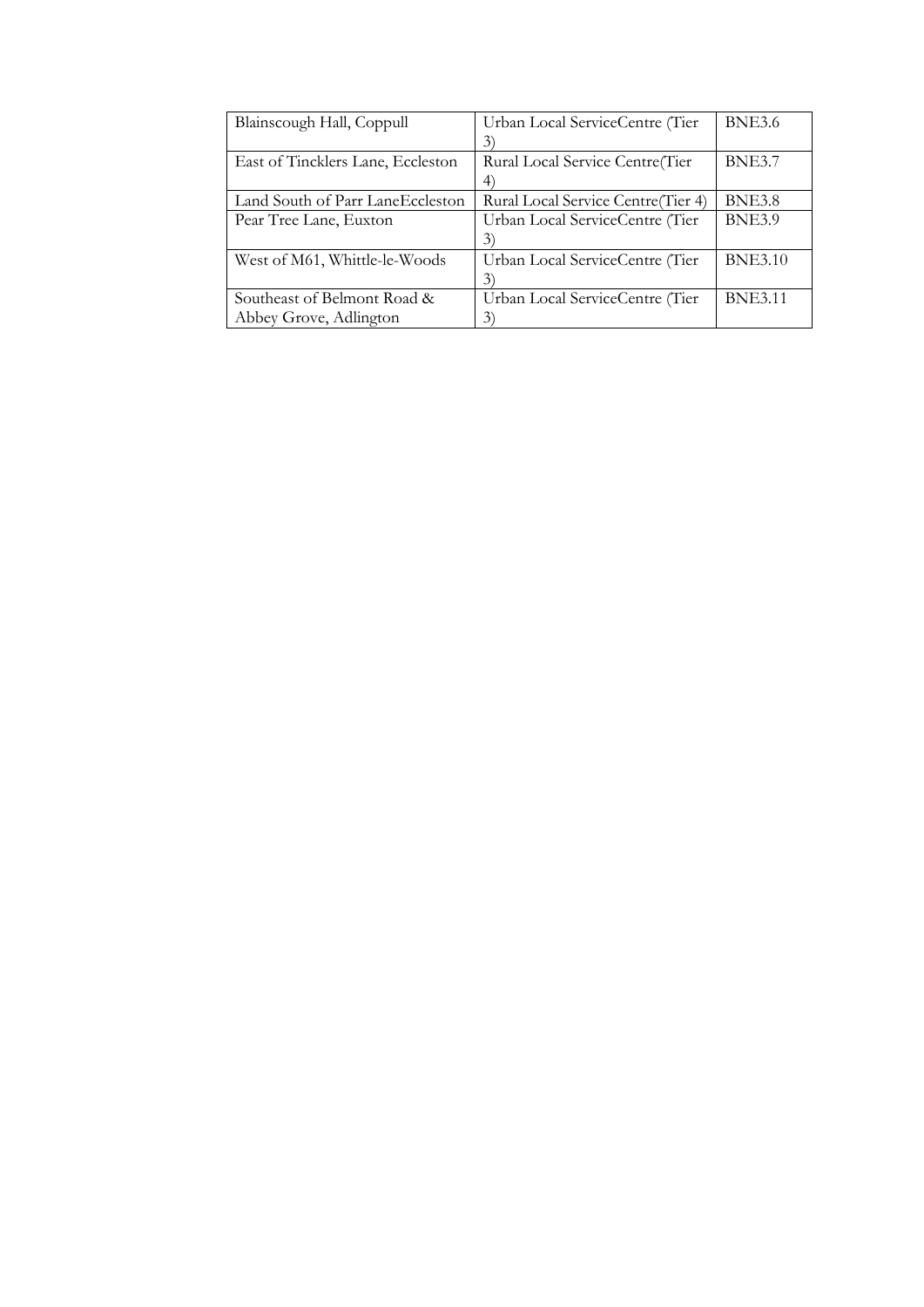## **4. RELEVANT PLANNING POLICIES**

- 4.1. The adopted Development Plan comprises:
	- The Central Lancashire Core Strategy  $(CS)^4$  $(CS)^4$  which was adopted in July 2012 and covers the period 2010-2026. This is a joint Core Strategy between Preston City Council, South Ribble Borough Council and Chorley Borough Council and covers the three administrative boundaries, which form a single housing market area (HMA). It sets out the strategic policies for the HMA.
	- Chorley Local Plan 2012-2026 (Site Allocations and Development Management Policies DPD<sup>[5](#page-13-1)</sup>), which was adopted in July 2015 and allocates land to meet the development needs of Chorley to achieve the vision set out in the CS. It also sets out development management policies for the Authority Area.
	- Joint Lancashire Minerals and Waste Local Plan
- 4.2. There is no neighbourhood plan covering the appeal site.
- 4.3. A small part of the site is identified as being within a minerals safeguarding area. There is no alleged conflict with the minerals safeguarding area. It has been shown through the planning application $6$  that:
	- The sand and gravel deposits known to be present to the north at the existing sand and gravel quarry are not indicated to extend and be present at the proposed development site, which is shown to be underlain by glacial till/clay.
	- The site has no indicated viable coal seams present.
	- Sandstone extraction from depth is unlikely to be economically viable given the small nature of the site.
	- The entire site falls within a 100m environmental buffer zone from the existing houses to the south and west.

<sup>4</sup> CD6.1

<span id="page-13-1"></span><span id="page-13-0"></span><sup>5</sup> CD6.2

<span id="page-13-2"></span><sup>6</sup> CD1.5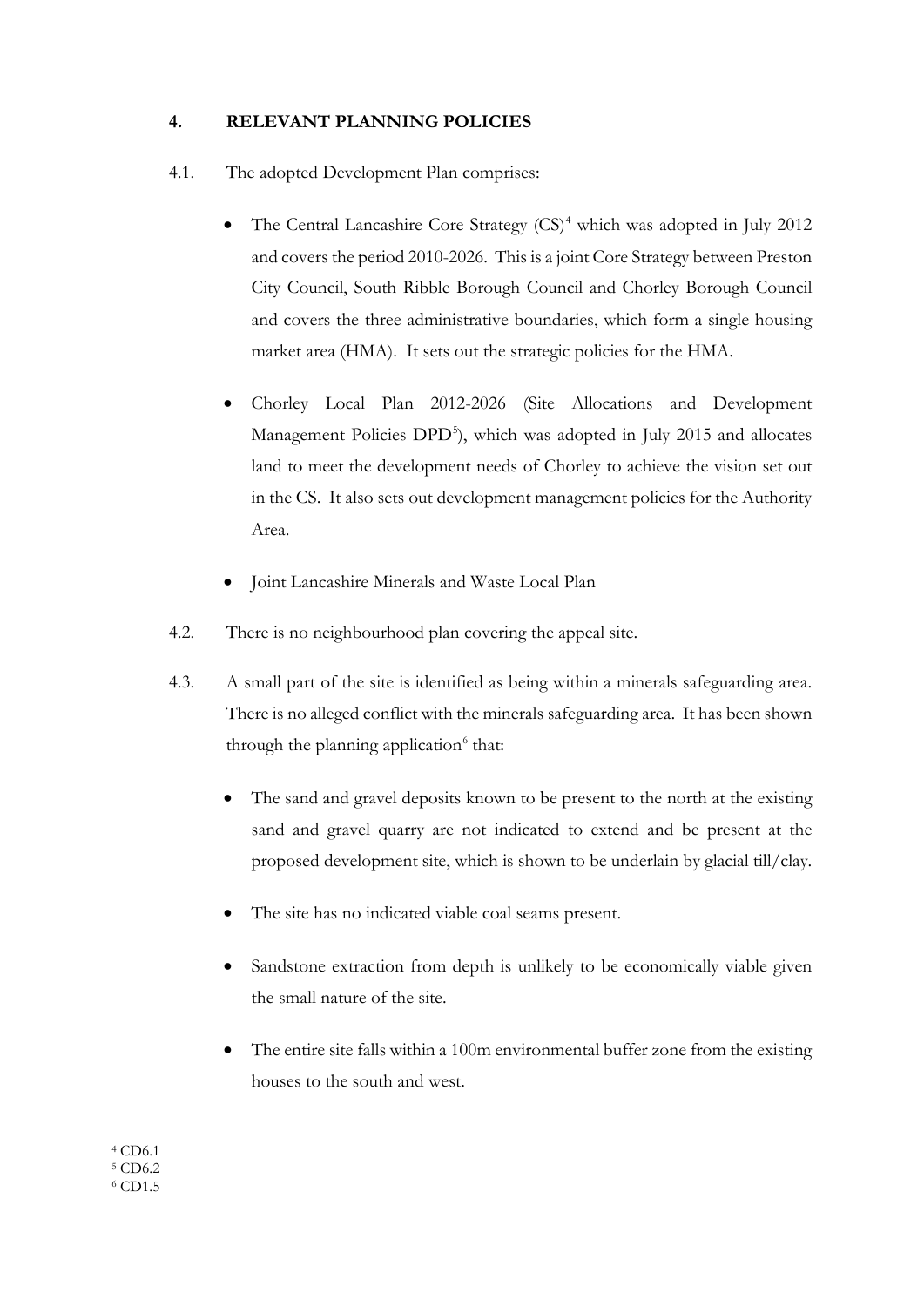- 4.4. The relevant policies of the adopted Central Lancashire Core Strategy (CS) comprise:
	- Policy 1: Locating Growth
	- Policy 3: Travel
	- Policy 4: Housing Delivery
	- Policy 5: Housing Density
	- Policy 6: Housing Quality
	- Policy 7: Affordable Housing and Special Needs Housing
	- Policy 14: Education
	- Policy 17: Design of New Buildings
	- Policy 22: Biodiversity and Geodiversity
	- Policy 27: Sustainable Resources and New Developments
	- Policy 29: Water Management
- 4.5. The relevant policies of the Adopted Chorley Local Plan 2012-2026: Site Allocations & Development Management Policies comprise:
	- Policy V1: Model Policy
	- Policy V2: Settlement Areas
	- Policy ST1: Provision or Improvement of Footpaths, Cycleways, Bridleways and their Associated Facilities in Existing Networks and New Developments
	- Policy ST4: Parking Standards
	- Policy HS4A: Space Requirements in New Housing Developments
	- Policy HS4B: Play Pitch Requirements in New Housing Developments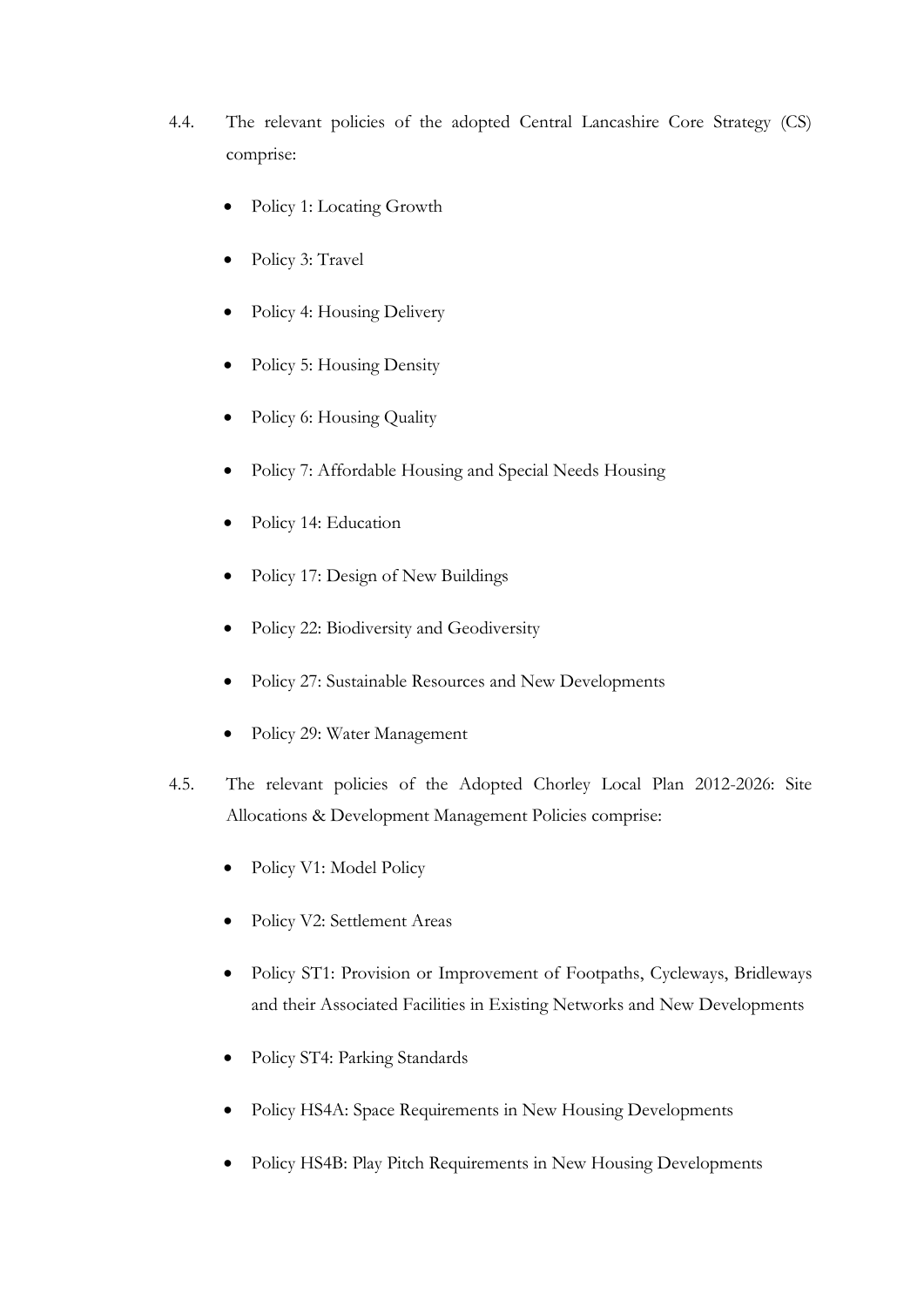- Policy BNE1: Design Criteria for New Development
- Policy BNE3: Areas of Land Safeguarded for Future Development Needs
- Policy BNE9: Biodiversity and Nature Conservation
- Policy BNE10: Trees
- 4.6. The weight to be attached to the policies that are most important for determining the application is discussed in the evidence of Mr Betteridge. Policies (other than the most important policies Policy 1, Policy 4 and BNE3) that relate to site specific matters have full statutory weight, as agreed in the SoCG.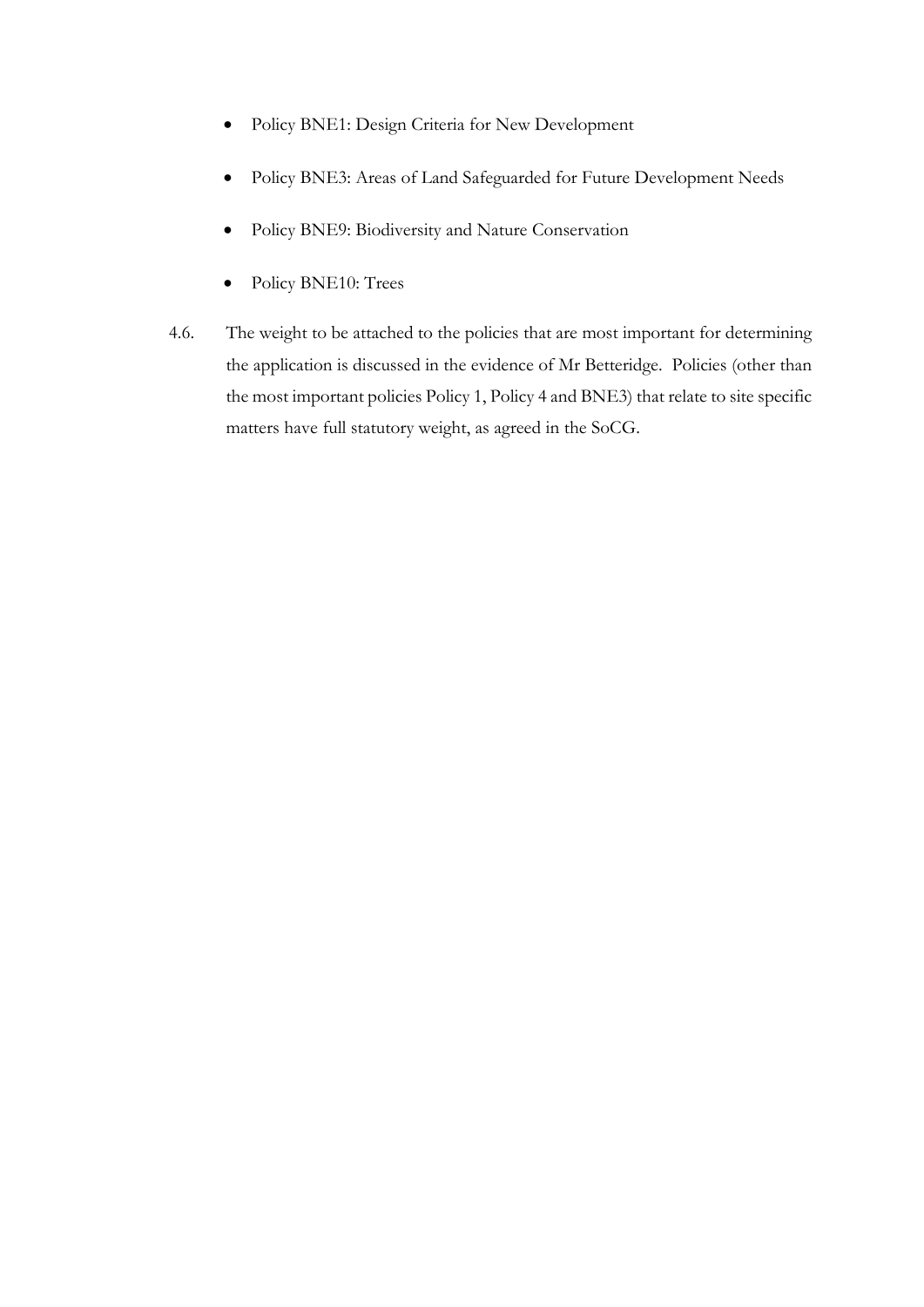#### **5. EMERGING CENTRAL LANCASHIRE LOCAL PLAN (ELP)**

- 5.1. The three Central Lancashire Authorities are currently undertaking a review of the development plans for the area and are working towards the preparation of a Joint Local Plan for Central Lancashire (eLP) to cover the period 2021 to 2036<sup>[7](#page-16-0)</sup>. This will be a single planning document containing the Councils' vision, objectives and policies. The target date for adoption is December 2023 according to the latest published Local Development Scheme<sup>[8](#page-16-1)</sup>. It is now certain the Council will need to look further ahead beyond 2036 if it is to ensure strategic policies cover a minimum 15-year period *from* adoption<sup>[9](#page-16-2)</sup>.
- 5.2. The eLP has been subject of rounds of 'Call for Sites' consultation undertaken in 2018 and 2019, and an Issues & Options document was published for consultation from  $18<sup>th</sup>$  November 2019 to  $14<sup>th</sup>$  February 2020. The Issues & Options paper<sup>[10](#page-16-3)</sup> notes that the then current starting point for housing provision set by the standard method was 579 dpa, which was more than half of the annual 1,033 dwellings to be provided across the three districts.
- 5.3. Unlike the other two Central Lancashire districts, Chorley included Annex 1, 'Site Suggestions Proposed by Chorley Council' as part of the consultation<sup>[11](#page-16-4)</sup>. Its purpose was to identify the "*most appropriate sites*"[12](#page-16-5). The Issues & Options papers and 'Site Suggestions' were endorsed by Central Lancashire Strategic Planning Joint Advisory Committee on 3rd September and later endorsed by the Executive Cabinet on  $17<sup>th</sup>$  October 2019. Submissions at this and the Call for Sites stage were made by the appellants in support of the proposed housing allocation of the BNE3.3 North of Bond Lane safeguarded land site. Overall, 74.25 ha of safeguarded land are proposed for allocation.
- 5.4. I note the Council states these are potential 'site suggestions' for housing, but in the table, they are referred to as 'proposed designations'. In my view whatever name it is given, the point of the Council proposing these sites in the first place is because there is strong merit in them being housing allocations in light of a

<span id="page-16-0"></span><sup>7</sup> CD6.4, para 3.4

<span id="page-16-1"></span><sup>8</sup> CD6.5

<span id="page-16-2"></span><sup>9</sup> CD5.1, para. 22

<sup>&</sup>lt;sup>10</sup> CD6.4, pp 17 and 18

<span id="page-16-4"></span><span id="page-16-3"></span><sup>11</sup> CD6.7

<span id="page-16-5"></span><sup>12</sup> CD6.7, p.1, Introduction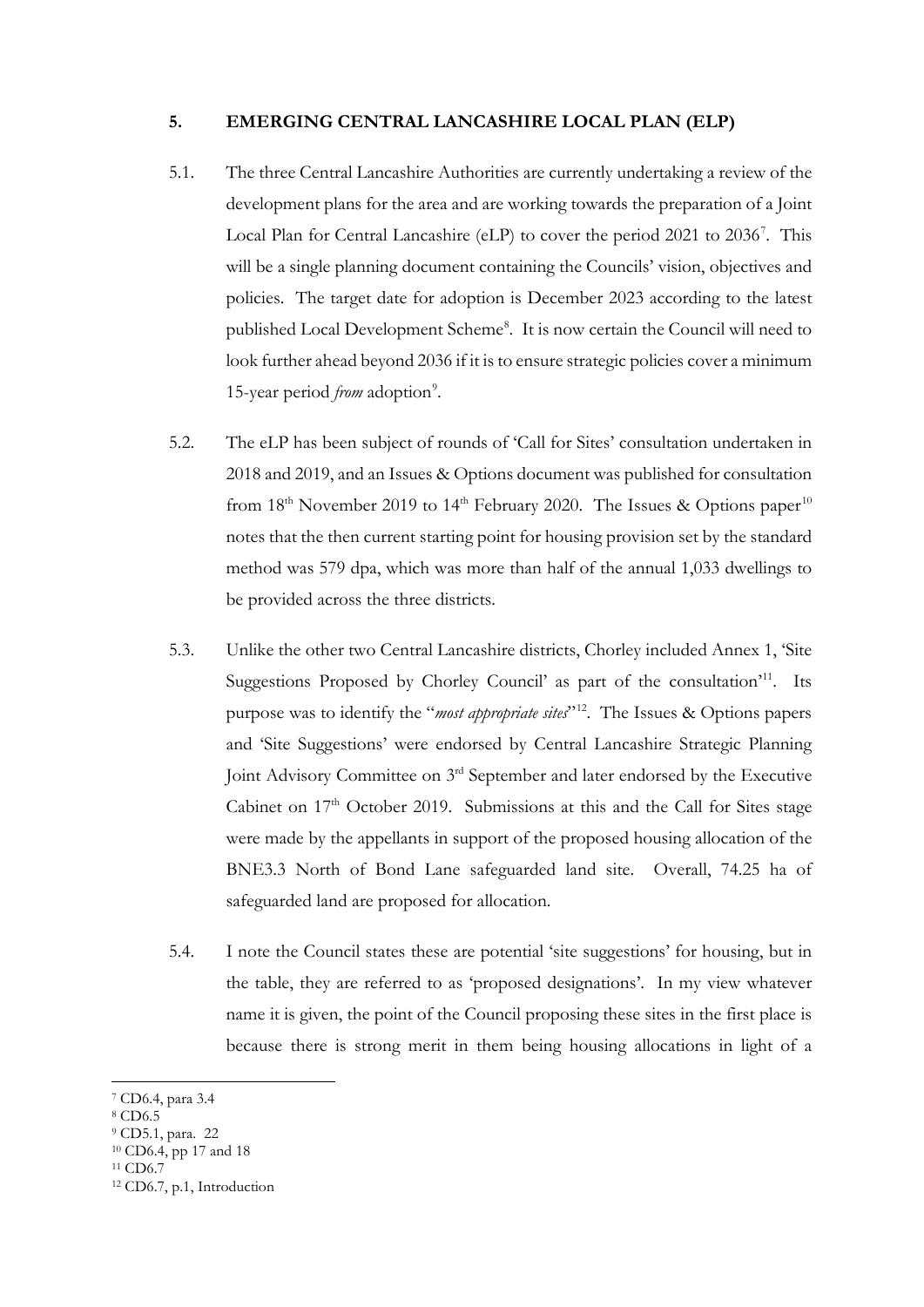continued housing need. There are also limited opportunities to meet needs on other sites, with no plans to undertake a review of the Green Belt boundaries. Sites within Green Belt were not assessed for development potential at the Issues & Options stage<sup>13</sup>.

- 5.5. Elected members from Chorley Borough Council were also consulted on the Issues and Options and Annex 1 prior to its publication, with a continued recommendation that the site is a proposed allocation for housing. The principle of allocation of this site in the adopted eLP is therefore clearly supported by the Council. This is not surprising, given the site's longstanding status as safeguarded land, the inherent need to release safeguarded land now (which I set out later) and the merits of the site for housing which I set out in this proof.
- 5.6. There has been no publicly accessible information available on the progress of the eLP since the end of this round of consultation, but it is clear it has been delayed several times. At this time there is no certainty about the timing of the publication version of the eLP, and a revised Local Development Scheme (LDS) has not yet been published. The latest LDS set out the intention is for the eLP to be adopted by December 2023. There is therefore no certainty for those in current housing need, developers, and members of the public as to when housing needs could possibly be met.
- 5.7. The Issues and Options document explained that almost 700 sites were submitted to the Call for Sites exercises across the Central Lancashire area and these sites have all been assessed as part of the Strategic Housing and Employment Land Availability Assessment (SHELAA). 194 potential housing sites were submitted to this exercise in Chorley alone. The table below is extracted from the report to the Central Lancashire Strategic Planning Joint Advisory Committee on 4<sup>th</sup> June 2019 showing the breakdown of available sites in Chorley submitted through the Call for Sites.

| No. Dwellings Proportion of |              |  |
|-----------------------------|--------------|--|
|                             | Total $(\%)$ |  |

<span id="page-17-0"></span><sup>13</sup> CD6.4 para 8.27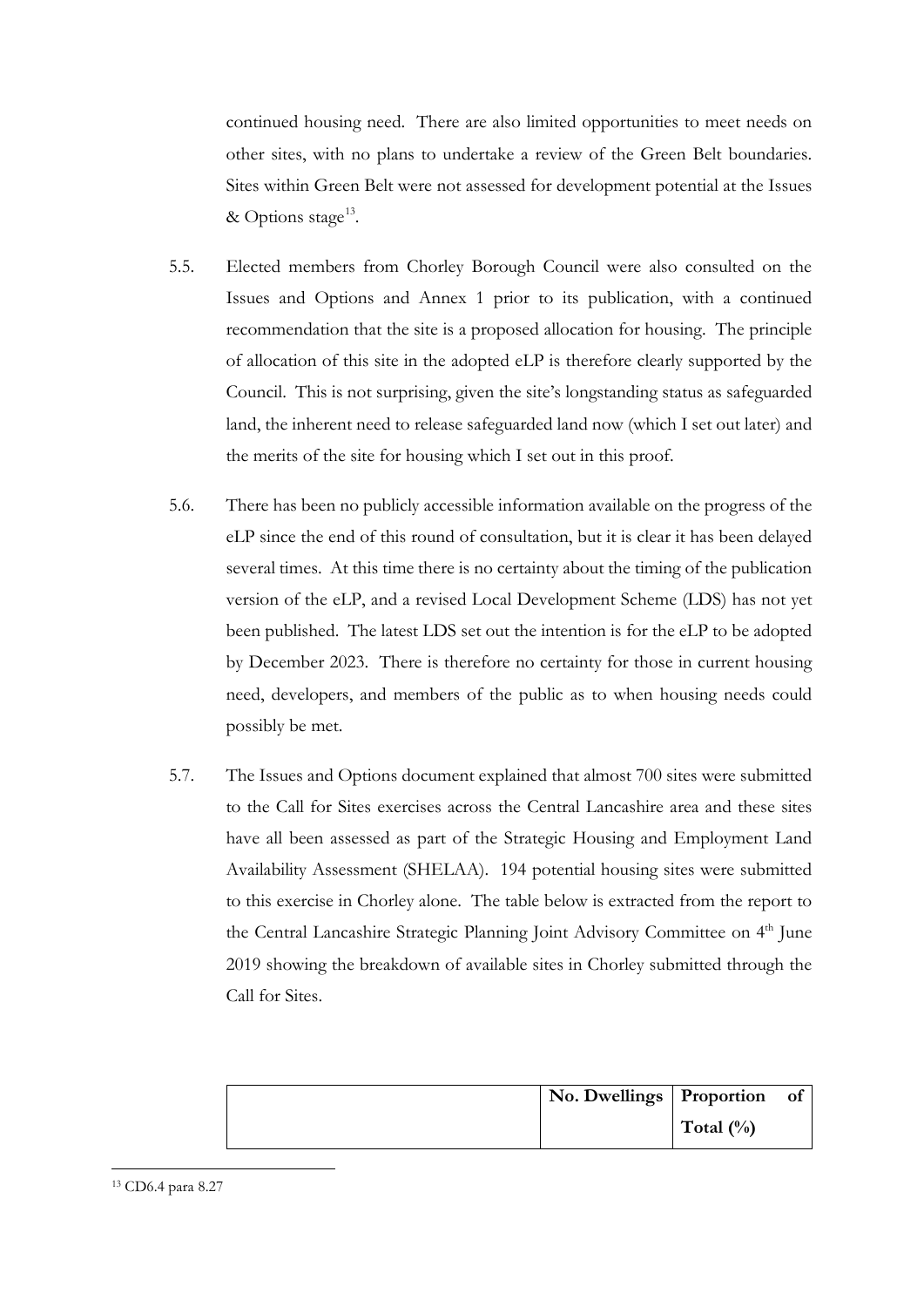| Total                       | 18,567 | 100%     |
|-----------------------------|--------|----------|
| Within/on Safeguarded Land  | 2,312  | $12.5\%$ |
| Partially/wholly Green Belt | 13,463 | $72.5\%$ |

- 5.8. Given the latest current local housing need figure, using the Standard Method, is 537 dpa for Chorley, it is clear that even if all of the Safeguarded Land identified above is considered deliverable for housing, it would only be able to deliver 4.3 years' worth against that need.
- 5.9. I have reviewed the Council's latest Brownfield Register (2021) which shows there are a total of 1,914 potential dwellings on these sites, most of which already have planning permission (1,635 dwellings) and 52% already delivered (988 dwellings) with 279 on the register without planning permission. This leaves a very limited potential future supply of brownfield sites (equating to just 1.7 years supply against the figure for Standard Method). Indeed, the very recent House of Lords Built Environment Committee report 'Meeting housing demand' was published on 10 January 2022[14](#page-18-0) and stated that "*building on brownfield land is not a 'silver bullet', especially as the availability of brownfield land is disproportionately in areas with less pressure on the housing market."*
- 5.10. The limited forward supply is exacerbated by Chorley being a heavily constrained local authority, as shown on the Local Plan Policies Map<sup>15</sup>. Green belt makes up  $72\%$  of the total borough area (including urban areas) or  $14,560$  hectares<sup>[16](#page-18-2)</sup>. This excludes the additional policy constraints areas of 'Other Open Countryside' and 'Safeguarded Land' which would increase the total area of policy constraint further.
- 5.11. Taking all of the above into account, this demonstrates the substantial issue facing the authority and is why I say later in my evidence that the need to release safeguarded land is an inevitable position; the only alternative being if CBC seeks to demonstrate exceptional circumstances to allow the release of Green Belt. The authority has confirmed it is not undertaking a green belt review. In any event, it

<span id="page-18-0"></span><sup>14</sup> CD9.7

<span id="page-18-1"></span><sup>15</sup> CD6.3

<span id="page-18-2"></span><sup>16</sup> Local authority green belt statistics for England: 2020 to 2021, DLUHC (28 September 2021)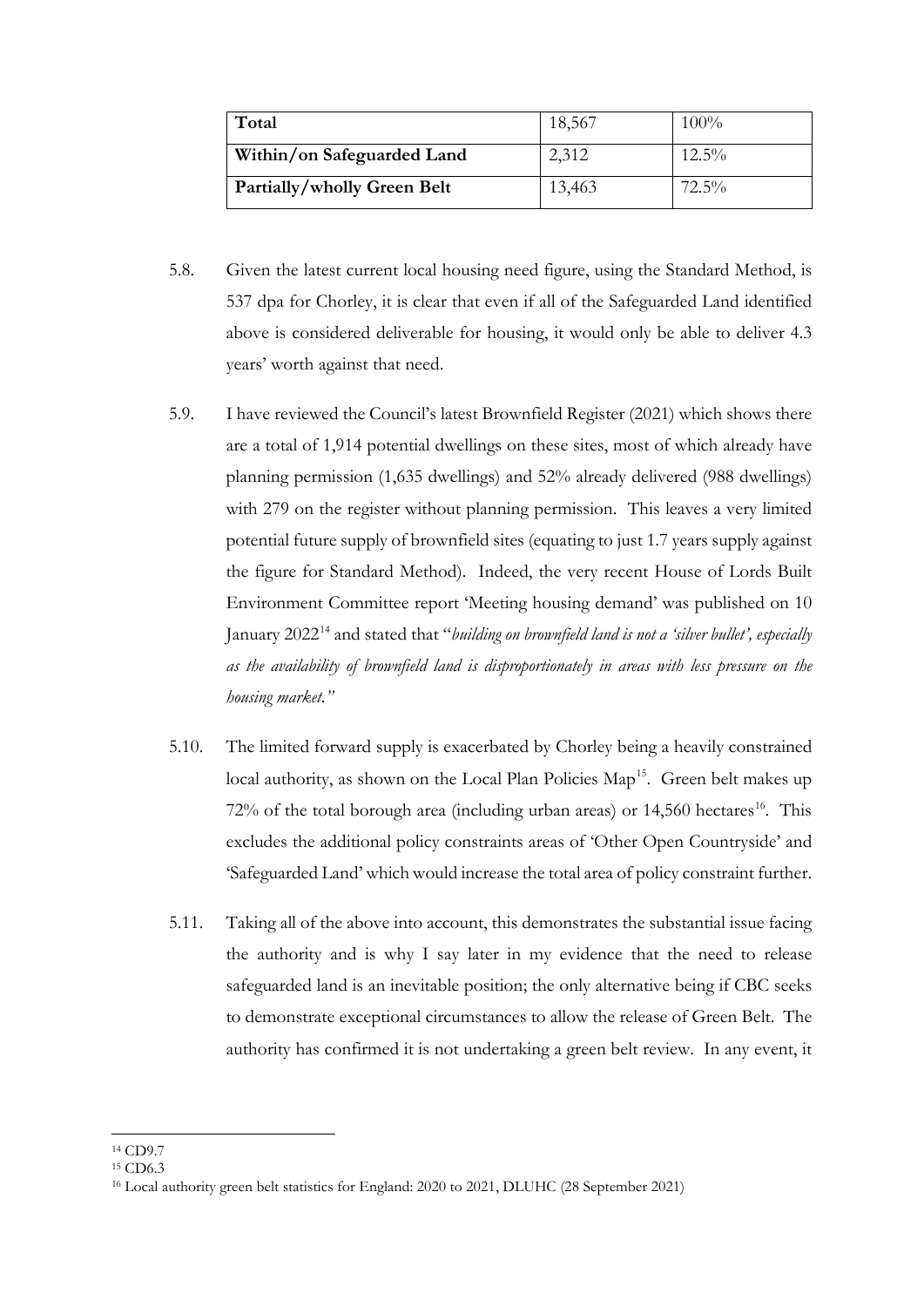is common ground that Safeguarded Land will need to be released as part of the emerging plan<sup>[17](#page-19-0)</sup>.

- 5.12. The Issues & Options paper proposes a change in status of the appeal site from safeguarded land to a housing allocation which follows the detailed assessment of the site within the SHELAA regarding suitability, availability and achievability. Accordingly, the Council's present position is that this site represents an appropriate site for housing which should be allocated in the eLP from 2021 and which is said will be adopted by December 2023 in the current LDS.
- 5.13. The Issues & Options Outcomes Report<sup>[18](#page-19-1)</sup> found responses were generally against development however there were many comments in favour of development where needs were shown. Whilst the eLP is at an early stage of preparation, with no policies proposed, it is a material consideration that the evidence base and the plan's direction of travel clearly shows that there is a need to release safeguarded land in Chorley from 2021 to meet market and affordable housing need. The development of the appeal site would facilitate the development of the remainder of the safeguarded land BNE3.3 by ensuring that access can be provided.

#### **Other Material Considerations**

- 5.14. Other material considerations include national planning policy and supplementary planning policies. National policy is set out in the National Planning Policy Framework published in July 2021. The relevant sections are:
	- 2. Achieving sustainable development
	- 5. Delivering a sufficient supply of homes
	- 8. Promoting healthy and safe communities
	- 9. Promoting sustainable transport
	- 11. Making effective use of land
	- 12. Achieving well-designed places
	- 13. Protecting Green Belt land
	- 14. Meeting the challenge of climate change, flooding and coastal change
	- 15. Conserving and enhancing the natural environment

<sup>17</sup> Planning Statement of Common Ground

<span id="page-19-1"></span><span id="page-19-0"></span><sup>18</sup> CD6.45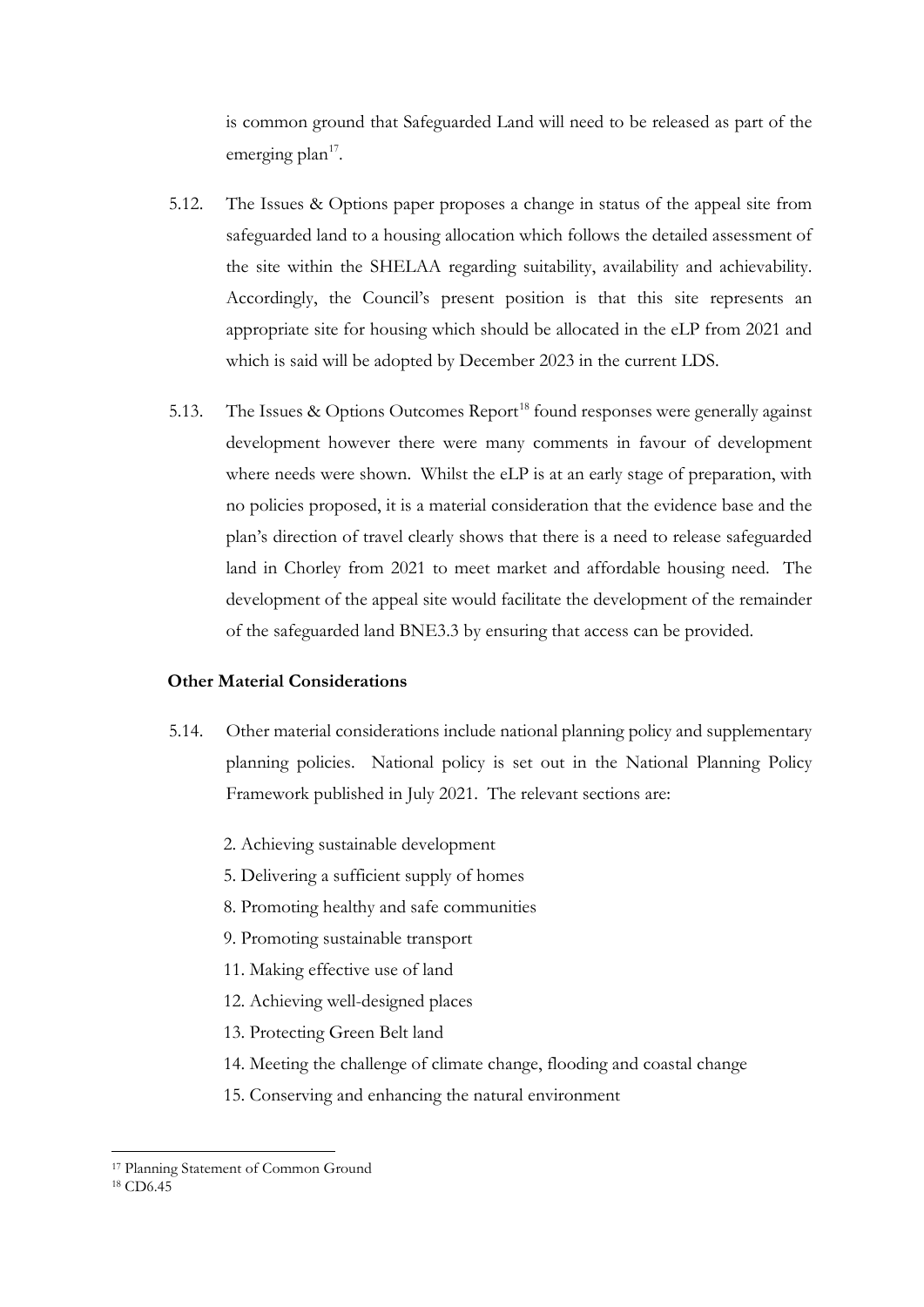- 5.15. The three Central Lancashire local authorities have published SPDs on several topics and they have been adopted by Chorley Council. Those relevant to this appeal are:
	- Central Lancashire Affordable Housing Supplementary Planning Document
	- Central Lancashire Biodiversity and Nature Conservation Supplementary Planning Document
	- Central Lancashire Design Guide Supplementary Planning Document
	- Central Lancashire Open Space and Playing Pitch Supplementary Planning Document
- 5.16. Chorley council has also published and adopted the Renewable and Low Carbon Energy Supplementary Planning Document (SPD). The Council alleges no conflict with any SPD.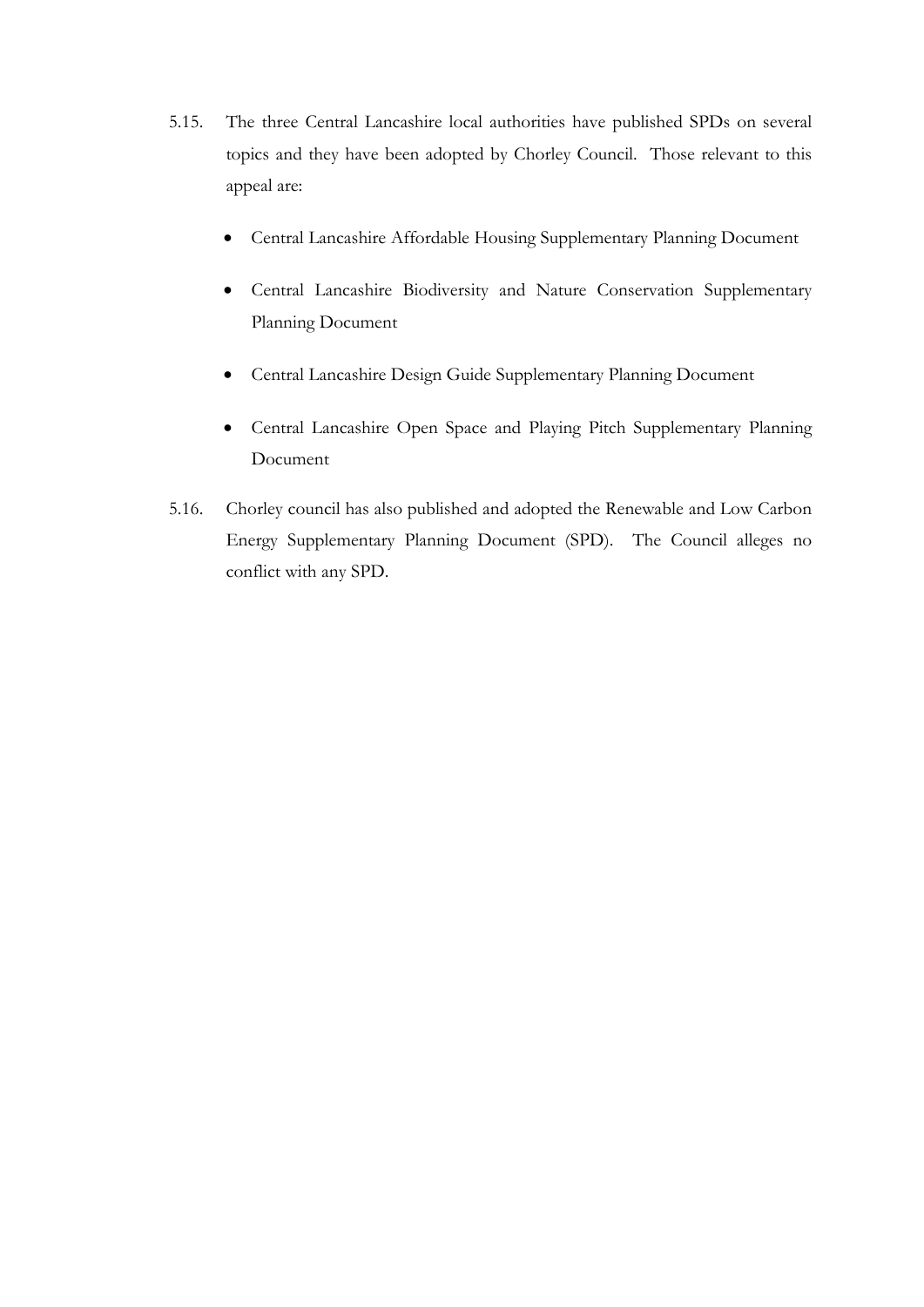#### **6. SUITABLE AND SUSTAINABLE LOCATION**

- 6.1. Chorley Council have identified a settlement hierarchy within the adopted Local Plan (CLP) (2015); this is drawn out from the Central Lancashire Core Strategy (CLCS) (2012). This settlement hierarchy is used as the basis for directing future development patterns within the plan area.
- 6.2. Adlington is identified as an 'Urban Local Service Centres' under Policy 1 of the Core Strategy. The CLCS states that it seeks to focus development in the urban areas of Chorley Town, Buckshaw Village and the Urban Local Service Centres in order to maximise access to services, facilities, employment and to help reduce the need to travel. Adlington is, therefore, considered to be a sustainable and accessible location, within walking distance of services, facilities and public transport, which is a matter of common ground with the Council.
- 6.3. Adlington is located at the southern edge of the Chorley administrative area which adjoins the Wigan and Bolton Council administrative area. The Central Lancashire Housing Studies prepared by GL Hearn in 2017 and Iceni in 2020 provides context to Chorley's housing market area and Adlington's location in relation to the Central Lancashire Housing Market Area and surrounding market areas<sup>[19](#page-21-0)</sup>.
- 6.4. The Core Strategy acknowledges that Adlington retains '*a local employment role, with a range of local shops and other services*[20'](#page-21-1). This is particularly relevant given Adlington's high rank as an Urban Local Service Centre and support for investment in housing is consistent with this. I detail the range of services and facilities, as well as the financial benefits of the development in my evidence below.
- 6.5. The settlement of Adlington benefits from its close location to existing highway links including A6 which leads directly to Chorley and the M61 which allows access to Preston, Manchester, and the wider motorway network.
- 6.6. The most accessible train station is within walking distance of the site in Adlington. This is accessible via a short comfortable walk of around 600m with a journey time of around 8 minutes. The train station offers access to employment and leisure destinations at Chorley (within 5 minutes), Horwich (within 8 minutes), Preston

<sup>19</sup> CD6.21 and CD6.20

<span id="page-21-1"></span><span id="page-21-0"></span><sup>20</sup> CD6.1, para 3.4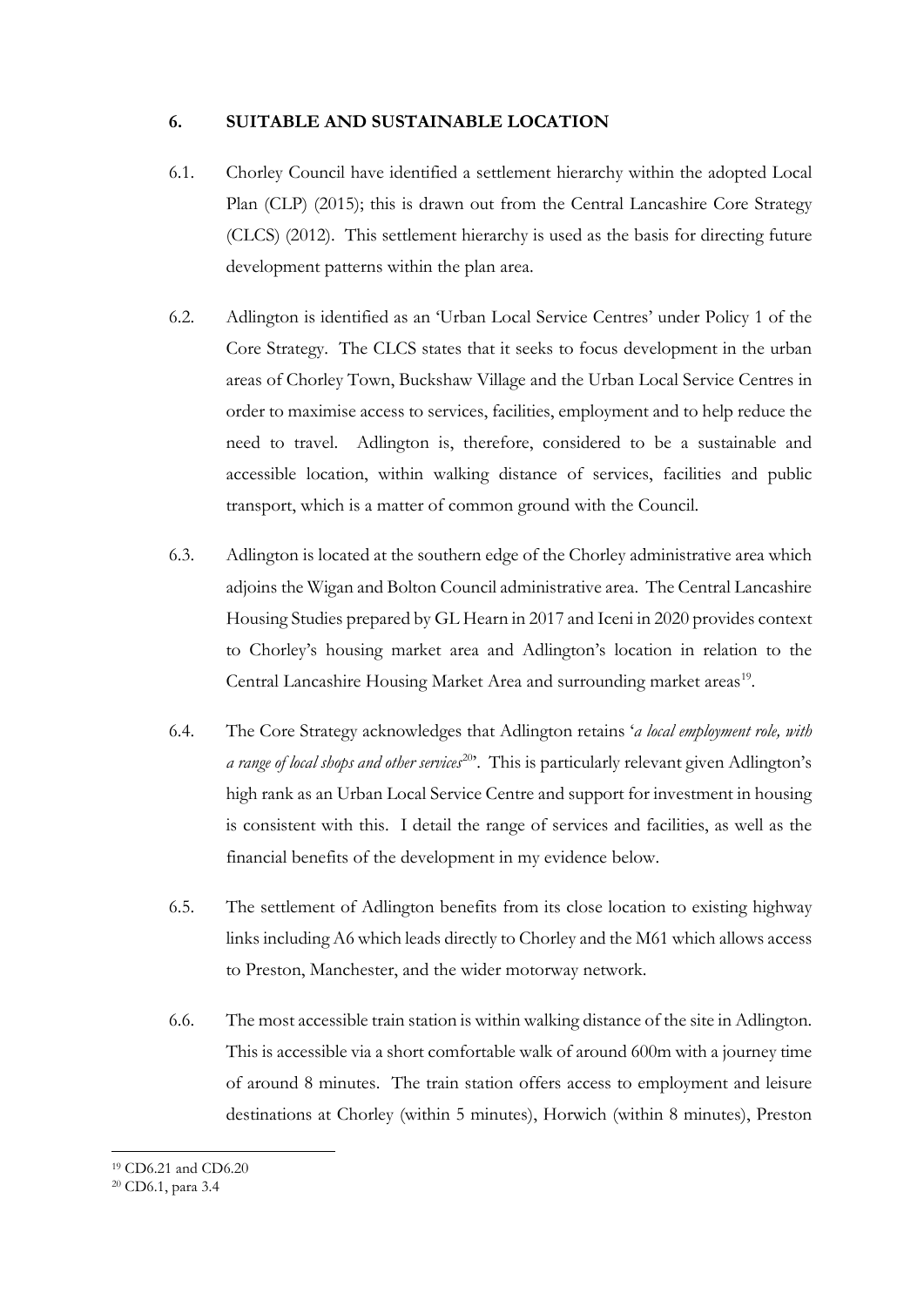(within 20 minutes), Manchester Victoria (within 36 minutes), Blackpool (within 42 minutes), and Hazel Grove, Stockport (within 66 minutes). These train services leave Adlington station roughly every 25-30 minutes in the peak hours every day making it an excellent viable option other than the car. The current train timetables are appended $^{21}$ .

- 6.7. There are also bus stops on Park Road, within 190m of the site (2-minute walk) providing the 8A service to Blackrod and Chorley Bus Interchange. Bus stops on Chorley Road, within 1,300m (17-minute walk) provide access to wider destinations via the more frequent 125 service to Bolton, Chorley and Preston. Chorley Bus Interchange and Chorley Train Station are located within 70m of each other offering a further easy opportunity for sustainable transport modal-shift. The 125 service also stops at Albany Academy which is one of the closest secondary schools (11-minute bus journey). The current bus transport map and timetables are appended<sup>22</sup>.
- 6.8. Guidance contained in Manual for Streets states 2km is considered a general preferred maximum walking distance to services and facilities. Areas within a 2km walking distance are considered accessible by foot from the site. The 85<sup>th</sup> Percentile Walk Distances across a range of journeys are set out in the Transport Statement<sup>[23](#page-22-2)</sup> supporting the appeal site suggested as guidelines in a WYG report entitled 'Accessibility – How Far Do People Walk and Cycle'. In summary, the 85th percentile walk distances are as follows.

| 85 <sup>th</sup> Percentile Walk Distances |           |                 |               | Overall  |                      |
|--------------------------------------------|-----------|-----------------|---------------|----------|----------------------|
| Аll                                        | Commuting | <b>Shopping</b> | Education     | Personal | Recommended          |
| Journeys                                   |           |                 |               |          | <b>Preferred Max</b> |
| 1.950m                                     | 2,100m    | 1,600m          | 3,200m/4,800m | 1,600m   | 1.950m               |

- 6.9. As detailed in the Table below, the site is very sustainably located to allow future residents to access a range of services, amenities and facilities. These are all considered to be accessible by foot from the site.
- <span id="page-22-0"></span><sup>21</sup> Appendix PKS2
- <span id="page-22-1"></span><sup>22</sup> Appendix PKS3

<span id="page-22-2"></span> $^{23}$  CD<sub>1.9</sub>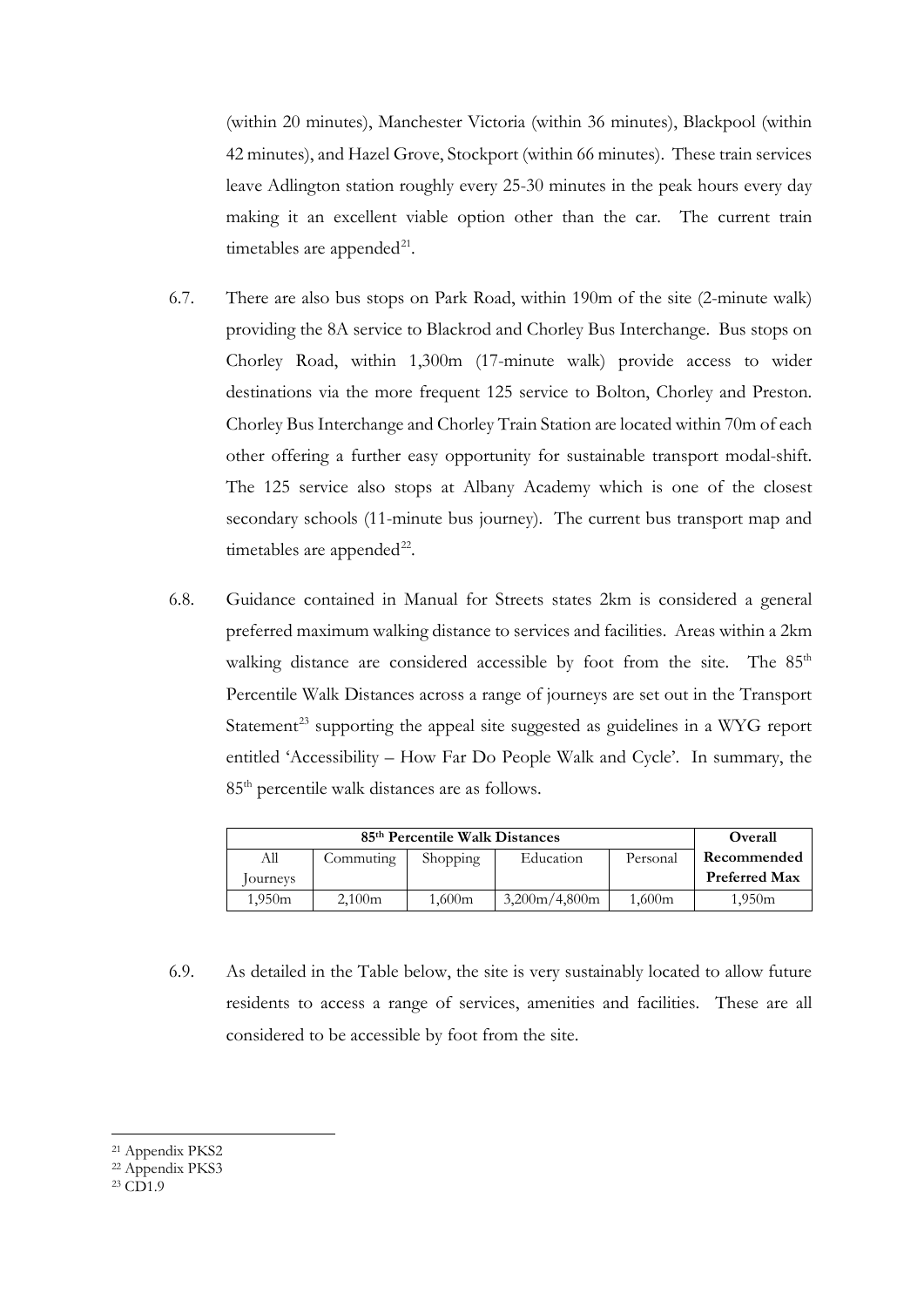| <b>Local Amenity</b> |                                   |                  | Distance Guidance Criteria Compliance |     |
|----------------------|-----------------------------------|------------------|---------------------------------------|-----|
| Transport            | Bus stops on Park Road (8A)       | 190m             | 1,950m                                | Yes |
|                      | Bus stops on Chorley Road (125)   | 1,300m           | 1,950m                                | Yes |
|                      | Adlington Train Station           | 600m             | 1,950m                                | Yes |
| Shops/Food           | Adlington Convenience Store       | 680m             | 1,600m                                | Yes |
| Establishments       | The Bridge Inn                    | 320m             | 1,950m                                | Yes |
|                      | Adlington Post Office             | 550m             | 1,950m                                | Yes |
|                      | Tesco Express                     | 1,280m           | 1,600m                                | Yes |
|                      | Co-operative Food Store           | 1,350m           | 1,600m                                | Yes |
|                      | Marina Café                       | 400m             | 1,600m                                | Yes |
|                      | Bistecca Mediterranean Restaurant | 450m             | 1,600m                                | Yes |
|                      | Adlington Spice Restaurant        | 500m             | 1,600m                                | Yes |
|                      | Mangia Mangia Italian             | 400m             | 1,600m                                | Yes |
|                      | La Orient Chinese                 | 450m             | 1,600m                                | Yes |
|                      | Corner House Cafe                 | 550m             | 1,600m                                | Yes |
|                      | Retreat Adlington Bar & Grill     | 600m             | 1,600m                                | Yes |
|                      | Spinners Arms Pub                 | 600m             | 1,600m                                | Yes |
| Education            | Adlington Primary School          | 260m             | 3,200m                                | Yes |
| Medical              | Rowlands Pharmacy                 | 550m             | 1,600m                                | Yes |
|                      | Granville House Medical Centre    | 1,400m           | 1,600m                                | Yes |
| Leisure              | Jubilee Recreation Ground         | 350m             | 1,950m                                | Yes |
|                      | Adlington St Paul's Church        | 1,300m           | 1,600m                                | Yes |
|                      | Public Right of Way               | 170m             | 1,950m                                | Yes |
|                      | Chorley Skate Park                | 350 <sub>m</sub> | 1,950m                                | Yes |
|                      | White Bear Waterside & Marina     | 290m             | 1,950m                                | Yes |
| Other                | Adlington Pet Centre              | 550m             | 1,950m                                | Yes |
|                      | Adlington Cemetery                | 350 <sub>m</sub> | 1,950m                                | Yes |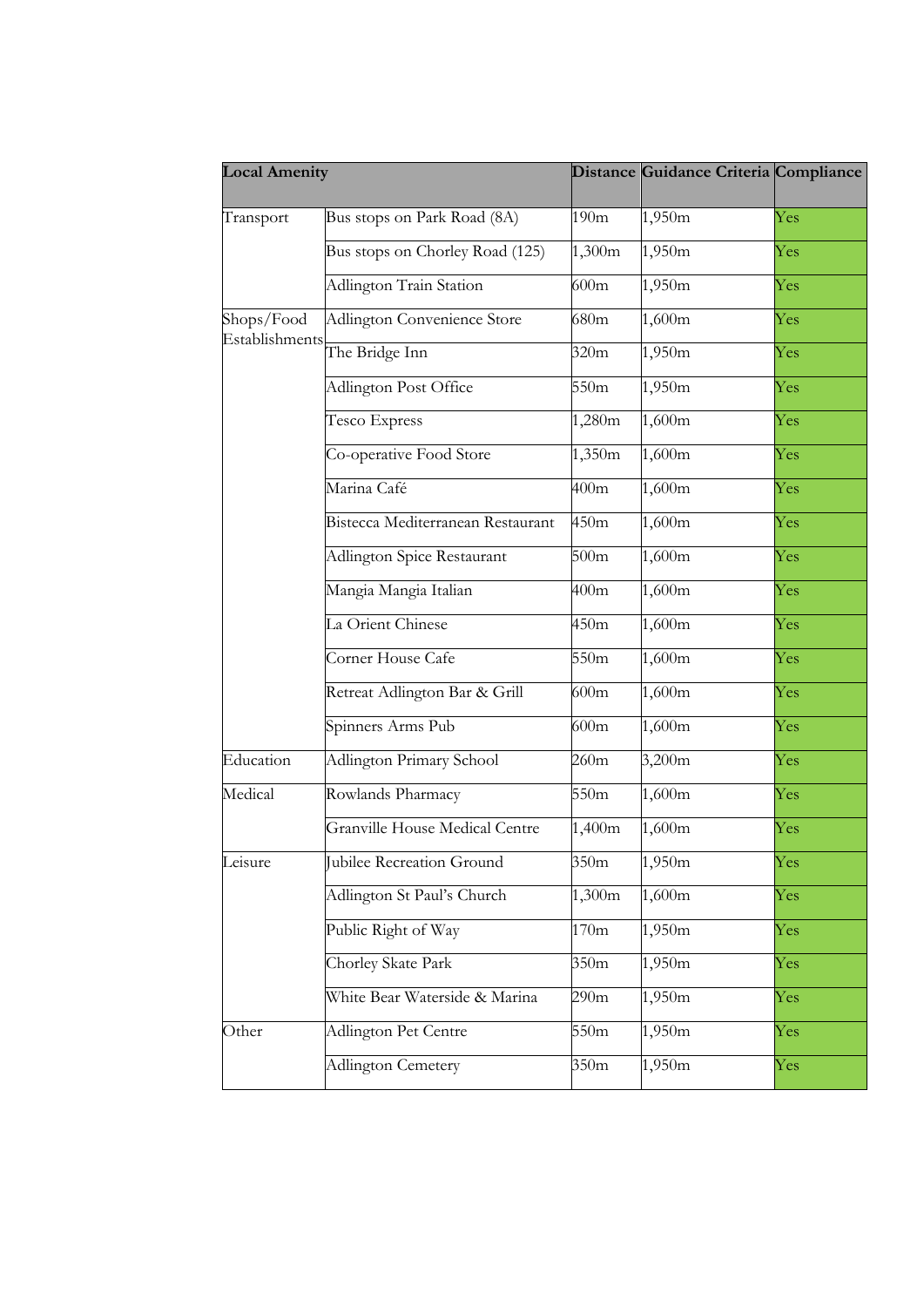#### **Sustainable Integration of the Site into the Settlement**

- 6.10. This planning application was supported by a suite of technical assessments and documentation to afford the proposals the appropriate scrutiny through the application process to allow a full planning balance to be undertaken into the significant benefits and any land use planning harm of this particular scheme. The Illustrative Masterplan<sup>[24](#page-24-0)</sup> demonstrates a successful integration with the existing settlement can be achieved with road access connecting from Carrington Road and pedestrian and cycle connections to Stonor Road.
- 6.11. It is clear that the proposals represent an excellent opportunity to seamlessly integrate the proposals into the Adlington settlement without any material harm. This is a conclusion I can reach due to the content of the supporting assessment work, the lack of any relevant statutory technical consultee objections and the resolved position of the Council, reinforced by the Council's removal of RfR's 2- 3 post decision. It is clear that the proposals have benefitted from intensive and rigorous scrutiny and if the release of safeguarded land is necessary to meet housing needs now (and in the future) this is an appropriate location.

#### **Site Delivery**

- 6.12. In this case the Inspector can be confident on delivery as Hollins Strategic Land's track record demonstrates all sites that have received outline consent are built out in good time[25.](#page-24-1) The site would be quickly sold to its sister SME housebuilding arm, Hollins Homes - a letter of intent is appended.<sup>26</sup> The letter details the attractiveness of the site to Hollins Homes, the positive activity of the company in the wider area, its reputation for high quality design and the importance of the site to its portfolio as a SME housebuilder and to its workforce. In this case a reserved matters application would be submitted within 12 months, with a start on site by September 2023 and completed by February 2025. The 35% affordable homes would be sold to a registered provider to ensure early delivery with the remaining 16 market dwellings sold within a year.
- <sup>24</sup> CD1.14

<span id="page-24-1"></span><span id="page-24-0"></span><sup>25</sup> Appendix PKS8

<span id="page-24-2"></span><sup>&</sup>lt;sup>26</sup> Appendix PKS4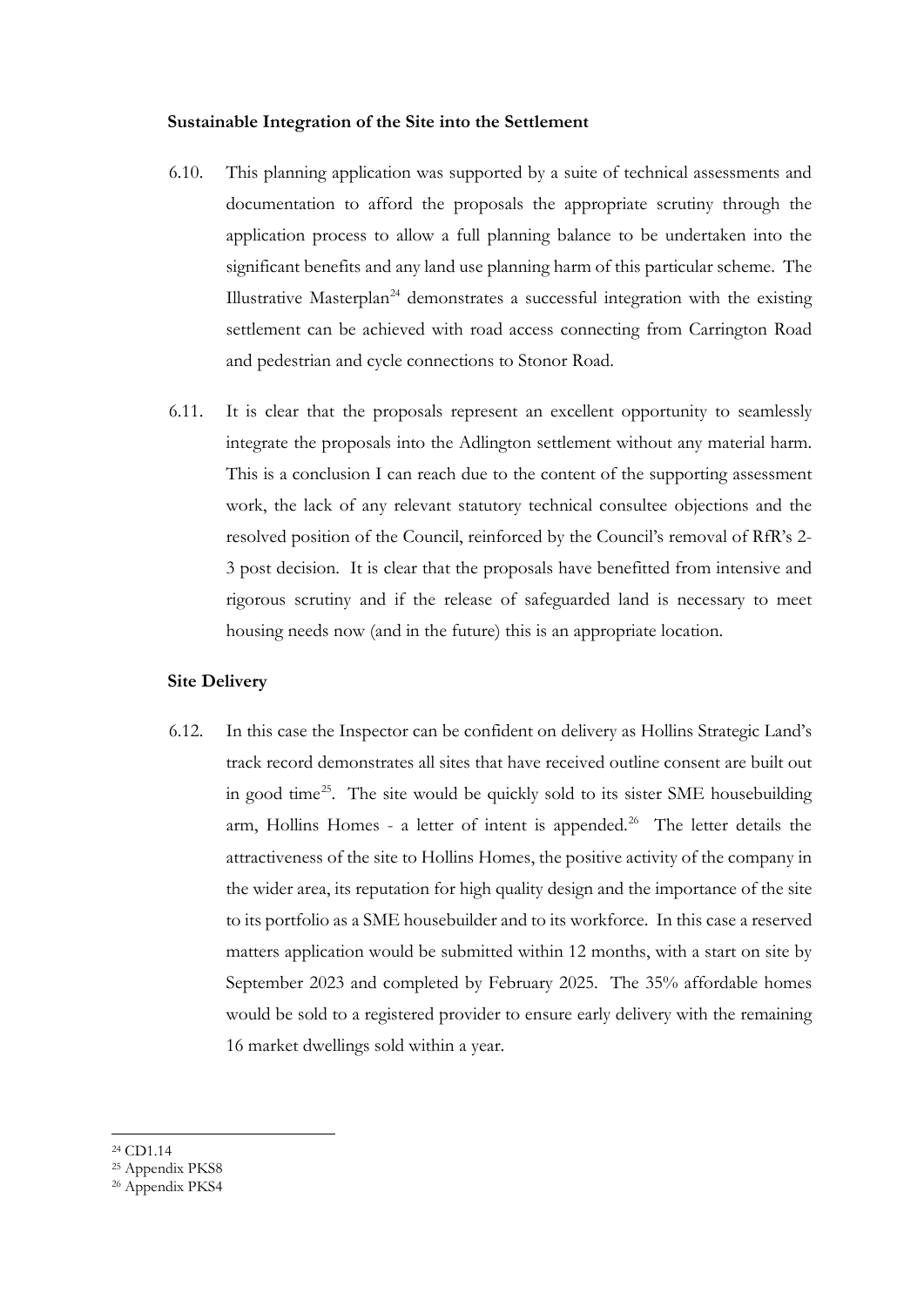- 6.13. Hollins Strategic Land has also received strong interest in the appeal site from Registered Providers<sup>[27](#page-25-0)</sup>. The site location and quantum of proposed residential units is extremely attractive and ideal to the appellant's SME housebuilding arm who have good close working relationships with several Registered Providers who are active in the area.
- 6.14. Owing to Hollins Strategic Land's strong track record, it is my estimate that should planning permission be allowed for this outline application, that the site could make a positive contribution to the Council's 5YHLS and to meeting needs in this and/or the next plan period (which has already started in 2021). In particular as the NPPF directs local planning authorities to identify land to accommodate at least 10% of their housing requirement on sites no larger than one hectare. The appeal site is one such site and would therefore make an important contribution. It is envisaged that the site delivery programme could be profiled as follows:
	- Outline approval May 2022
	- Purchase by Hollins Homes July 2022
	- Reserved matters submission November 2022
	- RM app approval March 2023
	- Discharge of Pre-commencement Conditions June 2023
	- Prelim works/start on site September 2023
	- House build commencement January 2024
	- First home completion May 2024
	- Final completion February 2025

## **Suitability, Availability and Deliverability**

6.15. Within the Sections above, I have outlined the context to the site and its development and the level of scrutiny to date. My view is that the proposals

<span id="page-25-0"></span><sup>27</sup> Appendix PKS5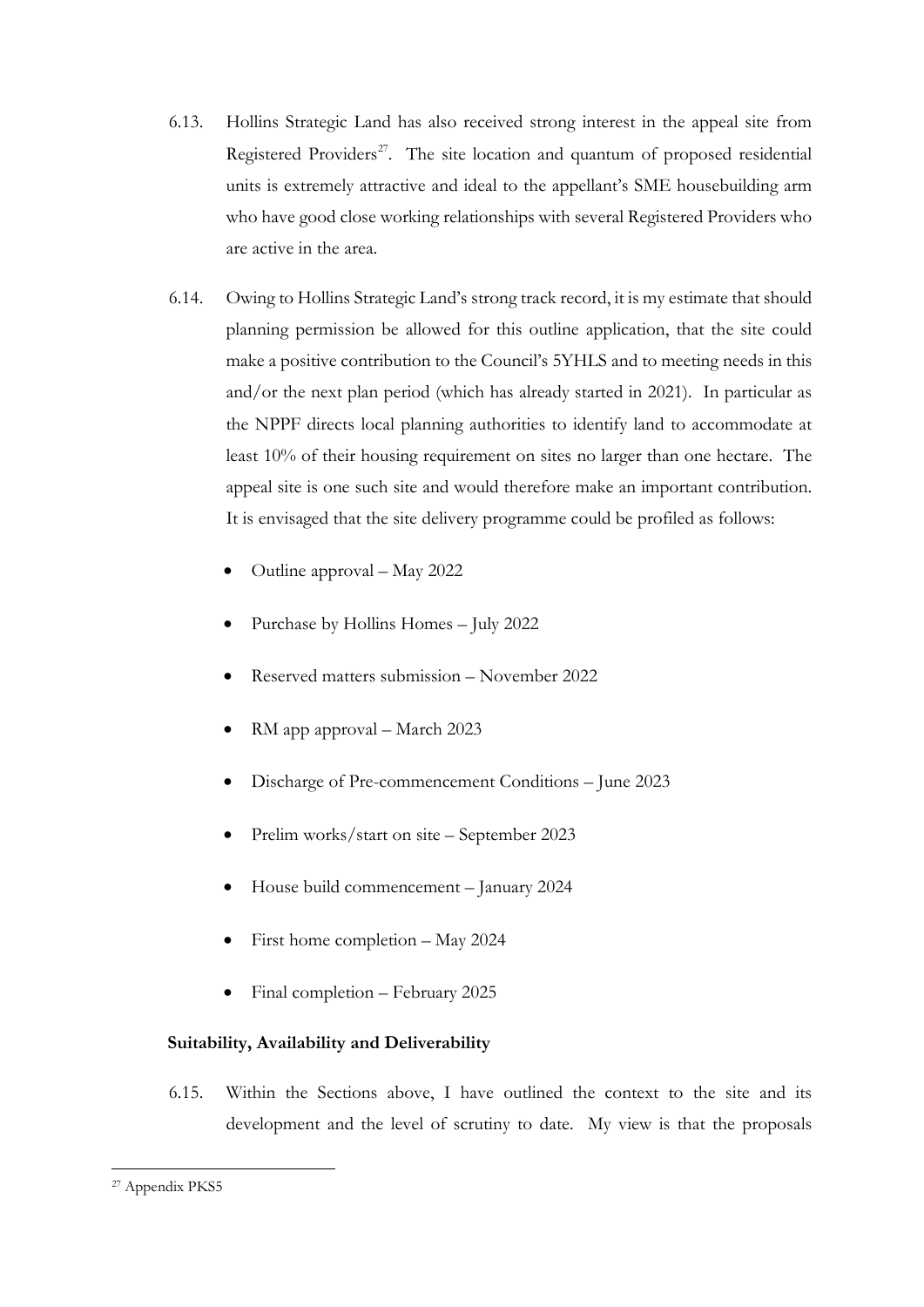represent sustainable development, and it is unchallengeable that the proposals before this Inquiry are appropriate in principle and benefit from scrutiny and support. In summary:

- To date, the site has benefitted from rigorous technical scrutiny through the site promotion work as detailed within this proof and through the determination of the outline planning application, as well as previous applications;
- There are no outstanding consultee objections on technical matters;
- There is no identified individual or cumulative impact on infrastructure, services or facilities from the appeal proposals;
- Officers agree that the principle of development in the emerging Local Plan is acceptable and that the site can be delivered without resultant planning impact as evidenced by proposals for the site to be allocated for housing.
- 6.16. Owing to a particular lack of developmental harm and the accruable benefits that will be achieved through delivery of the proposals which I cover in greater detail in the following Sections, I therefore conclude that the proposals represent sustainable development. The settlement of Adlington is a sustainable location for residential development and the appeal site is highly sustainable benefiting from ease of access to a wide spectrum of local services and facilities. Indeed, no other conclusion can be reached, given Adlington's place in the settlement hierarchy, the Council's proposed allocation of the site, its acceptance in the Planning SoCG of its sustainable location and the absence of any alleged planning harms on technical matters.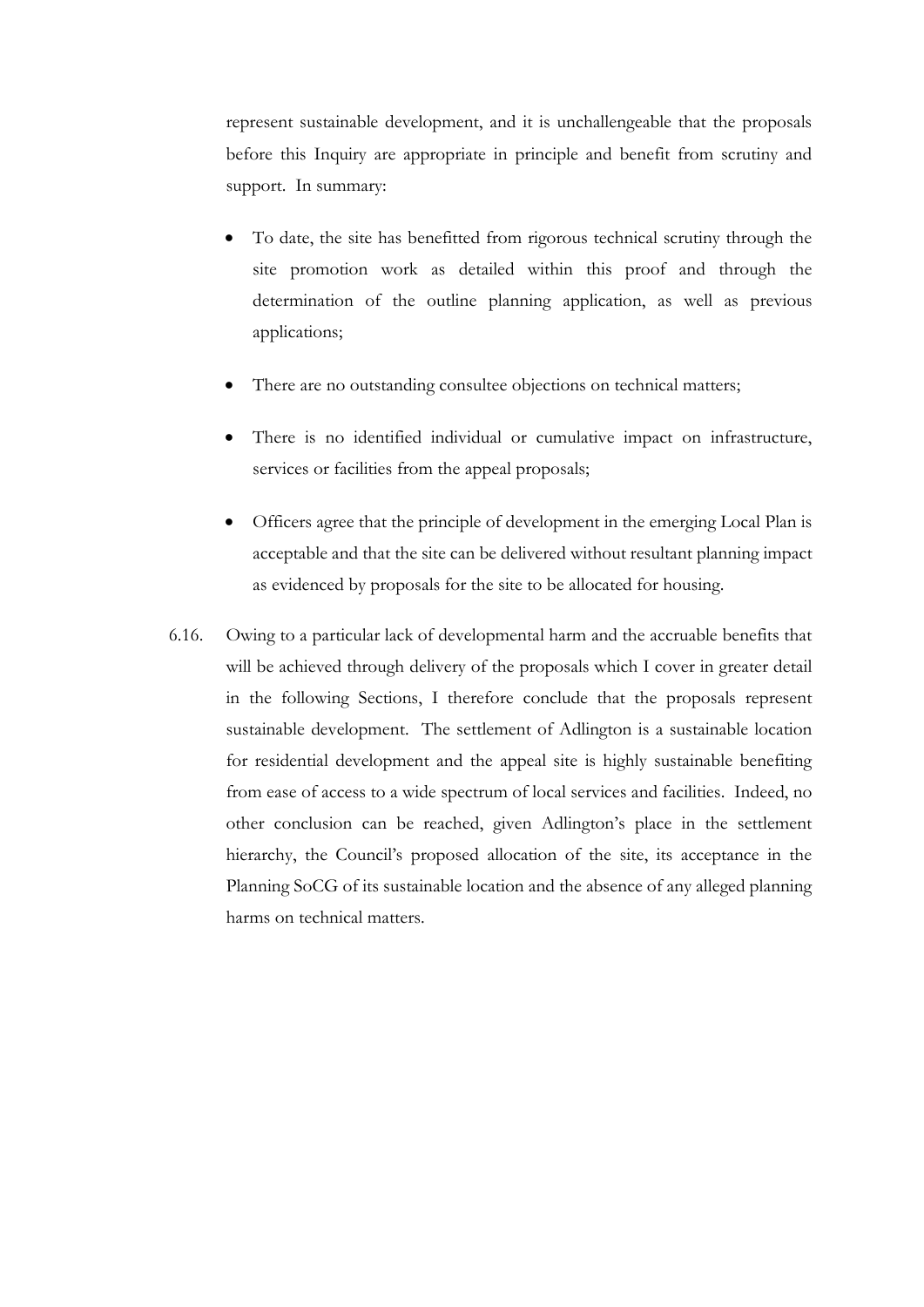## **7. LOCAL HOUSING NEED AND HOUSING LAND SUPPLY**

- 7.1. The evidence provided by Mr Saunders on the housing requirement and the housing supply demonstrates that the Council can only demonstrate 2.4 years supply. I do not repeat Mr Saunders' evidence here. On that basis, the tilted planning balance is engaged and the appeal proposal is required now.
- 7.2. Insofar as to the scope of my evidence, the Chorley Local Plan (2012-2026) allocated four sites in Adlington<sup>[28](#page-27-0)</sup>. In total, 288 dwellings were allocated and expected to be delivered in Adlington. The status of these sites is set out below.

| Ref    | Location                 | <b>Dwellings</b> | <b>Status</b>             |
|--------|--------------------------|------------------|---------------------------|
|        |                          | Allocated        |                           |
| HS1.23 | Grove Farm, Railway      | 67               | Site complete             |
|        | Road                     |                  |                           |
| HS1.24 | Land adjacent to Bolton  | 170              | Site complete. 158        |
|        | Road                     |                  | dwellings completed       |
|        |                          |                  | which is a decrease of 12 |
|        |                          |                  | from the allocated        |
|        |                          |                  | number.                   |
| HS1.25 | <b>Weldbank Plastics</b> | 20               | Site complete.            |
| HS1.26 | Fairport, Market Place   | 31               | No evidence that the site |
|        |                          |                  | will come forward in the  |
|        |                          |                  | five-year period.         |
|        |                          |                  | Planning application      |
|        |                          |                  | approved 29 April 2021    |
|        |                          |                  | for four industrial       |
|        |                          |                  | buildings.                |
|        | TOTAL                    | 288              |                           |

- 7.3. The Chorley Local Plan states its purpose is to "*identify the scale of development in each settlement and allocate sites to meet the development needs of Chorley over a 15 year period in order to achieve the vision for growth as outlined in the Central Lancashire Core Strategy*". Furthermore it states that "*the Local Plan will ensure that appropriate forms of development can occur in the most suitable locations. It helps to provide a level of certainty about what areas*  will be developed or protected in the future and for what purpose<sup>"[29](#page-27-1)</sup>.
- 7.4. The Chorley Local Plan Inspector, at the time of examination, found the above allocations to be sound, with a reasonable prospect of being delivered, based on

<span id="page-27-0"></span><sup>28</sup> CD6.2, Appendix B

<span id="page-27-1"></span> $29 \text{ CD}6.2, 1.1-1.2$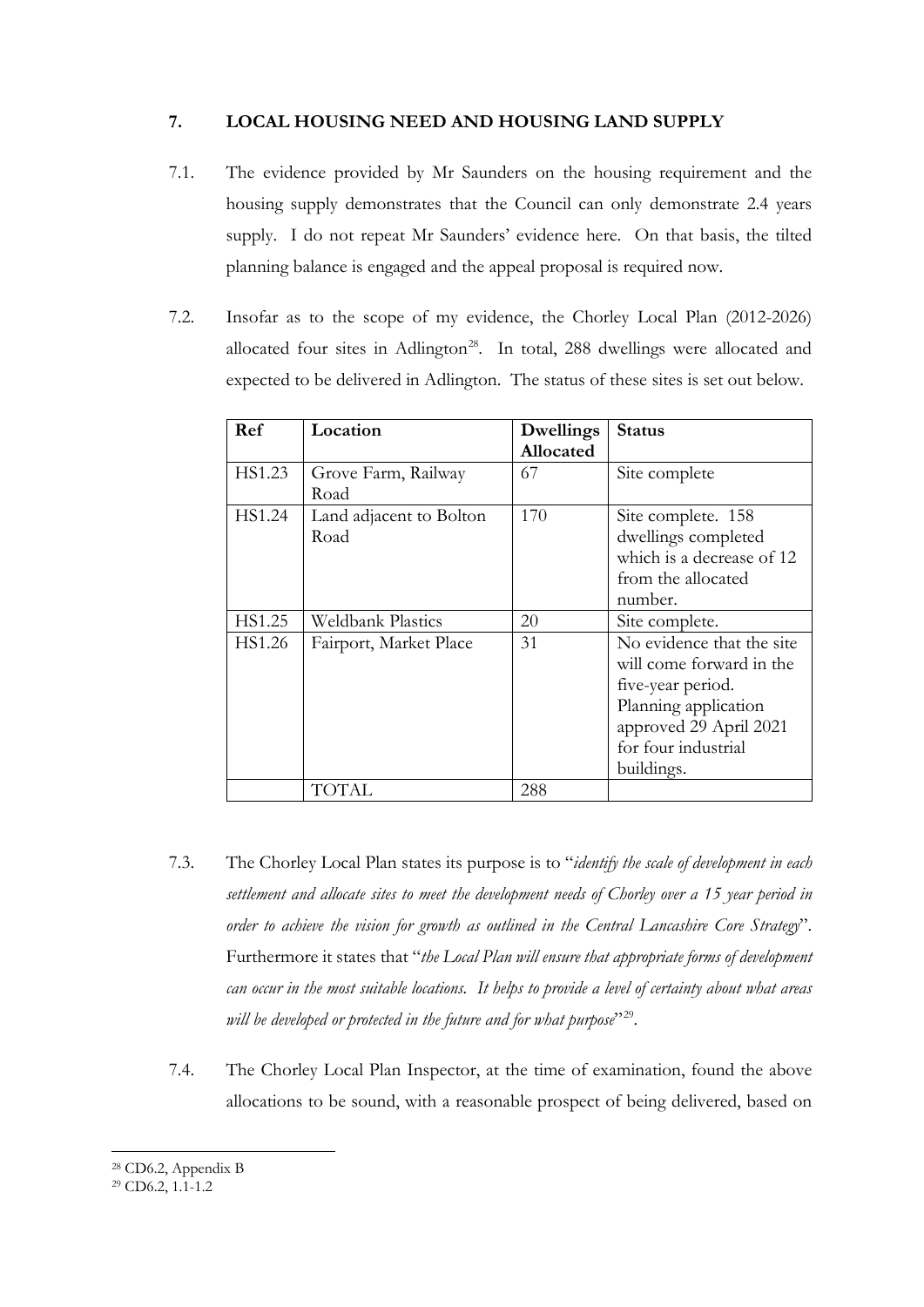the information available before her $30$ . She also concluded that the allocations in the plan would be delivered in a timely manner<sup>[31](#page-28-1)</sup> and made assumptions on housing supply that require all of the allocations to be sound in principle<sup>[32](#page-28-2)</sup>. It is now clear that the Local Plan has failed to deliver the homes allocated in Adlington as there is a deficit of 43 dwellings on those sites. Importantly, all of the site allocations in Adlington are of a scale where affordable housing would be expected.

- 7.5. HS1.26 was expected to deliver 31 dwellings between 2016-21. This clearly has not happened and is no longer expected to deliver any homes as full planning permission was approved in 2021 for four large new industrial units<sup>33</sup>. In addition, HS1.26 is 0.9 hectares and is therefore considered a small/medium sized site which the NPPF considers important. In light of an important site such as HS1.26 no longer coming forward for housing, and a reduced number of homes delivered on HS1.24, I consider the appeal site would make a valuable and important contribution to meeting the local market and affordable needs in Adlington on an alternative small/medium sized site in a sustainable location.
- 7.6. Whilst since 2010 there will have been windfall development completed across Chorley, including at Adlington, this does not equate to an overperformance of the development plan. An allowance for windfall development was already made in the Chorley Local Plan which could come forward over and above the housing allocations. In addition, windfall developments less than 15 dwellings are not required to provide any affordable housing at all. The provision of market-led windfall development would not align with the Strategic Objective 8 of the Core Strategy which states, "*To significantly increase the supply of affordable and special needs housing particularly in places of greatest need such as in more rural areas."*
- 7.7. Adlington, and more widely Chorley Borough, has little affordable housing delivered which I set out in the next section.

<sup>30</sup> CD6.12, para. 75-76

<span id="page-28-1"></span><span id="page-28-0"></span><sup>31</sup> CD6.12, para. 51

<span id="page-28-2"></span><sup>32</sup> CD6.12, para. 47

<span id="page-28-3"></span><sup>33</sup> Appendix PKS6 – Approved Site Layout (21/00013/FULMAJ)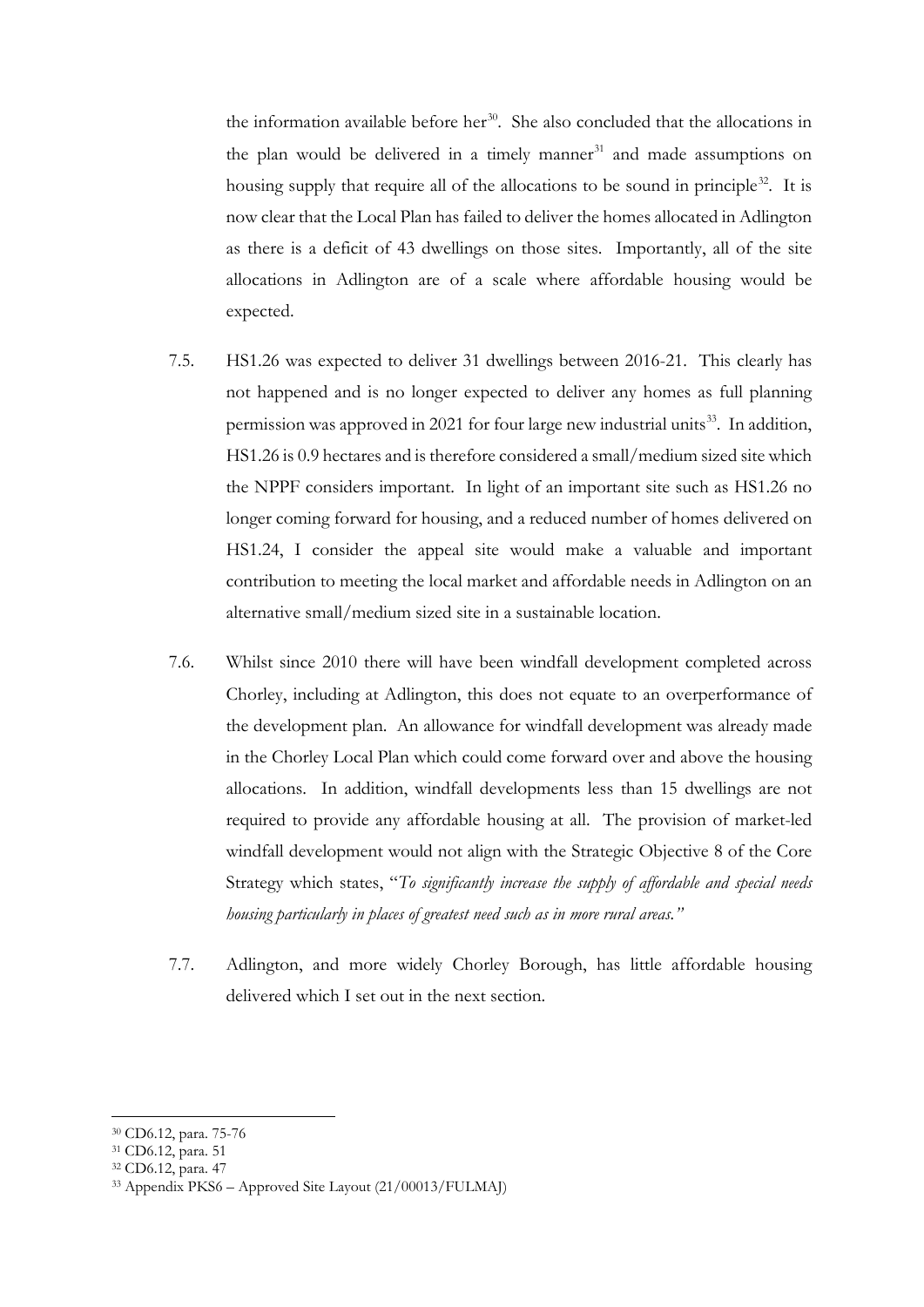## **8. DEVELOPMENT BENEFITS**

8.1. The appeal proposals will deliver demonstrable positive benefits which are to count in the favour of the appeal proposals within the planning balance. In summary:

## **Market Housing**

8.2. Taking account of the evidence of Mr. Saunders, the development would contribute to a failing supply of housing land in Chorley and contribute towards ensuring the Council is "significantly boosting the supply of housing". Paragraph 60 of the Framework states:

> *"To support the Government's objective of significantly boosting the supply of homes, it is important that a sufficient amount and variety of land can come forward where it is needed, that the needs of groups with specific housing requirements are addressed and that land with permission is developed without unnecessary delay."*

- 8.3. The production of the Core Strategy predates the 2012 Framework and is based on the housing requirements in the superseded Regional Plans adopted on a fundamentally different approach to calculating housing need.
- 8.4. The Council's forward supply stands at 2.4 years based on the standard method calculation. This represents a bleak position of supply against what is a calculation of the Borough's actual needs for the next 5 years. Should Policy 4 be determined to still apply, with no allowance for 'oversupply', this shortfall would stand at 3.1 years. In either situation, the shortfall should be considered significant.
- 8.5. The matter of giving weight to the benefit of new housing development in reducing or overcoming a shortfall against the requirement for a five-year supply of housing land, remains one of planning judgement.
- 8.6. The Judgment of Hallam Land Management v  $SSCLG<sup>34</sup>$  $SSCLG<sup>34</sup>$  $SSCLG<sup>34</sup>$  tackled this point and made clear that decision makers will need to *'identify at least the broad magnitude of any shortfall in the supply of housing land'*.

<span id="page-29-0"></span><sup>34</sup> CD8.22, para 52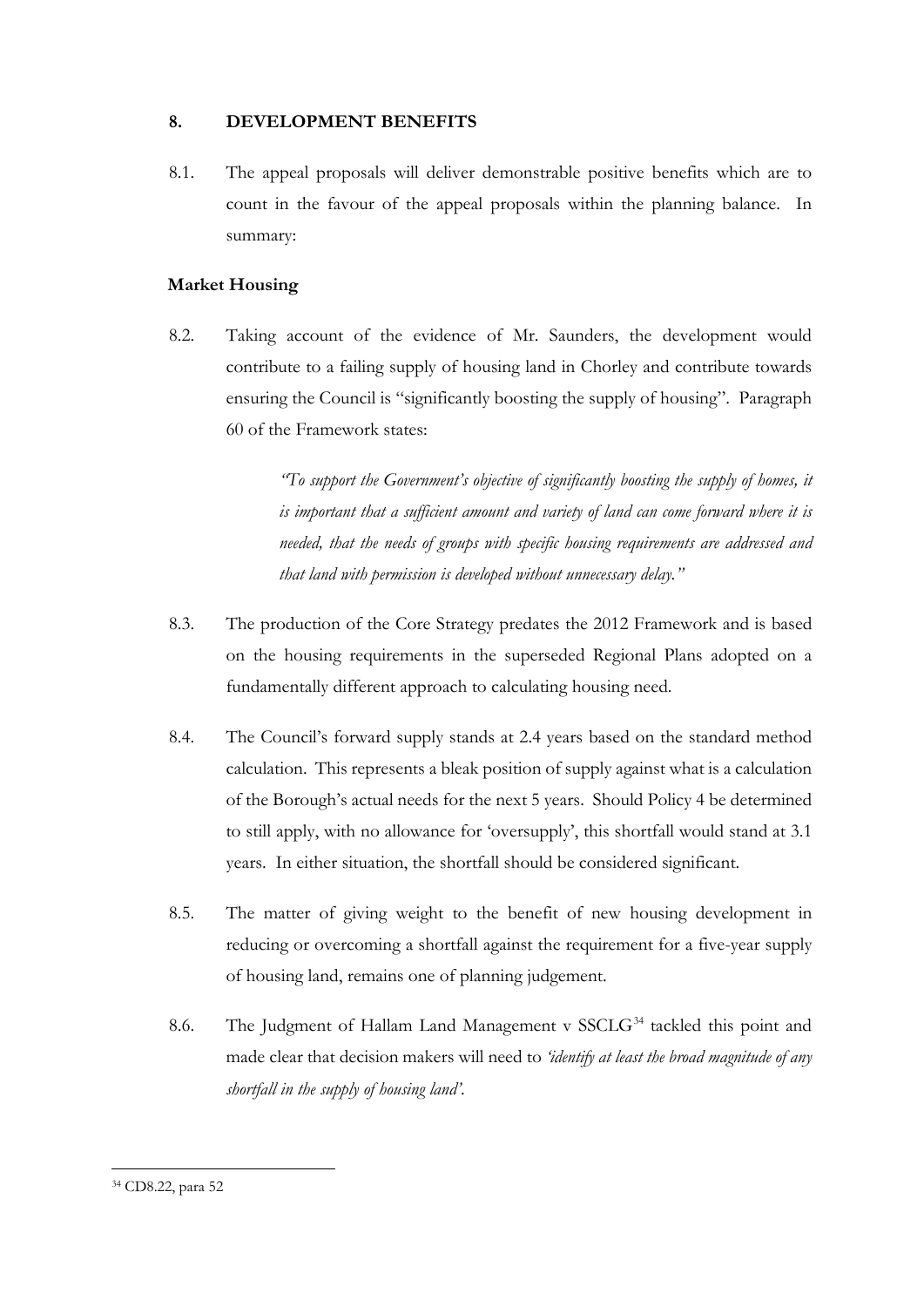- 8.7. The Judgment adds that '*in a case where the local planning authority is unable to demonstrate five years' supply of housing land, the policy leaves to the decision- maker's planning judgment the weight (s)he gives to relevant restrictive policies. Logically, however, one would expect the weight given to such policies to be less if the shortfall in the housing land supply is large, and more if it is small'*.
- 8.8. Reference made to this notional scale in attributing weight to the extent of any shortfall, has informed my judgement on the level of shortfall in housing supply within Chorley, which at 2.4 years supply is clearly significant.
- 8.9. I have also taken account of other appeal decisions and authorities where the magnitude of the housing shortfall reflects that within Chorley. In the case of Ashmead Drive, Gotherington<sup>[35](#page-30-0)</sup> where Tewkesbury Council were also found to be incorrect in their accounting of oversupply, the Inspector concluded in that case that '*The state of housing land supply is such that very significant weight should be given to the delivery of housing generally'*. (emphasis added)
- 8.10. In the determination of the appeal at Colney Heath<sup>[36](#page-30-1)</sup> the supply position, which assessed as being at best 2.58 years based on the Council's evidence, was described as '*bleak'* and representing a '*considerable'* shortfall. The provision of 100 dwellings was subsequently afforded '*very substantial weight'* by the Inspector. Increased weight was attributed in this case given the policy context of the authority with a significantly dated Development Plans which in the case of Saint Albans District Council was adopted in 1994. This a similar position as Chorley where the Core Strategy housing requirement is based on the outdated constrained housing requirements in the defunct Regional Plans adopted on a fundamentally different approach to calculating housing need, which has been superseded by objectively assessed housing needs and now currently the Standard Method.
- 8.11. A recent appeal scheme of 100 dwellings at Rascals Farm, Southwater<sup>[37](#page-30-2)</sup> was afforded '*significant weight'*. The extent of the shortfall within Horsham District Council was less significant at 4.2 years and within a more updated policy context which could support the Council in addressing issues on housing delivery.

<span id="page-30-0"></span><sup>35</sup> CD8.9 para 74

<span id="page-30-1"></span><sup>36</sup> CD8.23 para 48 – 49

<span id="page-30-2"></span><sup>37</sup> CD8.18 para 147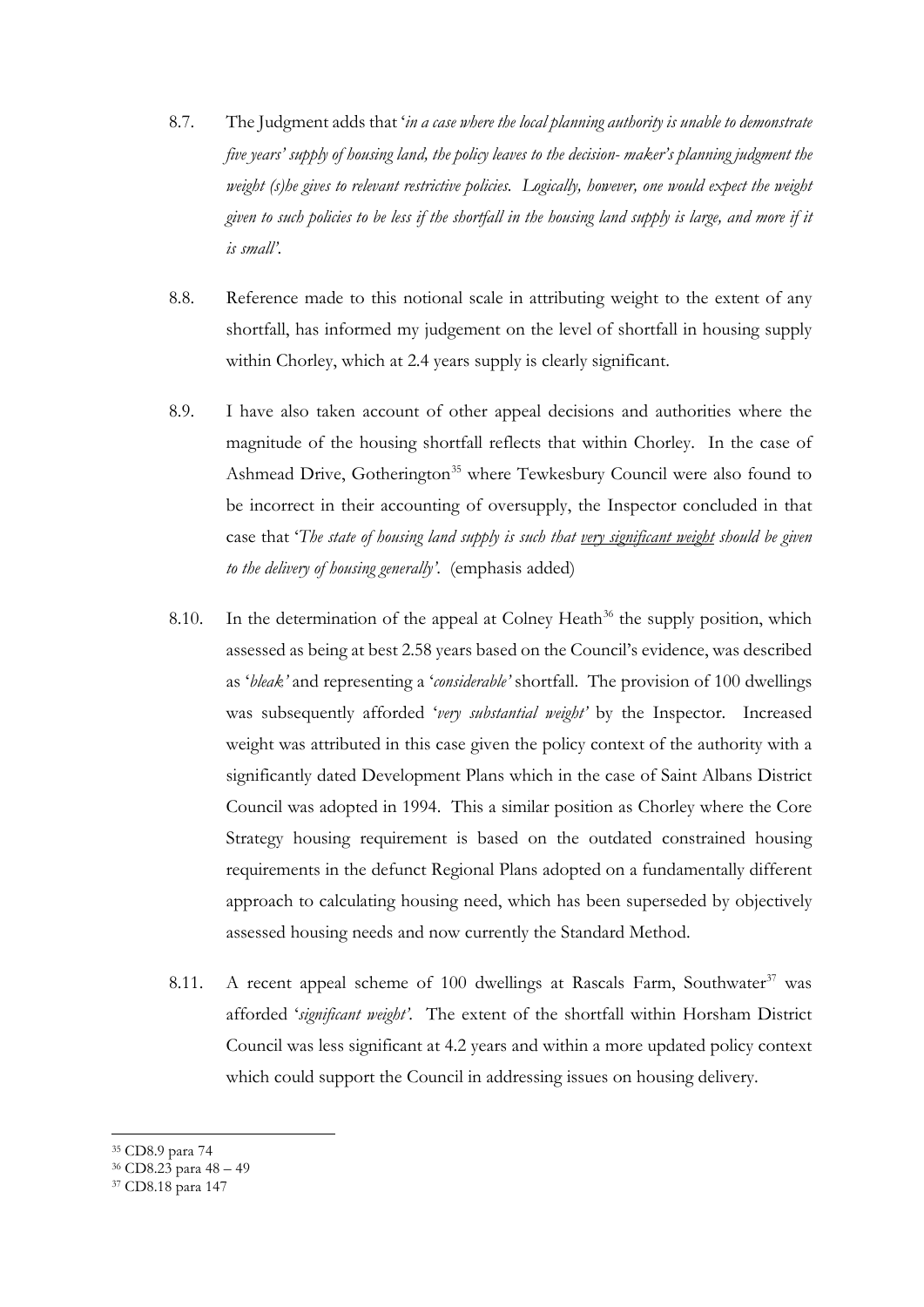- 8.12. The most recent appeal decision at Pear Tree Lane<sup>[38](#page-31-0)</sup>, which assessed the housing supply position at 2.7 years, gave '*significant weight'* to the provision of 180 dwellings. Inspector Hayden concluded that even if the 'tilted balance' was not engaged, applying a 'flat balance', there were still "*significant benefits*" in addressing the housing needs in Chorley which outweighed any harm from conflict with BNE3<sup>39</sup>.
- 8.13. I also recognise the importance of small and medium sized sites is clearly supported by  $NPPF<sup>40</sup>$  $NPPF<sup>40</sup>$  $NPPF<sup>40</sup>$  where they can make an important contribution to meeting the housing requirement of an area and are often built out relatively quickly. The appeal site is a small-medium sized size less than one hectare which would be built out by a local SME housebuilder with a track record for good design.
- 8.14. The very recent House of Lords Built Environment Committee report 'Meeting housing demand' was published on 10 January 2022<sup>[41](#page-31-3)</sup> and recognised SMEs by concluding:

*We welcome the Government's target to deliver 300,000 homes per year and one million homes by 2025 to address the long-term undersupply of new housing. However, even with increased development through SMEs, build to rent, self-commissioned homes and local authorities, building will likely still fall short of the target. Without reducing the barriers to meeting housing demand - including skills shortages, lack of available land, resources for local planning authorities, the reduced role of SME housebuilders, inadequate support for social housing provision, and the barriers and delays in the planning system - it will not be possible to get close to this target.*

8.15. In concluding on the Council's housing land supply position, I consider from the evidence presented by Mr Saunders, and my own experience in Chorley, that housing land supply is likely to continue to diminish on an annual basis, at a time where there is an absence of any meaningful strategy to overcome this shortfall quickly. This is emphasised by the continued delays in the emerging Local Plan and the Council's deliberate attempt to suppress their housing requirement to just a fifth of their actual requirement over the next five years. I'm firmly of the view

- <sup>39</sup> CD8.1 para 105
- <span id="page-31-2"></span><span id="page-31-1"></span><sup>40</sup> CD5.1 para 69

<span id="page-31-0"></span><sup>38</sup> CD8.1 para 102

<span id="page-31-3"></span><sup>41</sup> CD9.7 p.6 para 3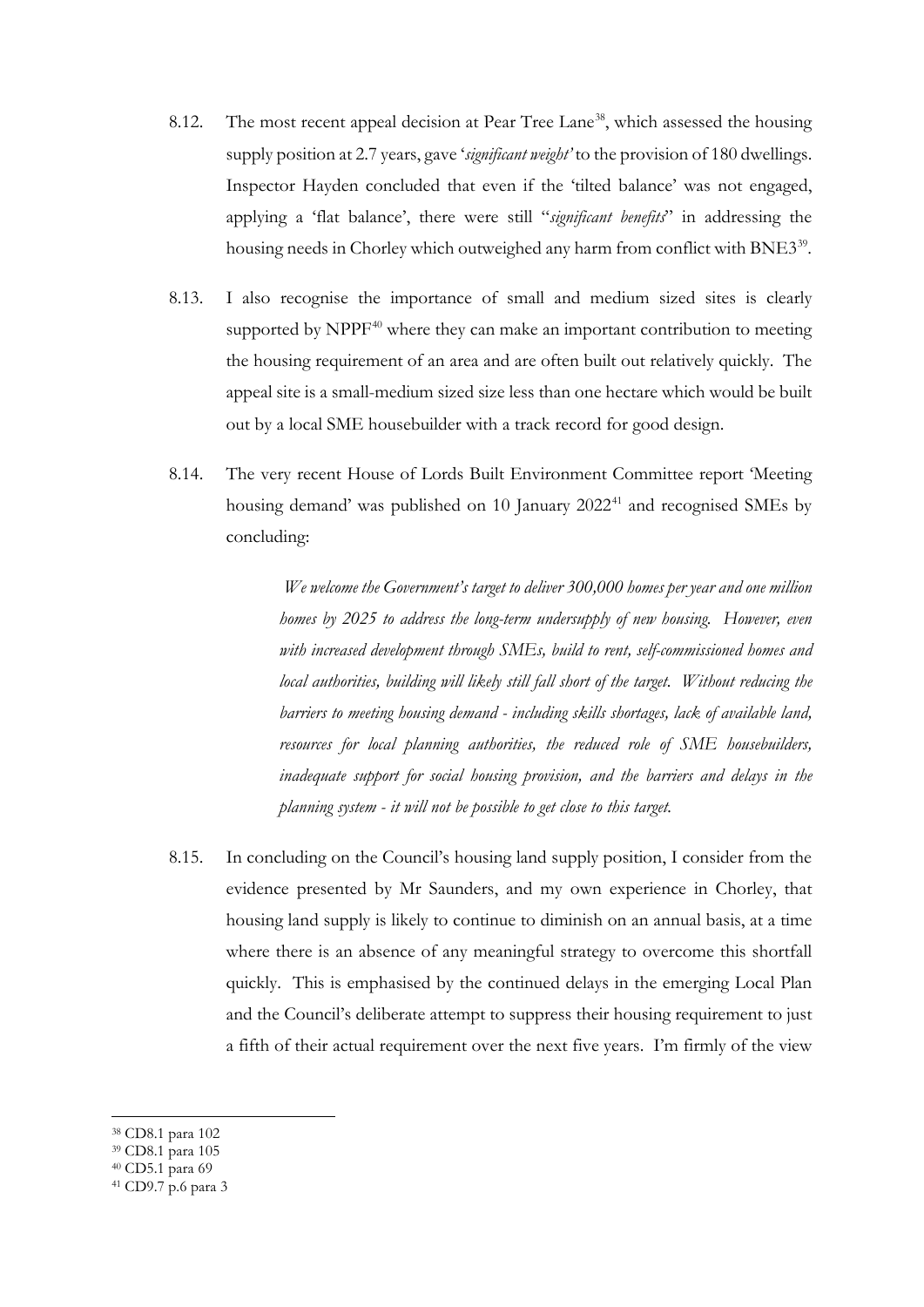that this significant shortfall will inevitably persist and affect the Government's policy objective to significantly boost the supply of homes.

- 8.16. I have also shown that there is limited choice for the Council to meet its current and future housing needs without requiring safeguarded land such as the appeal site. The Council is not undertaking a green belt review and has not published any intention of releasing green belt which would require the exceptional circumstances test to be met. The supply of brownfield sites is also very limited.
- 8.17. Considering this context and those of other appeal decisions, my view is the benefit of delivering up to 25 market and affordable dwellings should therefore be afforded significant weight as a benefit in this instance irrespective of whether the tilted balance is engaged or not.

## **Affordable Housing**

8.18. Data provided by the Council indicates that a total of 1,535 (gross) affordable dwellings have been delivered in Chorley since 2009<sup>[42](#page-32-0)</sup>. However, this excludes Right to Buy sales which result in losses to the overall affordable provision for that year. When taking account of Right to Buy sales, as recorded by CLG Statistical Data Returns, the net affordable housing completions are as follows:

| <b>Monitoring Year</b> | Affordable    | Registered        | Affordable    |
|------------------------|---------------|-------------------|---------------|
|                        | Housing       | Provider Right to | Housing       |
|                        | Completions   | <b>Buy Sales</b>  | Completions   |
|                        | (gross)       |                   | (net)         |
| 2009/10                | Not available | Not available     | Not available |
| 2010/11                | 173           | Not available     | 173           |
| 2011/12                | 170           | $-1$              | 169           |
| 2012/13                | 183           | $-8$              | 175           |
| 2013/14                | 129           | $-12$             | 117           |
| 2014/15                | 165           | $-23$             | 142           |
| 2015/16                | 85            | $-11$             | 74            |
| 2016/17                | 87            | $-15$             | 72            |
| 2017/18                | 172           | $-20$             | 152           |
| 2018/19                | 202           | $-19$             | 183           |
| 2019/20                | 122           | $-11$             | 111           |

<span id="page-32-0"></span><sup>42</sup> 2009 is the base date for the SHMA 2009, as opposed to the base date aligning with the Core Strategy (2010)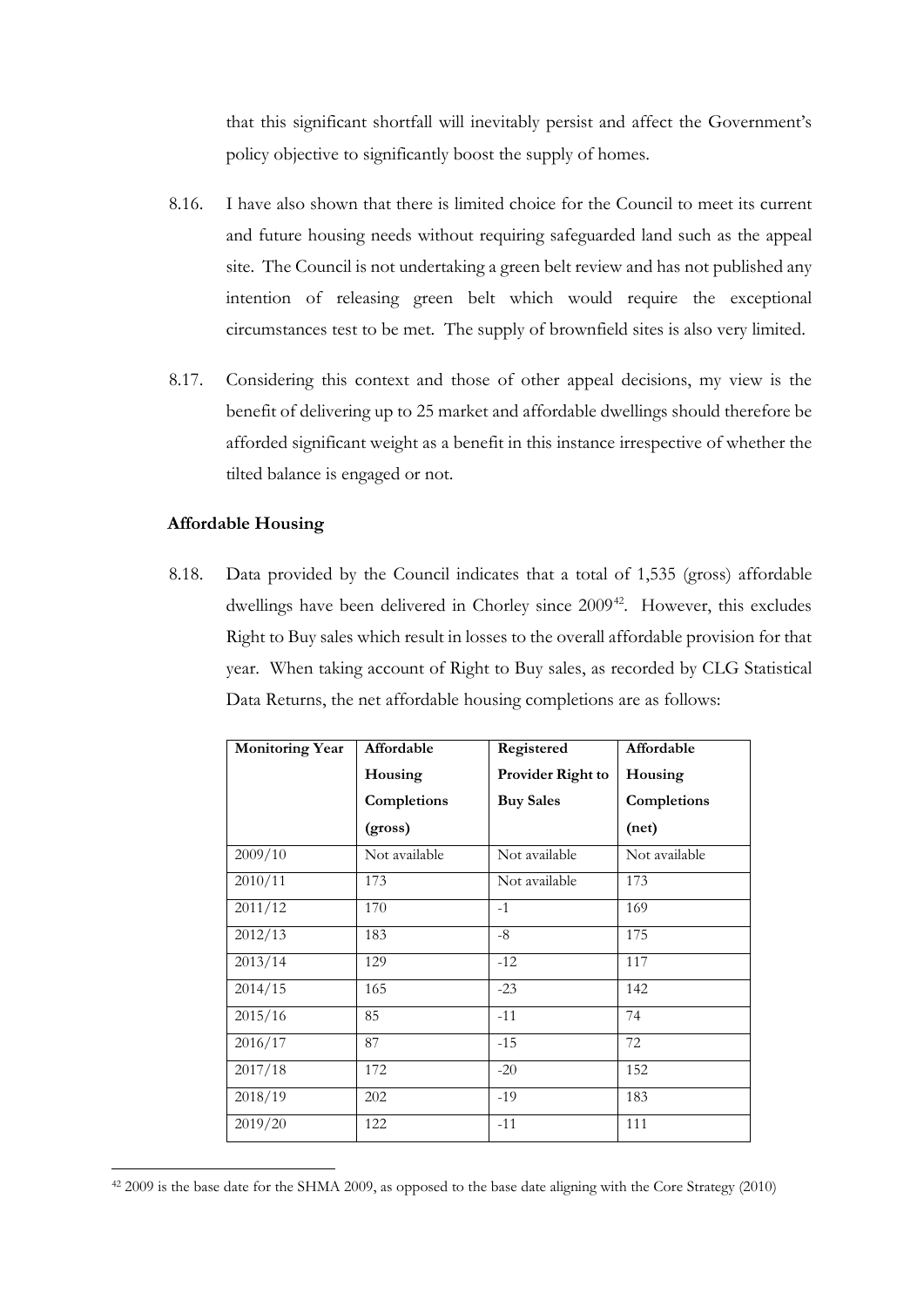| 2020/21 | 4     | Not available | -47   |
|---------|-------|---------------|-------|
| Total   | 1,535 | $-120$        | 1,415 |
| Average | 140   | $-11$         | 129   |

8.19. To-date the Council has achieved the net delivery of 1,415 affordable dwellings, an average of 129 net affordable dwellings per annum. This is equivalent to 23% of average completions, which falls well below the Core Strategy Policy 7 requirement of 30% to 35% provision. This continuous under-delivery of affordable housing against needs is further exacerbated because the Council chooses to monitor its delivery against a target of just 50 dpa, and no action is required if the Council delivers more than 80% of this (just 40 dpa). In fact, on that basis the Council considers it has over-delivered. Any suggestion of an overdelivery of affordable housing in Chorley would be completely unfounded and paradoxical when in fact affordability in Adlington and Chorley has worsened and house prices continue to rise. The table below presenting median house price data from ONS shows that house prices in Adlington have increased more greatly.

| <b>Median House Prices (ONS)</b> |                  |                               |               |  |  |  |  |  |  |
|----------------------------------|------------------|-------------------------------|---------------|--|--|--|--|--|--|
|                                  | March 2010       | March 2021                    | $\%$ increase |  |  |  |  |  |  |
| <b>Adlington Ward</b>            | f,122,250        | $\sqrt{183,975}$              | 150.5%        |  |  |  |  |  |  |
| Chorley                          | $\angle 144,000$ | f182,000                      | $125.4\%$     |  |  |  |  |  |  |
| Lancashire                       | $\angle 130,000$ | $\textit{\textbf{4}}.160,000$ | $123.1\%$     |  |  |  |  |  |  |
| <b>England &amp; Wales</b>       | $\angle 172,000$ | $\sqrt{181,250}$              | $105.4\%$     |  |  |  |  |  |  |

8.20. House price paid data from HM Land Registry<sup>[43](#page-33-0)</sup> shows that the average price paid for a home in the Adlington post code area (PR7 and PR6) for the full year of 2021 was  $\text{\emph{f}}207,039$  (PR7) and  $\text{\emph{f}}224,546$  (PR6). This show that house prices have continued to worsen in Adlington compared with the ONS data in the table above. Affordability in Chorley, calculated by the ratio of house prices to workplace-based earnings, is also markedly higher than the North West region.

<span id="page-33-0"></span><sup>43</sup> https://landregistry.data.gov.uk/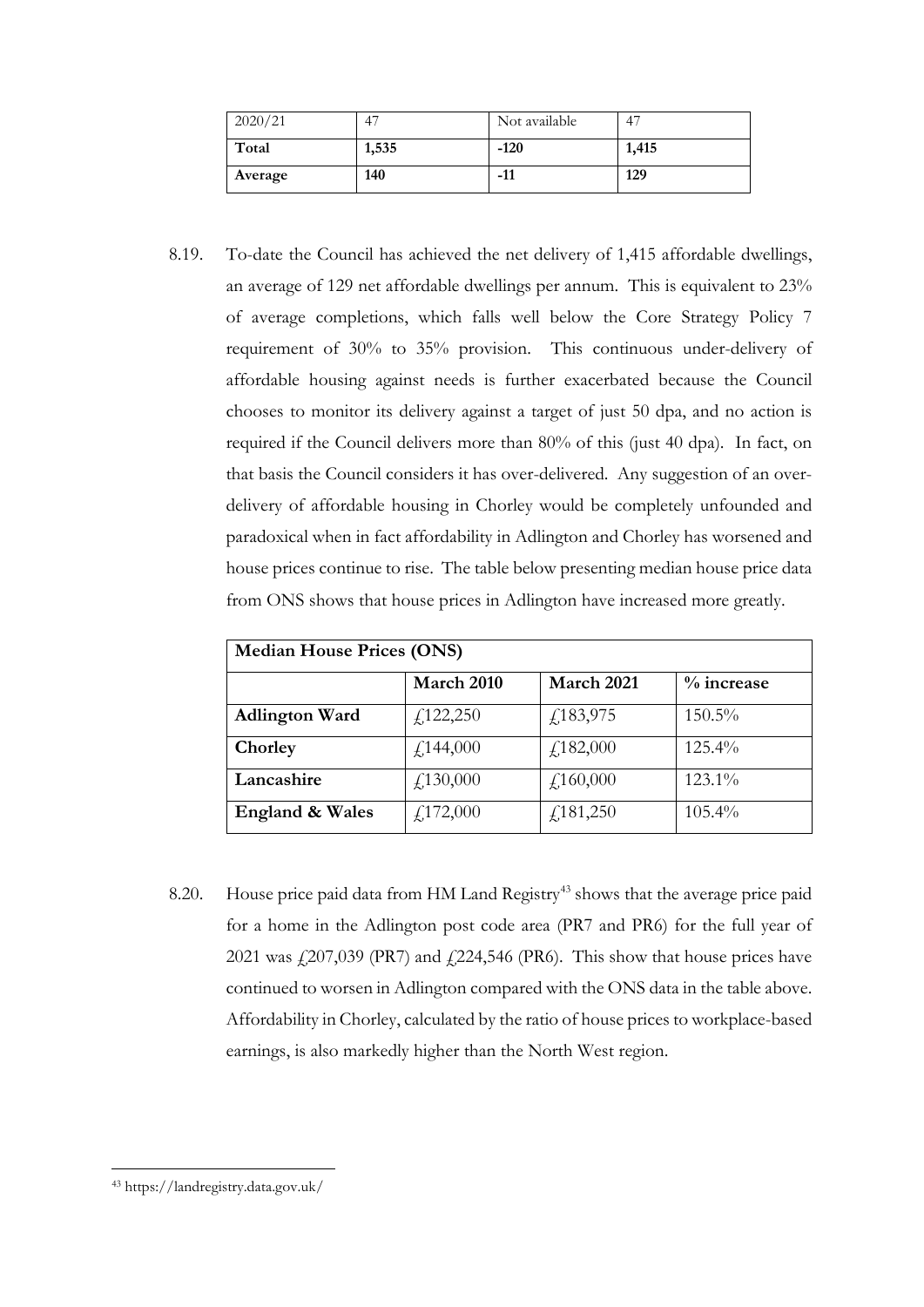| Ratio of house price to workplace-based earnings |      |  |  |  |  |  |
|--------------------------------------------------|------|--|--|--|--|--|
| $(ONS)^{44} - 2020$                              |      |  |  |  |  |  |
| Chorley                                          | 6.28 |  |  |  |  |  |
| North West                                       | 5.75 |  |  |  |  |  |

8.21. Indeed, affordable housing delivery in Adlington, an Urban Local Service Centre, has also been suffering, with four of the past nine years delivering no affordable housing. The table below shows the gross affordable completions, without accounting for Right to Buy sales, so is likely to be even lower.

| 2012/<br>13 | 2013/<br>14 | 2014/<br>15 | 2015/<br>16 | 2016/<br>17 | 2017/<br>18 | 2018/<br>19 | 2019/<br>20 | 2020/<br>21 | Average<br>per annum<br>$(2012 - 21)$ |
|-------------|-------------|-------------|-------------|-------------|-------------|-------------|-------------|-------------|---------------------------------------|
|             | 30          |             |             |             |             | 26          |             |             |                                       |

8.22. The Council's use of a 50 dpa target is despite the SHMA (2009) finding a need for 723 affordable homes per annum, and the SHMA (2017) finding a need for 146 per annum. Based on the most recent assessment under the 2020 Housing Study[45](#page-34-1) a net affordable housing need of 132 dwellings per annum was identified within Chorley. However, it is clear that whichever affordable housing requirement is used, the Council manages to accumulate a shortfall as shown on the table below.

|                                    | 09<br>/10 | 10<br>/11 | 11<br>/12 | 12<br>/13 | 13<br>/14 | 14<br>/15 | 15<br>/16 | <b>16</b><br>/17 | 17<br>/18 | 18<br>/19 | 19<br>/20 | 20<br>/21 |
|------------------------------------|-----------|-----------|-----------|-----------|-----------|-----------|-----------|------------------|-----------|-----------|-----------|-----------|
| Affordable<br>Delivery (net)       | $\Omega$  | 173       | 169       | 175       | 117       | 142       | 74        | 72               | 152       | 183       | 111       | 47        |
| SHMA09<br>$(2009-14)$              | 723       | 723       | 723       | 723       | 723       |           |           |                  |           |           |           |           |
| SHMA09<br>Accumulated<br>Shortfall | $-723$    | $-1273$   | $-1827$   | $-2375$   | $-2981$   |           |           |                  |           |           |           |           |
| SHMA17<br>$(2014-21)$              |           |           |           |           |           | 146       | 146       | 146              | 146       | 146       | 146       | 146       |
| SHMA17<br>Accumulated<br>Shortfall |           |           |           |           |           | $-4$      | $-75$     | $-150$           | $-144$    | $-107$    | $-142$    | $-241$    |
| <b>ICENI</b>                       |           |           |           |           |           |           |           |                  |           | 132       | 132       | 132       |

44

<span id="page-34-0"></span>https://www.ons.gov.uk/peoplepopulationandcommunity/housing/datasets/ratioofhousepricetoworkplacebasedea rningslowerquartileandmedian

<span id="page-34-1"></span><sup>45</sup> CD6.21 Central Lancashire Housing Study (2020) Table 5.6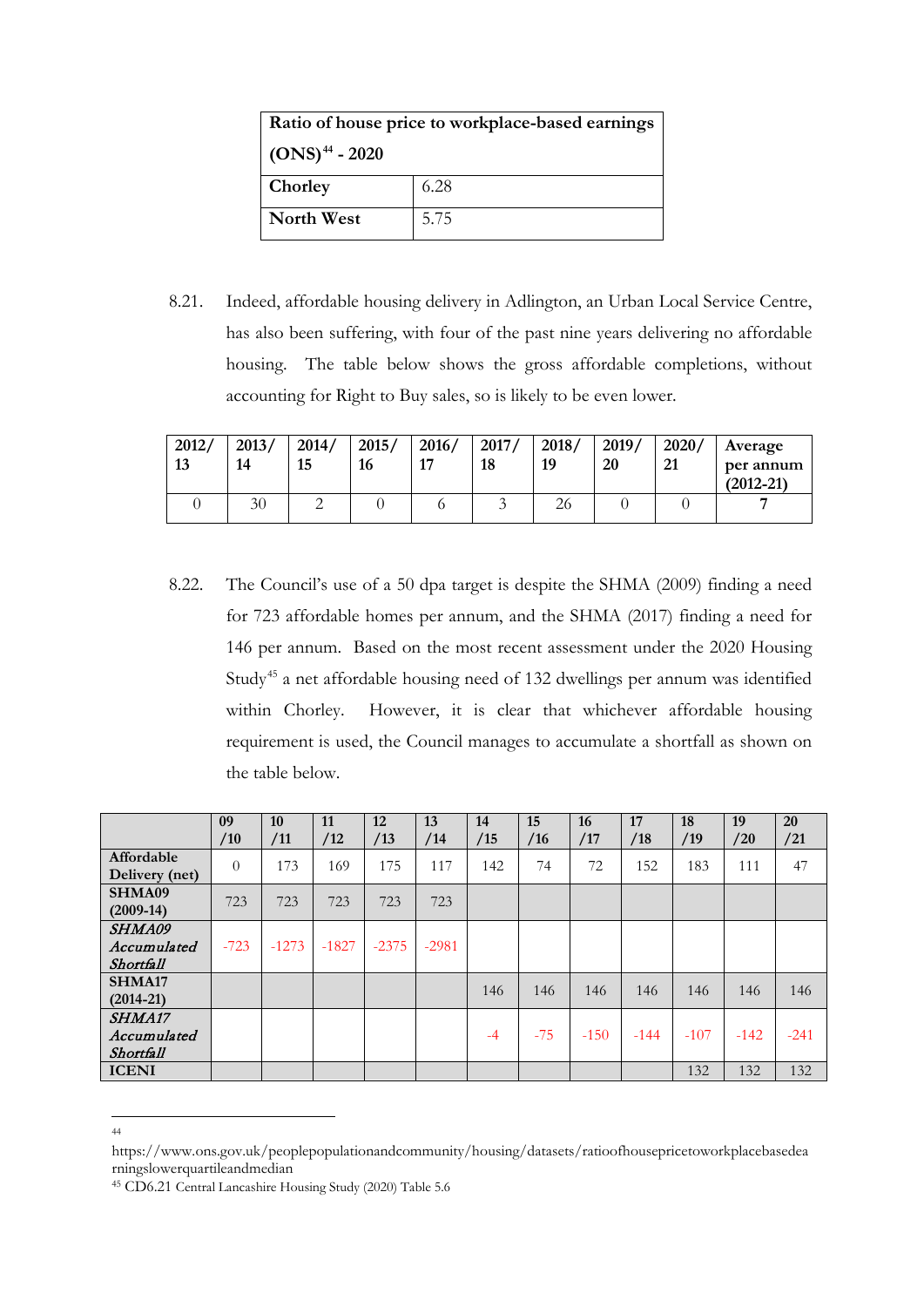| <b>ICENI</b> |  |  |  |  |                     |    |            |
|--------------|--|--|--|--|---------------------|----|------------|
| Accumulated  |  |  |  |  | $\sim$ $\sim$<br>ັ້ | 30 | --<br>- Ju |
| Shortfall    |  |  |  |  |                     |    |            |

- 8.23. Monitoring targets are meaningless if they allow for a continuation of a serious problem with no repercussions.
- 8.24. This also goes against Strategic Objective 8 in the Core Strategy which states one of the key objectives is "*To significantly increase the supply of affordable and special needs housing particularly in places of greatest need such as in more rural areas"* [my emphasis added]. In this context, it would be implausible to suggest the development plan is 'over-performing'. In my view the plan is failing and this is a view shared by the majority of those consulted on the eLP Issues & Options where 64% of people answered '*no'* to the question '*Is the Core Strategy approach providing the homes, jobs and facilities that are needed?*' [46.](#page-35-0)
- 8.25. Chorley seems to acknowledge the issue of affordability. The latest Annual Monitoring Report<sup>[47](#page-35-1)</sup> states that:

*4.7 Affordability of homes remains an issue in Chorley; the ratio of median house price to median individual earnings is 5.61 in 2020, up from 5.47 in 2019 for Chorley, where a lower number means that housing is more affordable. Housing in Chorley is slightly more affordable than housing across England where the ratio of median house price to median individual earnings was 7.84 in 2020.* 

*4.8 Accessibility of suitable housing and local amenities are significant determinants of quality of life. People who cannot afford to enter owner occupation, live in overcrowded homes or are classed as homeless are deprived of the safety and stability of a home that is appropriate to their household's needs.*

- 8.26. The Council's own evidence confirms they will be unable to meet this need with delivery of only 369 affordable homes (76 dpa) in the next five years – equating to 25% of the Council's suggested deliverable supply. The deliverable supply evidence presented by the Council will evidently be unable to meet the level of needs identified within the most recent assessment. This follows a consistent trend of under delivery in affordable housing set against the CS Policy 7 target of
- <sup>46</sup> CD6.45, para 10.2

<span id="page-35-1"></span><span id="page-35-0"></span><sup>47</sup> CD6.46, para 4.7-4.8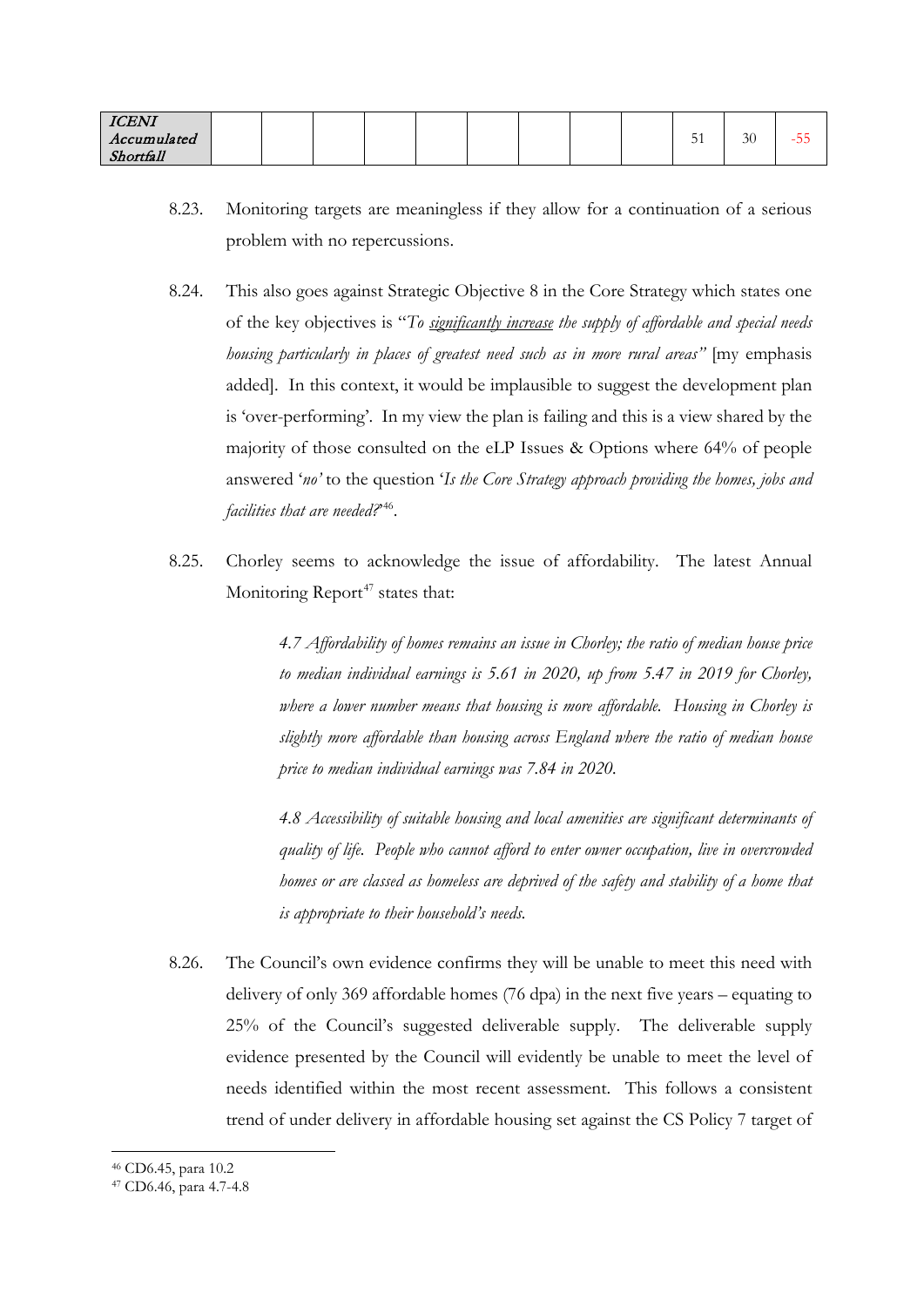30% - 35%, with affordable housing only making up just 23% of total completions. This affordable housing position will only worsen if the Council seeks to reduce its requirement to just 109 dpa over the next five years.

- 8.27. There is an overwhelming need for affordable housing in the Chorley borough. The consequence of the determination of this appeal is to either, (i) accept this situation and the stark fact that the Borough will only achieve a fraction of this requirement of this need or (ii) approval will be granted to develop 9 new much needed affordable homes in a sustainable location.
- 8.28. As referred to in the 2017 SHMA<sup>[48](#page-36-0)</sup>, in circumstances where there is such a shortfall, the Council should consider boosting housing delivery beyond minimum housing targets in order to meet the identified need which at the time of the assessment stood at 146dpa. The 2017 SHMA suggested in Table 60 that housing delivery within Chorley would have to exceed 487 dwellings per annum to meet affordable needs. Due to the extremely low monitoring target, the Council has failed to respond to what is a worsening problem.
- 8.29. As set out above in the Hallam Land Management Judgment, an important material consideration is establishing what solutions are being progressed by the Council to remedy a shortfall situation whether that be market or affordable housing. It is clear that the Council are not seeking to remedy the crisis in affordable housing but (rather) to suppress what is an already acute problem within Chorley. This weighs heavily in support of this proposal.
- 8.30. This point was covered by the Inspector at the Pear Tree Lane decision<sup>[49](#page-36-1)</sup>, who noted that:

*'It is agreed between the parties that based on a 5YHLS of 1,617 dwellings, 60 dpa of affordable housing could be delivered over the next 5 years. This would result in a shortfall of around 360 affordable housing units in the borough over the next 5 years. The Council could offer little evidence as to how it would address this need.* 

*For the above reasons, therefore, the affordable housing component of the appeal scheme would be a significant social benefit. It would provide for households on the Housing* 

<sup>48</sup> CD6.20 Central Lancashire Strategic Housing Market Assessment (2017) Table 60

<span id="page-36-1"></span><span id="page-36-0"></span><sup>49</sup> CD8.1, para 56-57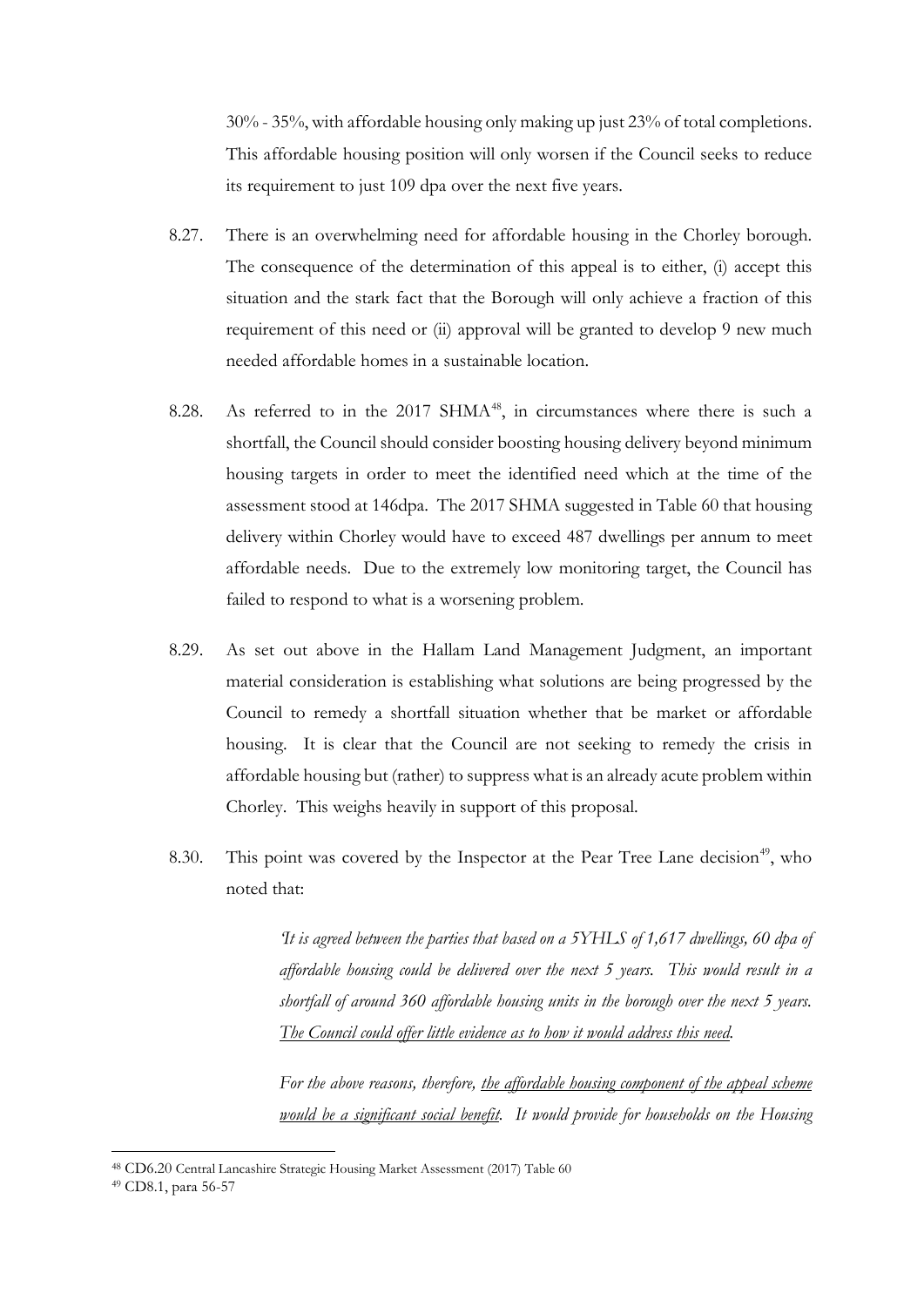*Register with a need for social housing in Euxton, reduce the shortfall in the supply of affordable housing across Chorley over the next 5 years and help to address the growing affordability problems in the borough.' (emphasis added)*

8.31. I have also considered other national appeal decisions to inform my judgement on the weighting to be attributed to affordable housing provision within an area of identified need and shortfall. In the case of Rascals Farm, Southwater<sup>[50](#page-37-0)</sup> the Inspector concluded that:

> *'The proposal would deliver up to 100 dwellings, which would make a sizable contribution to the Council's current shortfall. Of those new homes, 35% would be affordable housing. Given the extent of the Council's housing shortfall and identified need for affordable housing within the District, I afford these benefits significant weight in the planning balance.' (emphasis added)*

8.32. Contextually, the Inspector at Pear Tree Lane<sup>51</sup>, put the acuteness of need into sharp focus, commenting that:

> *'I acknowledge that the standard method figure of 569 dpa for Chorley, amounting to 56% of the aggregate LHN across Central Lancashire, is well above the distribution for Chorley for any of the factors assessed in the CLHS. If adopted for the emerging CLLP, it would represent a significant shift away from the current spatial strategy and housing distribution for the sub-region. However, there is also evidence, presented by the appellant, which suggests that adopting a requirement based on the MOU2 redistribution would deliver less than half of the number of homes in Chorley that the standard method LHN indicates is needed, leading to an undersupply of housing and worsening affordability in the district. Although Central Lancashire functions as a single Housing Market Area (HMA), the appellant's evidence points to more localised sub- markets within it and a level of affordable housing need in Chorley, which the proposed apportionment of 278 dpa would fail to meet applying the current affordable housing policy'.*

8.33. The above paragraph extract highlights that the Inspector clearly found the Council's proposition of a 278dpa under MOU2 would further undermine the

<sup>50</sup> CD8.18 para 133

<span id="page-37-1"></span><span id="page-37-0"></span><sup>51</sup> CD8.1 para 29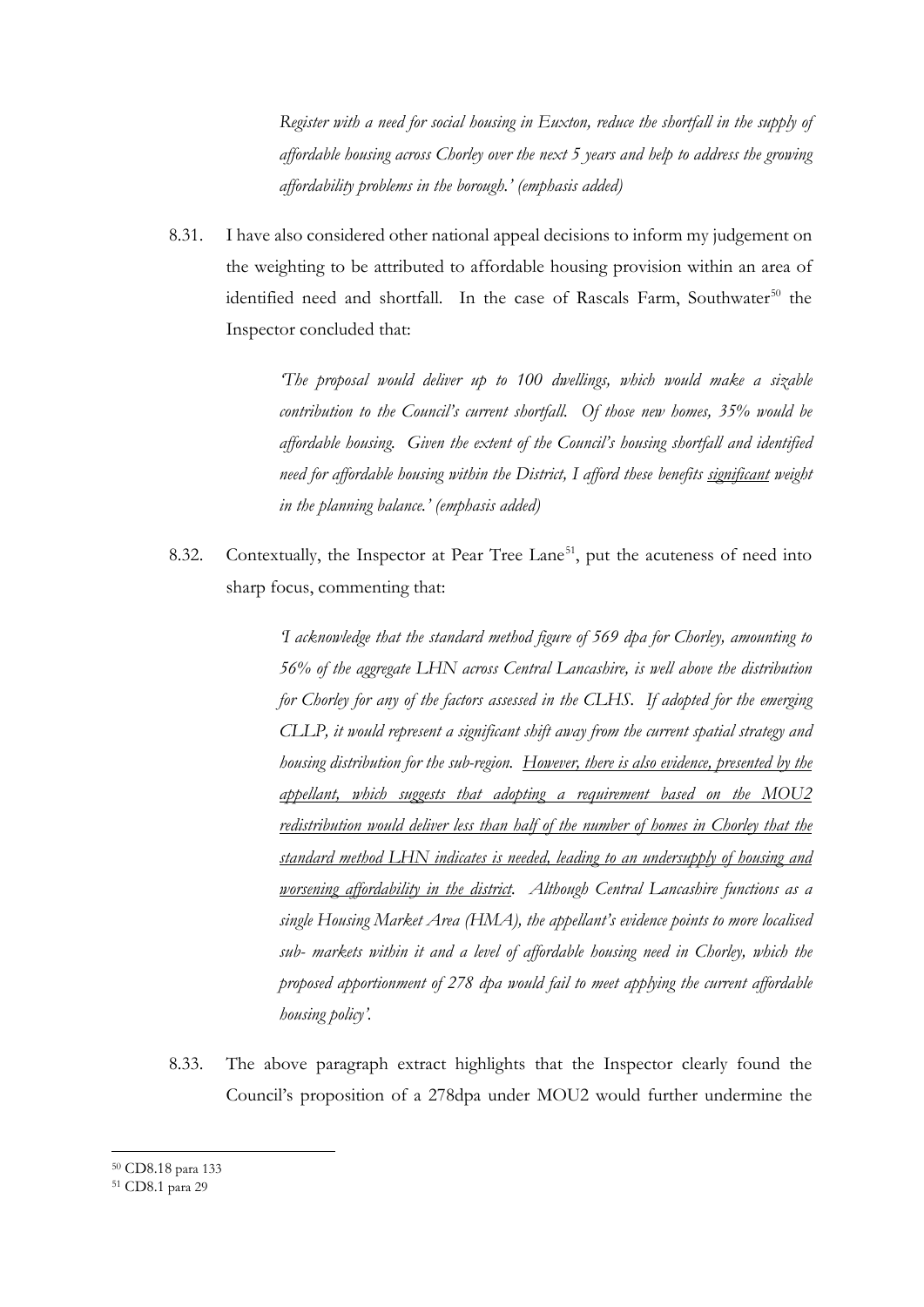affordability issue within the Borough and fail to properly meet needs. Less than 18 months since the Pear Tree Lane decision and the start of this inquiry<sup>[52](#page-38-0)</sup>, the Council is now promoting a housing supply requirement that has been reduced by a further 60% to that which was previously argued under MOU2. At only 109 dpa this is now just one fifth of the local housing need figure calculated under the standard method and will clearly exacerbate what is already a worsening affordability issue for Chorley.

- 8.34. I have also set out in the previous sections of my evidence that there have been letters of interest from Registered Housing Providers who would be willing to deliver the social and intermediate housing on the site.
- 8.35. Considering all of the above it is clear that this existing shortfall in affordable housing will only worsen under the Council's proposition with no evidence being presented as to how the significant shortfall and identified needs will be addressed. I consider the words of Inspector Young on the appeal at Oxford Brookes University<sup>[53](#page-38-1)</sup> particularly compelling and applicable to the situation in Chorley:

*It is sometimes easy to reduce arguments of housing need to a mathematical exercise, but*  each one of those households represents a real person or family in urgent need who have *been let down by a persistent failure to deliver enough affordable houses in South Oxfordshire. It is also evident that the seriousness of the affordable housing shortage in South Oxfordshire is having wider consequences for economic growth in the area.*

8.36. I therefore attach very significant weight to the provision of 9 affordable dwellings in this case, irrespective of whether the tilted balance is engaged or not.

#### **Provision of on-site Open Space**

8.37. The appeal proposals, as shown on the Illustrative Masterplan, can provide up to 1260 sqm of public open space equating to c.15% of the site coverage. This includes the provision of a SUDs and biodiversity enhancements proposed within the northern area of the site, as well as opportunities for incidental open space and planting across the site.

<sup>52</sup> From 11th August 2020 to 15th February 2021

<span id="page-38-1"></span><span id="page-38-0"></span><sup>53</sup> CD8.27, para 13.101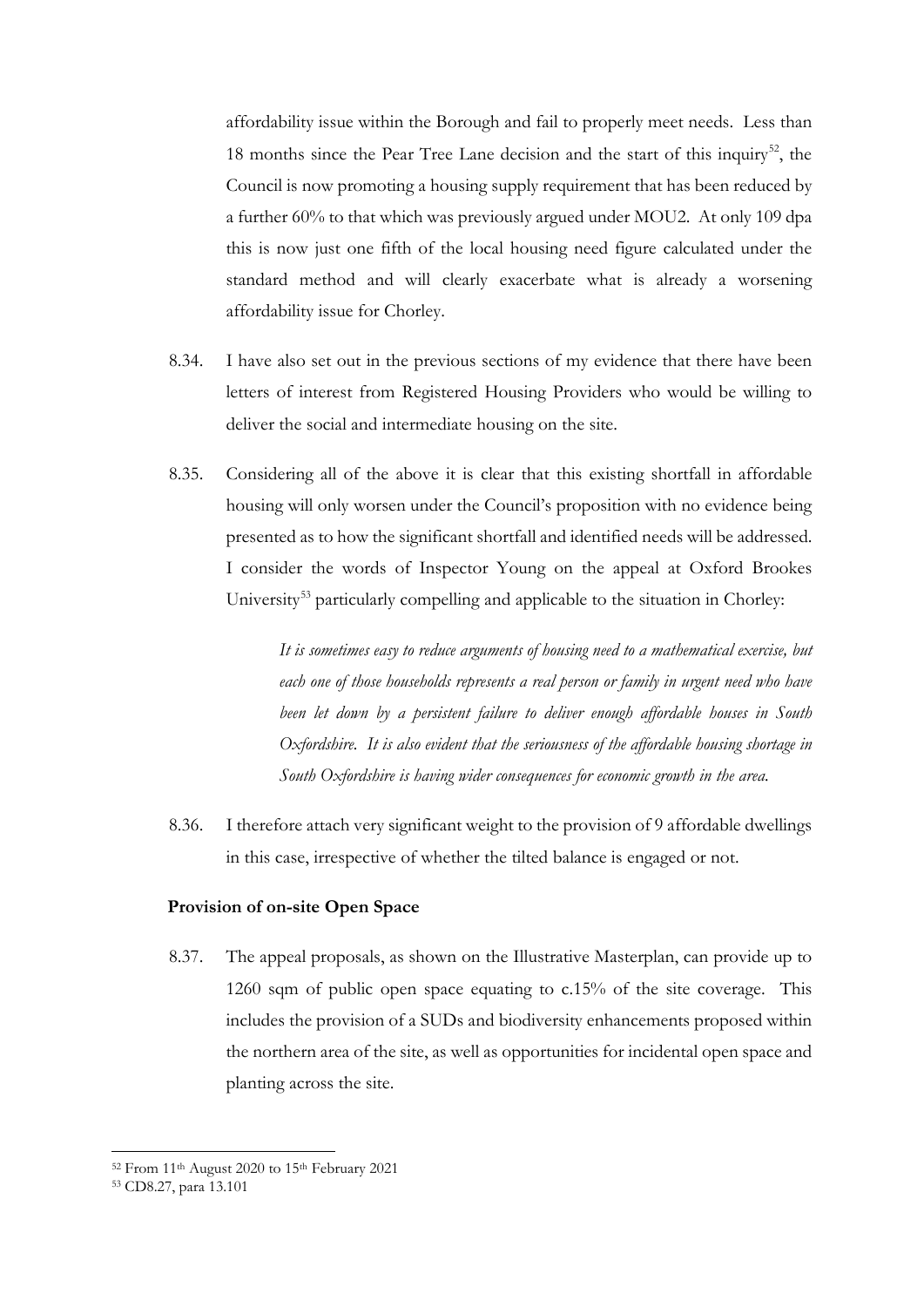- 8.38. The outbreak of the pandemic and implementation of lockdown measures has placed a greater scrutiny on access to high quality amenity space and the ways in which new development can genuinely promote health and wellbeing benefits to future and existing communities. This is evidenced in the latest People and Nature Survey for England (April 2021), as undertaken by Natural England<sup>[54](#page-39-0)</sup>, which found that 45% of adults said that '*visiting green and natural spaces has been even more important to their wellbeing since coronavirus restrictions began'*.
- 8.39. This is also supported by new revisions to the NPPF (2021) where at para.98:

*98. Access to a network of high quality open spaces and opportunities for sport and physical activity is important for the health and well-being of communities, and can deliver wider benefits for nature and support efforts to address climate change".*

- 8.40. This scale of on-site provision is set against a minimum policy requirement of 456sqm[55](#page-39-1) representing a c.276% over-provision above that required by Policy HS4A of the CLP. Given the relationship of the site on the immediate edge of the Adlington settlement, and excellent connectivity and permeability through footpaths, it can also be concluded that these wide-ranging benefits can extend to both existing and future residents in the wider area. The fact there is a surplus in provision within the area, as identified by the Council's Open Space Officer response, does not diminish the benefit of this on-site provision to future and existing residents.
- 8.41. I do not consider that something which is provided on a development simply to comply with policy should not be regarded as a benefit. In the words of Inspector Clark at Hookhams Lane<sup>[56](#page-39-2)</sup> *"planning policies are not simply directed against disbenefits; they can also seek benefits. A benefit is a benefit nonetheless."*
- 8.42. I give the provision of open space significant weight in the planning balance which is higher than the Council's 'moderate' which was on the basis only the minimum policy requirement was met. As shown above, the proposals provide in excess of the minimum policy requirement by a significant margin.

<span id="page-39-0"></span><sup>54</sup> CD9.2 p.10

<span id="page-39-1"></span> $55$  0.73 hectares (7,300 sqm) per 1,000 population. Estimated population on appeal site = 62.5 (25 dwellings x 2.5 people per household).

<span id="page-39-2"></span><sup>56</sup> CD8.39, para. 56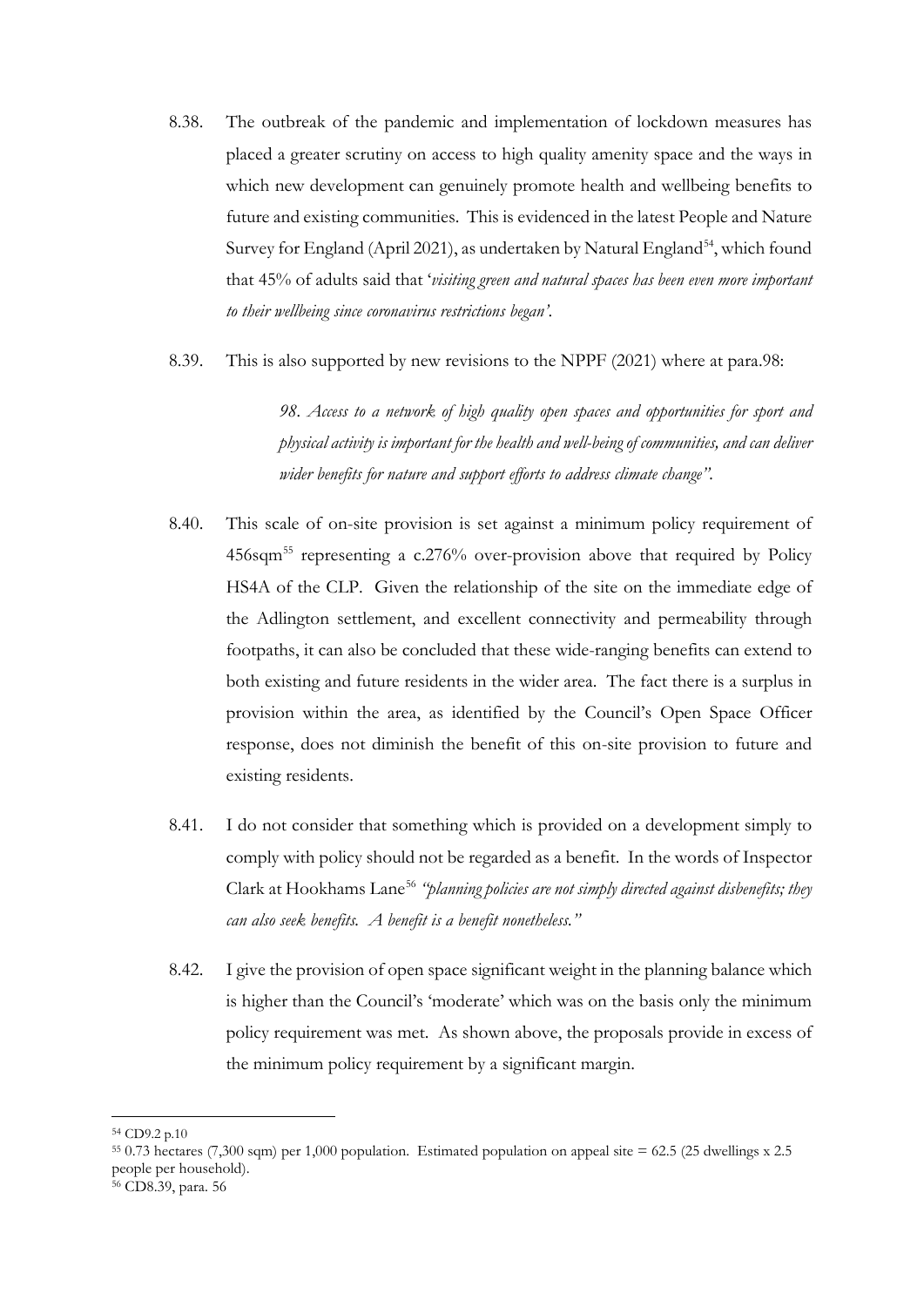#### **Biodiversity Enhancement**

- 8.43. Policy BNE9 of the CLP relates to Biodiversity and Nature Conservation which is to be read alongside the Council's Biodiversity and Nature Conservation SPD  $(Iulv 2015)^{57}$ .
- 8.44. Whilst these promote the securing of net gain, it does not require this and instead the policy acknowledges that this will be required '*where possible'*. It is clear therefore that a scheme which would be likely to secure meaningful net gain could be afforded more weight in decision making even if approved in outline form.
- 8.45. Whilst the site is greenfield, it has limited value in ecological terms as assessed in the Ecological Survey and Assessment by ERAP. The site does however have assets which could be enhanced in conjunction with other works to contribute towards achieving a biodiversity net gain in favour of the proposals. The proposals include provision of new tree planting which the latest NPPF strongly supports:

*"131. Trees make an important contribution to the character and quality of urban environments, and can also help mitigate and adapt to climate change".*

- 8.46. In support of this appeal, consultant ecologists ERAP, have prepared a covering letter in support of the biodiversity gains<sup>58</sup>. This outlines this spectrum of opportunities available at this time to secure a meaningful net gain in this instance which can be secured by planning condition. These include:
	- Incorporation of opportunities for roosting bats at the new properties as, although the habitats are suitable for use by foraging bat species such as *Pipistrellus* species, there are no features with suitability for use by roosting bats at the site currently;
	- Landscape planting and incorporation of opportunities for use by nesting birds at the developed site, in the public open space and at the new properties. There will be secured gains for specific species not currently able to breed at the site

<span id="page-40-0"></span><sup>57</sup> CD7.2 Central Lancashire Biodiversity and Nature Conservation Supplementary Planning Document

<span id="page-40-1"></span><sup>58</sup> Appendix PKS7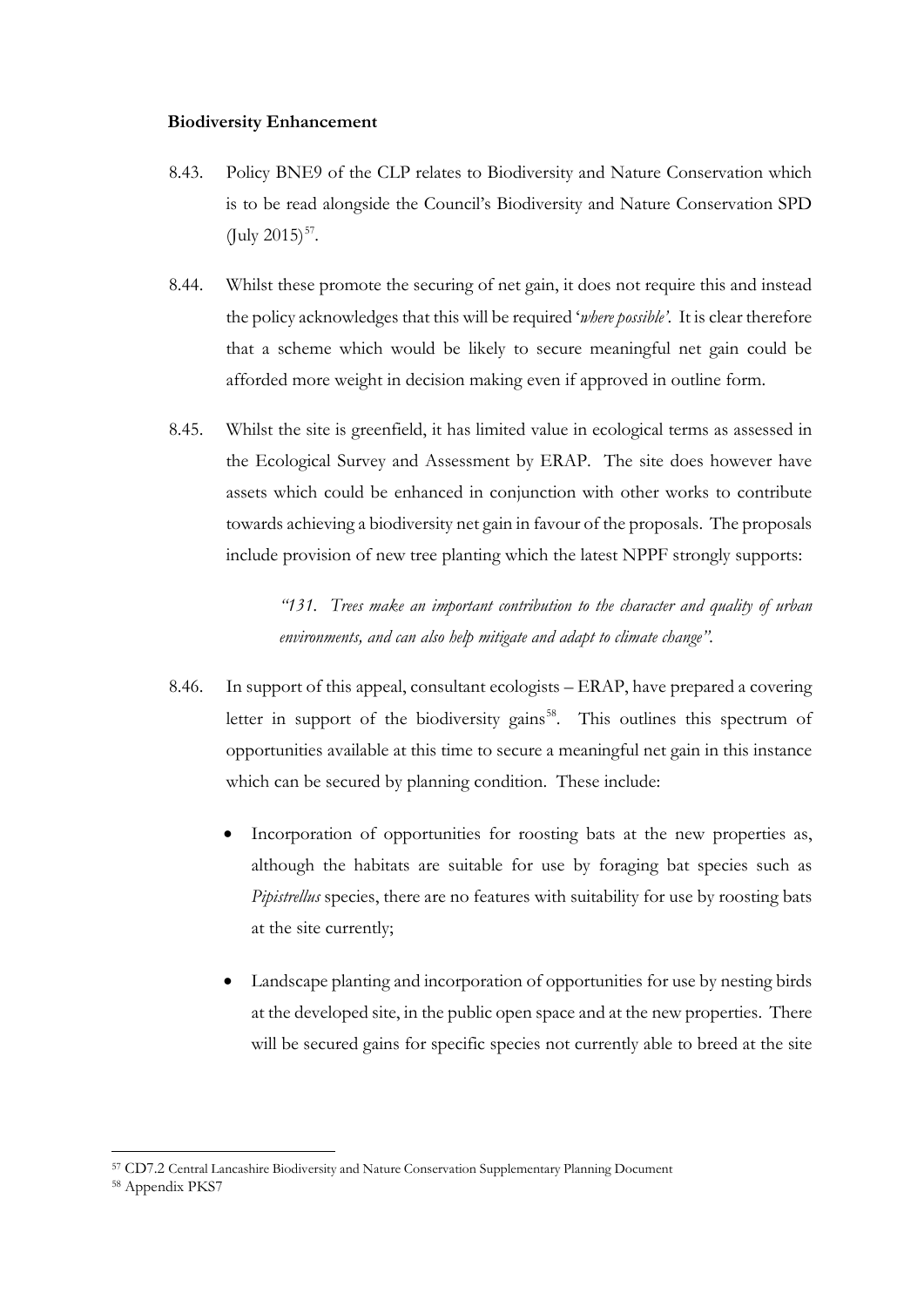such as swift (a red-listed bird species) and house sparrow and starling (both red listed and Priority Species) at the new properties;

- Supplementary planting of native trees and shrubs at the retained hedgerows and tree line boundary features to enhance their condition to good and to achieve improved habitat connectivity and green infrastructure around the site;
- Eradication of the 0.01 hectare area (approximately) of Japanese Knotweed (Fallopia japonica), an invasive species listed on Schedule 9 of the Wildlife and Countryside Act (as amended) at the site and planting of wildflower grassland;
- Creation of an area of up to 0.09 hectares of wildflower grassland in a good condition by both creation of new habitat and enhancement of existing grassland, and subsequent appropriate management for biodiversity; and
- Preparation and implementation of a Landscape and Habitat Management Plan (or similar) to secure long-term management of the retained and created habitats in accordance with conservation targets and objectives.
- 8.47. In this context, I believe the accruable benefits to biodiversity exceed the requirements of Policy BNE9 and can be attributed moderate weight in favour of the appeal proposals.

## **Socio Economic Benefits**

- 8.48. Paragraph 81 of the Framework states that significant weight should be placed on the need to support economic growth through the planning system.
- 8.49. I have summarised the estimated benefits of the scheme through the construction phase, using the HBF Housing Calculator<sup>[59](#page-41-0)</sup>, as follows:
	- Support the employment of around 77 people;
	- Generate  $\dot{f}$  301,325 in tax revenue, including  $\dot{f}$  28,236.50 in council tax revenue;

Increase in spending for local services and facilities, improving the vitality and viability of existing services and facilities in the town. For the North West, average

<span id="page-41-0"></span><sup>59</sup> https://www.hbf.co.uk/policy/policy-and-wider-work-program/hbf-housing-calculator/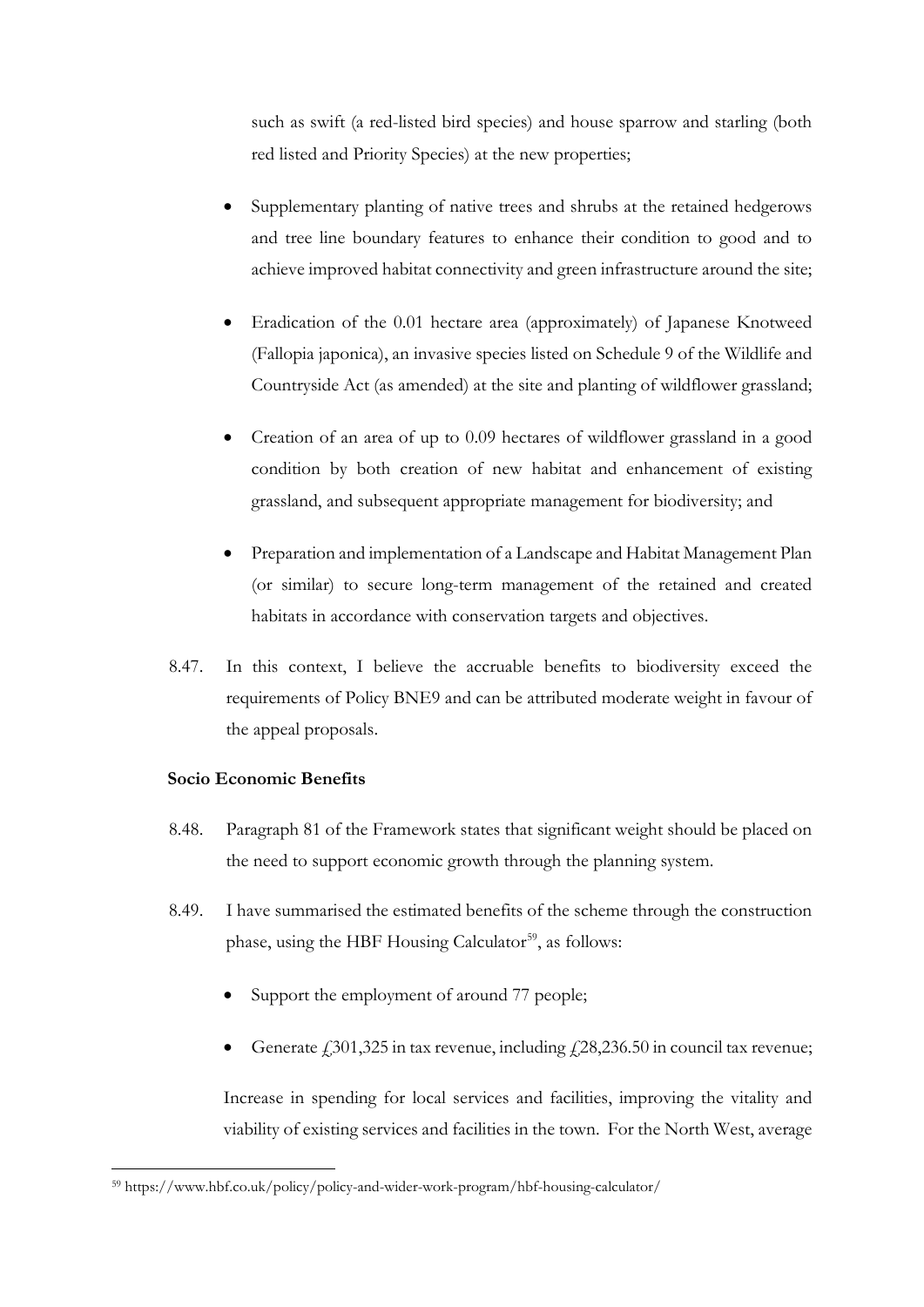household spend is estimated by the ONS to be around  $\overline{4530}$  per week<sup>60</sup>. Applying the  $\angle$  530 average weekly spend figure to the 25 dwellings and translating this into an annual figure, the proposed development could generate annual household expenditure of  $f(689,000$  per annum.

8.50. One of the key economic priorities for Chorley, as set out in the Central Lancashire Economic Regeneration Strategy<sup>61</sup>, is 'ensuring residents and communities reach their full *economic potential'*. Supporting increased opportunities for local employment through activities such as housebuilding is therefore one way of encouraging such labour benefits. The letter of intent from SME housebuilder Hollins Homes states that the company supports 25 full-time employees, not including a range of external local contractors, which the development would help continue to facilitate their employment.

#### **Providing Connectively to the Wider BNE3.3 site**

- 8.51. It was part of the Council's reasons for refusal that the development of the appeal site in isolation from "*the wider site allocation*" would lead to a "*piecemeal approach to development*". It is unclear what the Council means by the "wider site allocation" nor why this would lead to a "piecemeal approach to development" given that the appeal site and BNE3.3 is not currently a housing allocation. I have inferred from the language of the reason for refusal, and the Council's Statement of Case, that it is expected BNE3.3 will inevitably become a housing allocation in the eLP and the importance of BNE3.3 being able to deliver housing as a whole.
- 8.52. Notwithstanding that I consider the delivery of the appeal site would not have prevented the remaining land within BNE3.3 coming forward in the future, and so could not have been substantiated in any event, the Council have withdrawn this reason for refusal in response to our offer of providing an adoptable access road and footways through the appeal site to connect to the remaining BNE3.3 area.

<span id="page-42-1"></span><span id="page-42-0"></span><sup>60</sup> Estimates represent a three-year average and are derived from household spend by region for 2018- 20, produced by the Office for National Statistics.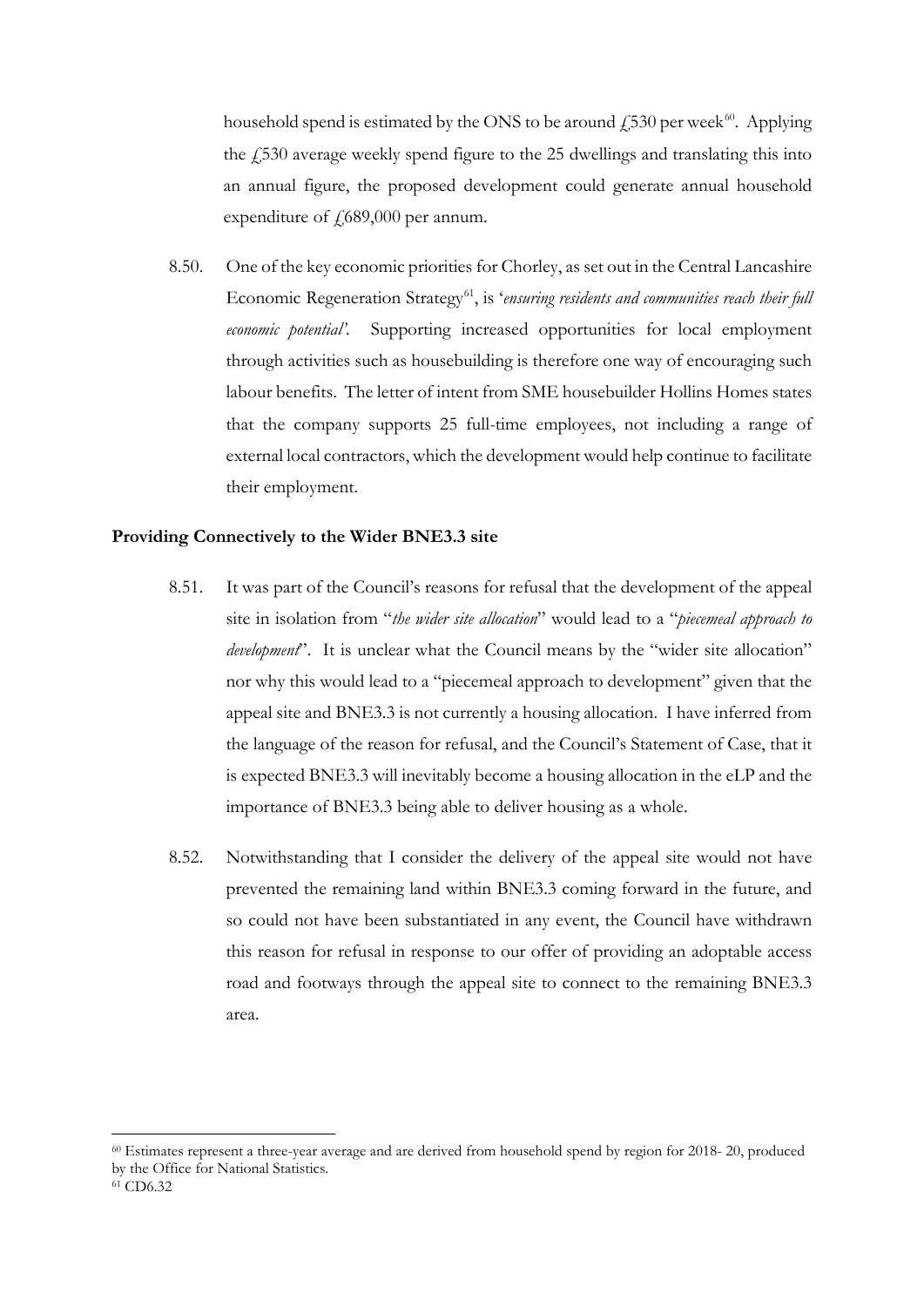8.53. In this context, the appeal site would facilitate the delivery and practical reality of delivering all the safeguarded area for housing. I give positive weight in the planning balance to this.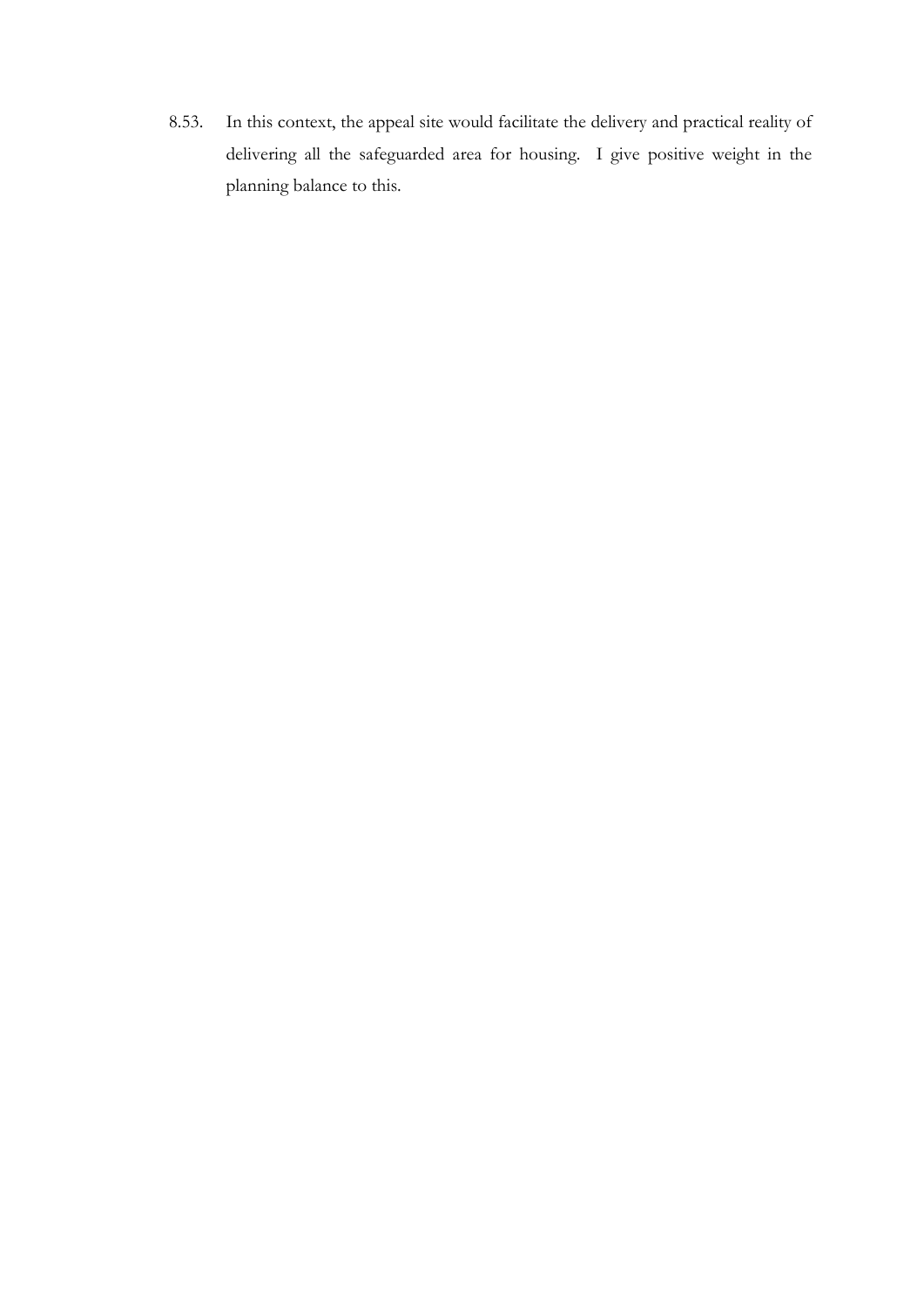#### **9. THIRD PARTY CONCERNS**

- 9.1. There have been objections from local residents to the application (and its predecessors) and to the appeal proposals, and from the town council, ward councillors and Adlington Primary School.
- 9.2. The main topic of neighbour concern is traffic generation, with some 30 objections. There are references to difficult existing traffic conditions, with queueing from the estate and concern about the structural soundness of the canal bridge, which serves as the only way in or out of this part of Adlington. Some objections offer disbelief of the TRICS data used and all consider that additional traffic would lead to unacceptable congestion.
- 9.3. There is no technical evidence to support this assessment. The TS has been carried out using industry standard methodology and data and has been scrutinised by LCC highway officers, who have no objection to the proposals. On highway matters, the response from LCC states:

*'Using TRICS, the applicant predicts that the proposed 25 dwellings will generate 13 and 12, two-way vehicle trips during weekday AM and PM peaks respectively. The trip to be generated by the proposed development will obviously lead to increased flows on Park Lane and the surrounding highway network, however this level of impact is unlikely to adversely affect the smooth operation of the highway network including the junction of the A6 and Park Road which is a critical location on the local highway network'*.

- 9.4. The NPFF, at §111 states that development should only be prevented or refused on highways grounds if there would be an unacceptable impact on highway safety, or the residual cumulative impacts on the road network would be severe. There is no evidence that this threshold would be met and local highway authority considers that the smooth operation of the highway is unlikely to be affected by the appeal proposals.
- 9.5. Concern is expressed at the poor bus and rail services available in the area. However, the current rail timetable for the newly electrified line provides 2-3 trains an hour each way during the morning and evening peak periods and one train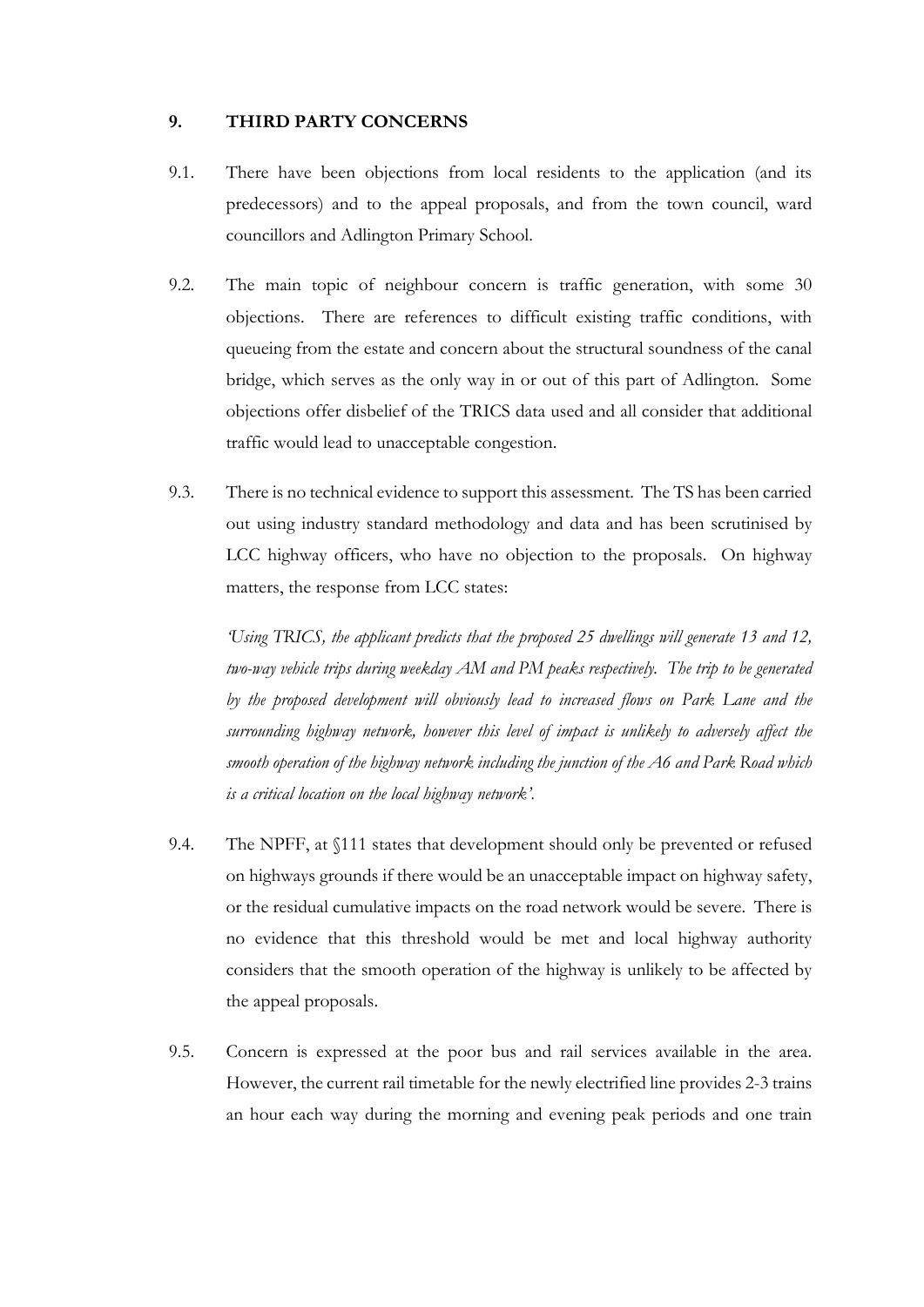every 2 hours between the peaks and into the late evening.<sup>62</sup>. Having a station so close to a proposed development is unusual and is a substantial sustainability benefit for the area, and additional patronage would be beneficial. LCC Highways seek the improvement of four bus stops and an enhancement of public transport services, which equates to one bus stop refurbishment for each 6 dwellings. Should the appeal be allowed, this will be further explored with LCC as part of the s278 agreement.

- 9.6. The facilities available within this part of Adlington are the subject of a number of representations. However, I have set out in my evidence the wide range of services in Adlington that are easily accessible on foot and cycle from the site and new development will increase potential trade to the benefit of the centre.
- 9.7. Another topic of concern it that existing facilities, such as GP practices and schools are already over-stretched. LCC education officers have provided evidence that new secondary school places are required to accommodate children from the new development resulting in a financial contribution of  $f(92,247)$  to be secured within the S106 Agreement. No new primary school places are needed as there is projected to be a decrease in the number of children in attendance<sup>[63](#page-45-1)</sup>. There have been no requests from the Primary Care Commission in relation to any need for mitigation in relation to healthcare provision, and no evidence that the GP list is closed.
- 9.8. There are concerns about parking-led congestion around Adlington Primary School. However, the development will not contribute to those concerns as the school is within a very short walking distance to the development.
- 9.9. Other comments relate to increased risk of surface water flooding, loss of biodiversity and access to the PROW. With regard to flood risk, development will be required to control surface water runoff from impermeable surfaces. As there are no impermeable surfaces on the site at present, it means that rainfall on around half of the site will be brought under control and discharged at a rate to be agreed with the Lead Local Flood Authority as part of a sustainable drainage strategy.

<span id="page-45-1"></span><span id="page-45-0"></span><sup>62</sup> Appendix PKS2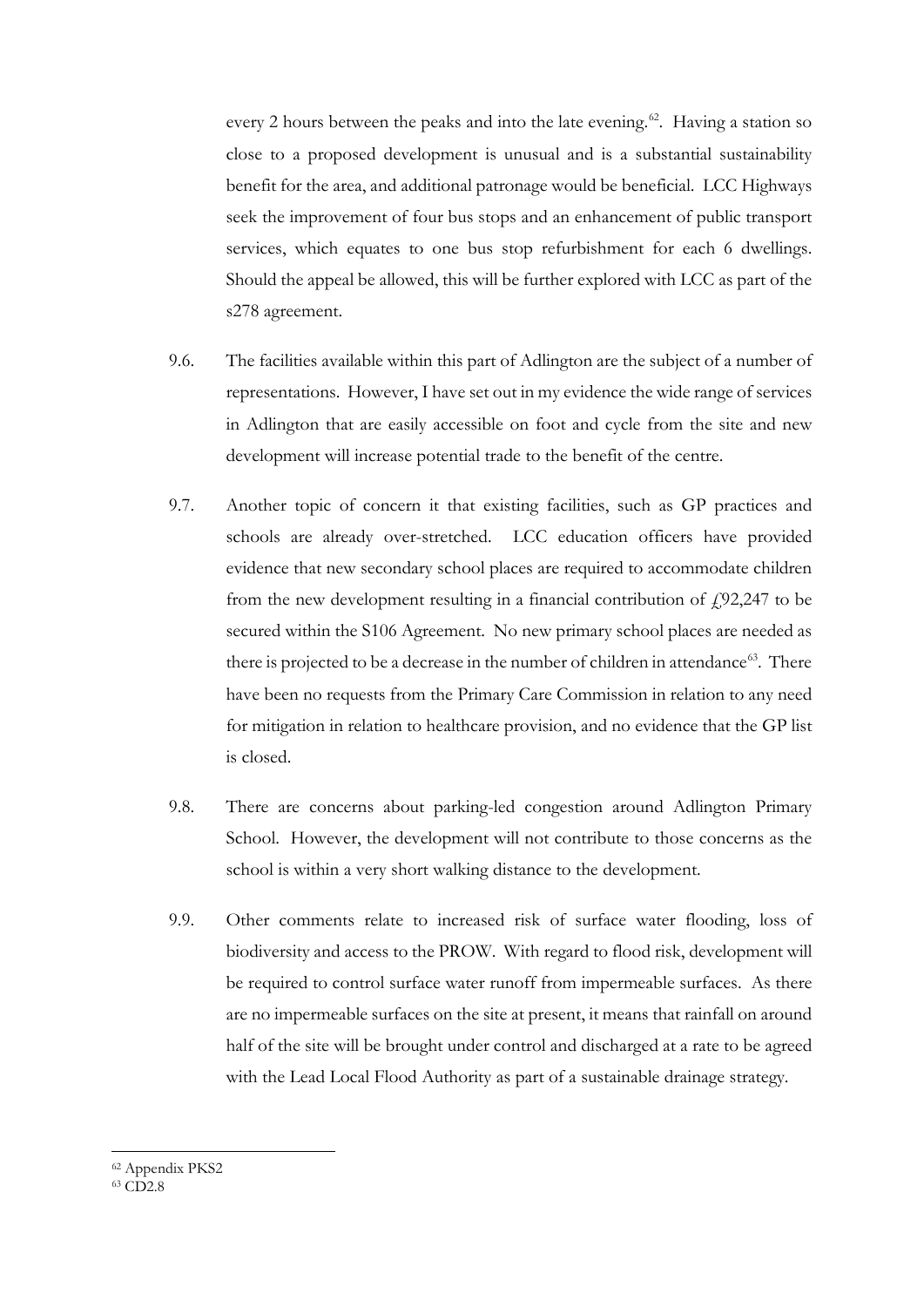- 9.10. The biodiversity proposals have been considered by the Council's specialist adviser and finds them acceptable, subject to some proposed conditions which include the implementation of biodiversity enhancements as part of the development.
- 9.11. My conclusion on the third-party representations is that they do not weigh against the development nor were they sufficient to be considered by the Council as a reason for refusal. The matters considered have been addressed in the reports submitted with the application, are subject to mitigation proposals where necessary, including commuted payments, or are concerns that will not be adversely impacted by the development.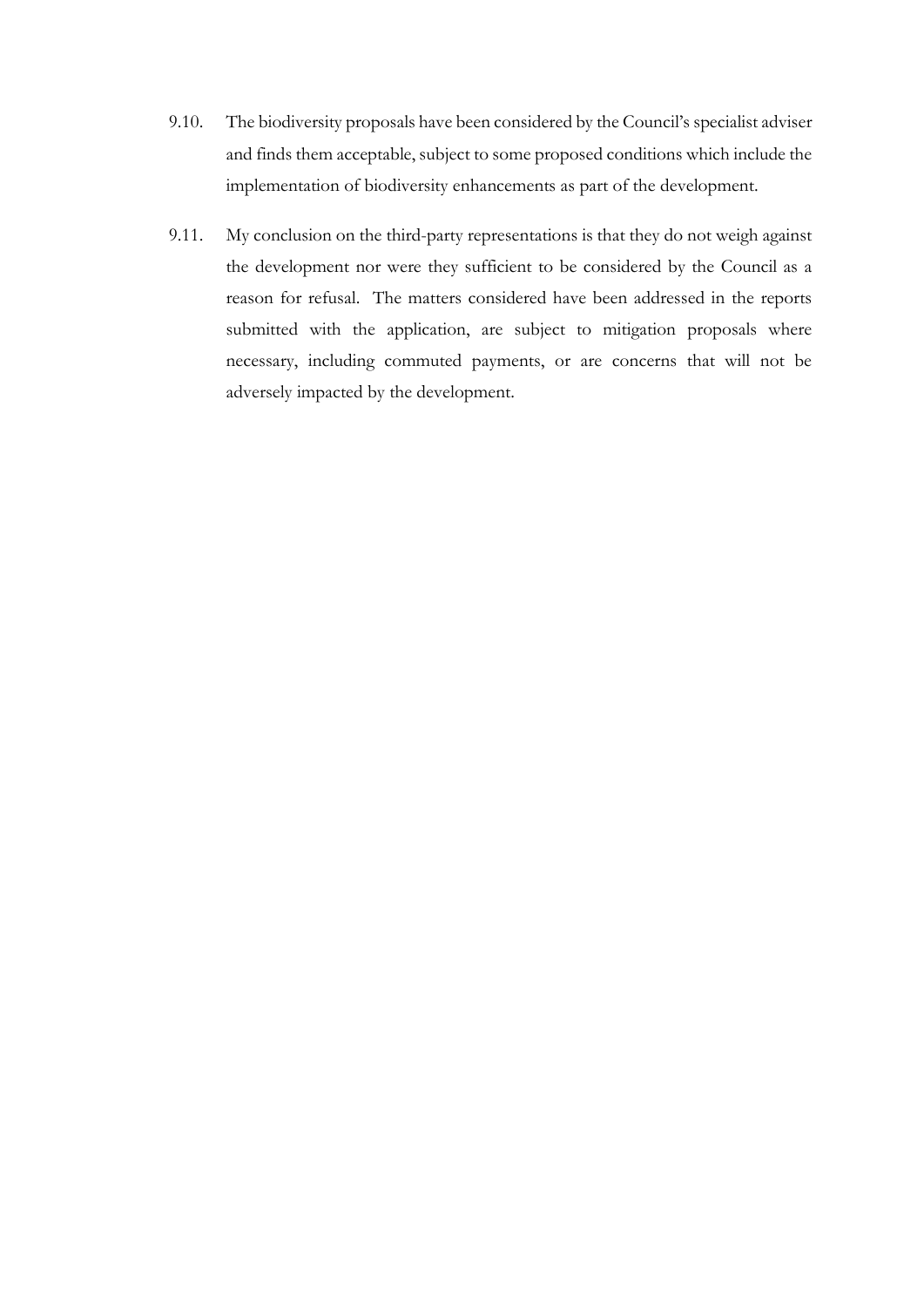#### **10. PLANNING BALANCE ASSESSMENT**

#### **Engaging the 'tilted balance'**

- 10.1. Section 38(6) of the Planning and Compulsory Purchase Act (2004) requires that should regard be had to the adopted development plan, decision taking must be done so unless material considerations indicate otherwise. The NPPF paragraph 11(d) identifies that where the most important policies for determining an application are out-of-date, planning permission should be granted unless specific policies in the NPPF provide a clear reason for refusal or any adverse impacts of doing so would significantly and demonstrably outweigh the benefits.
- 10.2. The evidence of Mr Saunders demonstrates the Council's inability to demonstrate a deliverable five-year supply of housing land. Under paragraph 11(d) of the NPPF the 'tilted balance' is therefore engaged which for decision making of this appeal means that planning permission should be approved unless it can be found that there are adverse impacts which would significantly and demonstrably outweigh the benefits of development.
- 10.3. The most important policies for the determination of this appeal are CS Policy 1, CS Policy 4 and Policy BNE3. The evidence of Mr Betteridge concludes that CS Policy 4 and Policy BNE3 are out-of-date, irrespective of whether there is a fiveyear housing supply. Whilst his conclusions are that CS Policy 1 is not in itself out-of-date, when considering the whole basket of most important policies together, they are out-of-date and thus the 'tilted balance' is engaged, irrespective of the conclusions on five year housing land supply. The only policy against which there is conflict is BNE3. Mr Betteridge concludes that this conflict should be given limited weight in the planning balance because of the need to deliver housing and the lack of any specific harm associated with the delivery of the appeal site.
- 10.4. I have set out the significant benefits in favour of the development in Section 8 of my proof and the weight I attribute to each of these. These benefits are primarily linked to the delivery of much-needed housing within an authority where there is a significant housing shortfall with a land supply of 2.4 years and an absence of a meaningful strategy in the short term to address this acute issue. In fact, the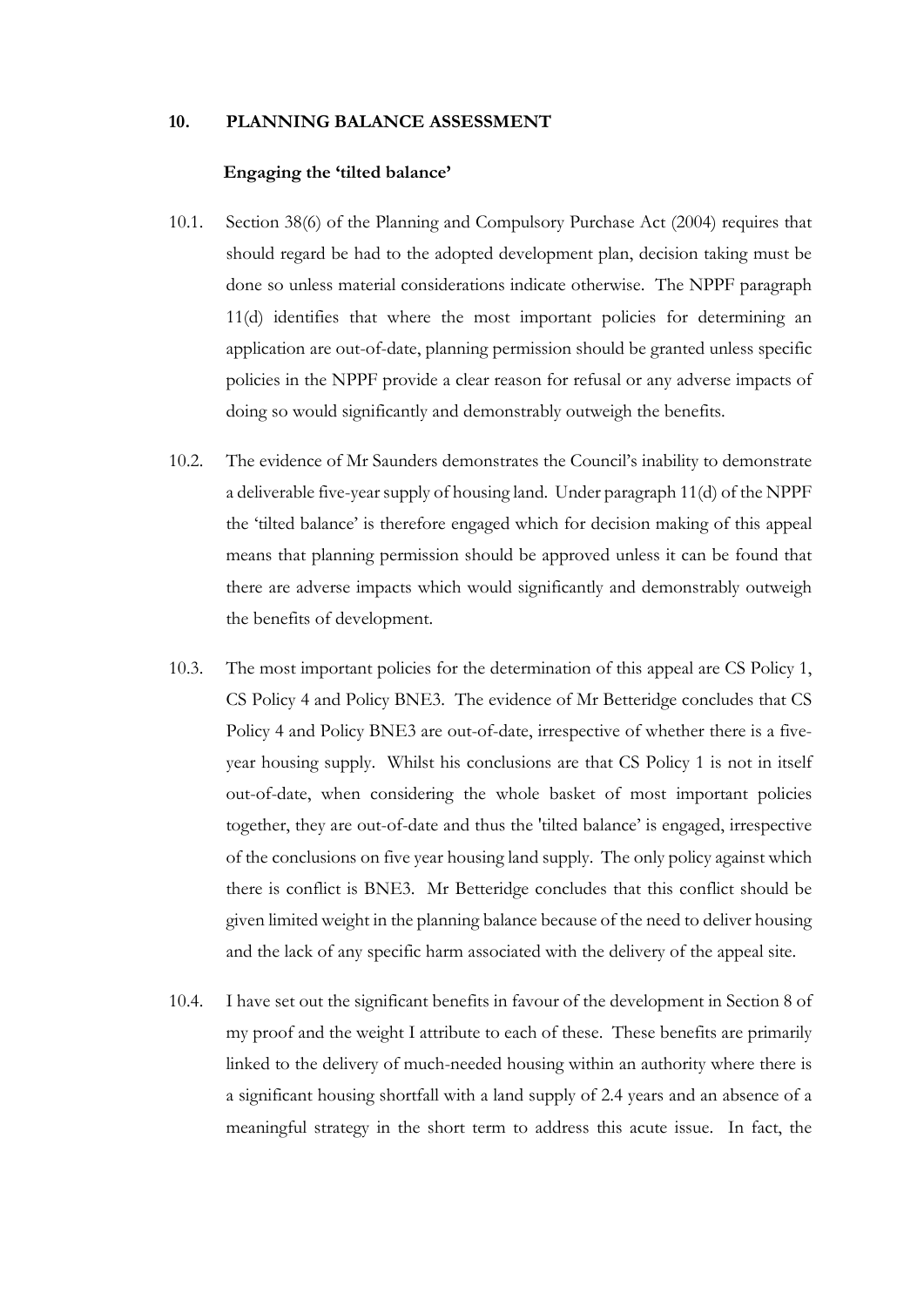Council's policy approach seeks to intentionally suppress the delivery of housing within the Borough.

- 10.5. This is even more significant for the provision of affordable housing where there has been a persistent under delivery against affordable needs over the entirety of the plan period which is likely to continue without intervention. The assessment of the Council's deliverable supply demonstrates that the affordability issue within the Borough will only continue to exacerbate.
- 10.6. The weighting to be attributed to each of these significant housing benefits have been considered in detail and are summarised in Table below against the Council's own assessment:

| <b>Positive Benefits</b> | Appellant        | <b>Council (Officer</b> | Council (SoC) |  |
|--------------------------|------------------|-------------------------|---------------|--|
|                          |                  | Report)                 |               |  |
| <b>Market</b> homes      | Significant      | None                    | Limited       |  |
| Affordable homes         | Very Significant | None                    | Significant   |  |
| Open space               | Significant      | Moderate                | None          |  |
| <b>Biodiversity net</b>  | Moderate         | None                    | None          |  |
| gain                     |                  |                         |               |  |
| <b>Economic benefits</b> | Moderate         | Little                  | Moderate      |  |
|                          |                  | weight/Moderate         |               |  |
| Connectivity to          | Moderate         | None                    | None          |  |
| wider site BNE3.3        |                  |                         |               |  |

### **A Lack of Demonstratable Harms**

- 10.7. Paragraph 11(d) limb ii) of the Framework requires that any adverse impacts resulting from development must significantly and demonstrably outweigh benefits. The Council's reasons for refusal do not identify any adverse impacts which would significantly and demonstrably outweigh the benefits.
- 10.8. My evidence is that the proposals represent sustainable development and are in accordance with the Framework. There is conflict with one single policy of the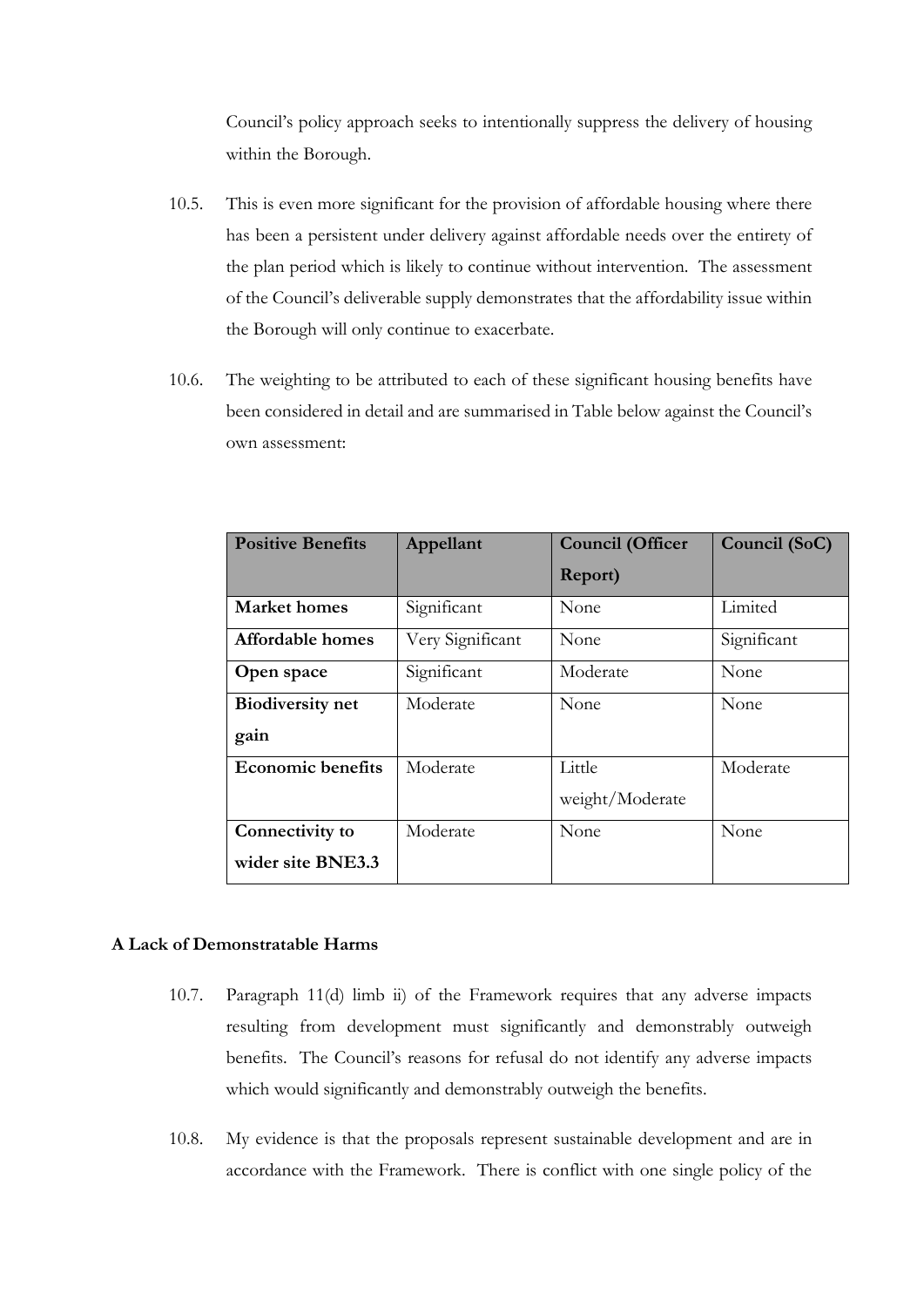CLP alone (Policy BNE3), which is out-of-date for the reasons given in evidence by Mr Betteridge.

- 10.9. While it is accepted that there is a technical conflict with Policy BNE3, the evidential basis underpinning Policy BNE3 has been found to be out of date, given its alignment and derivation to an out-of-date housing requirement established under RSS which is not meeting identified needs. This is at a time where emerging planning policy, is promoting safeguarded land such as the application site to come forward for development in the short term from 2021.
- 10.10. I set out that there are no technical matters relating to the appeal proposals where it could be considered that there would be a resultant adverse impact from development to factor into the planning balance in this instance. This is common ground.
- 10.11. Whilst at the time of refusing planning permission, the Council imposed 3 reasons for refusal, two of these are no longer being pursued which related to connectivity to the wider Safeguarded Land site and inappropriate development in the Green Belt.
- 10.12. No land use planning harm flows from any conflict with Policy BNE3 which is out of date. In fact, as a result of Policy 4 and Policy BNE3 being out-of-date, Policy MP of the Core Strategy means that the proposals are in accordance with the Development Plan as a whole.
- 10.13. My conclusion is that the appeal proposals present a situation where there is no development harm or material adverse impact. The sole issue is temporal, being when and not if consent should be granted.
- 10.14. This should be considered against the backdrop of the Council's diminishing housing land supply which has shrunk noticeably even in the space of 18 months since the Pear Tree Lane inquiry.
- 10.15. I submit that to allow this appeal would not serve to undermine any future plan making process. To the contrary, I believe it will serve to strengthen the Council's ability to formulate a robust plan, with sites delivering early in the plan period,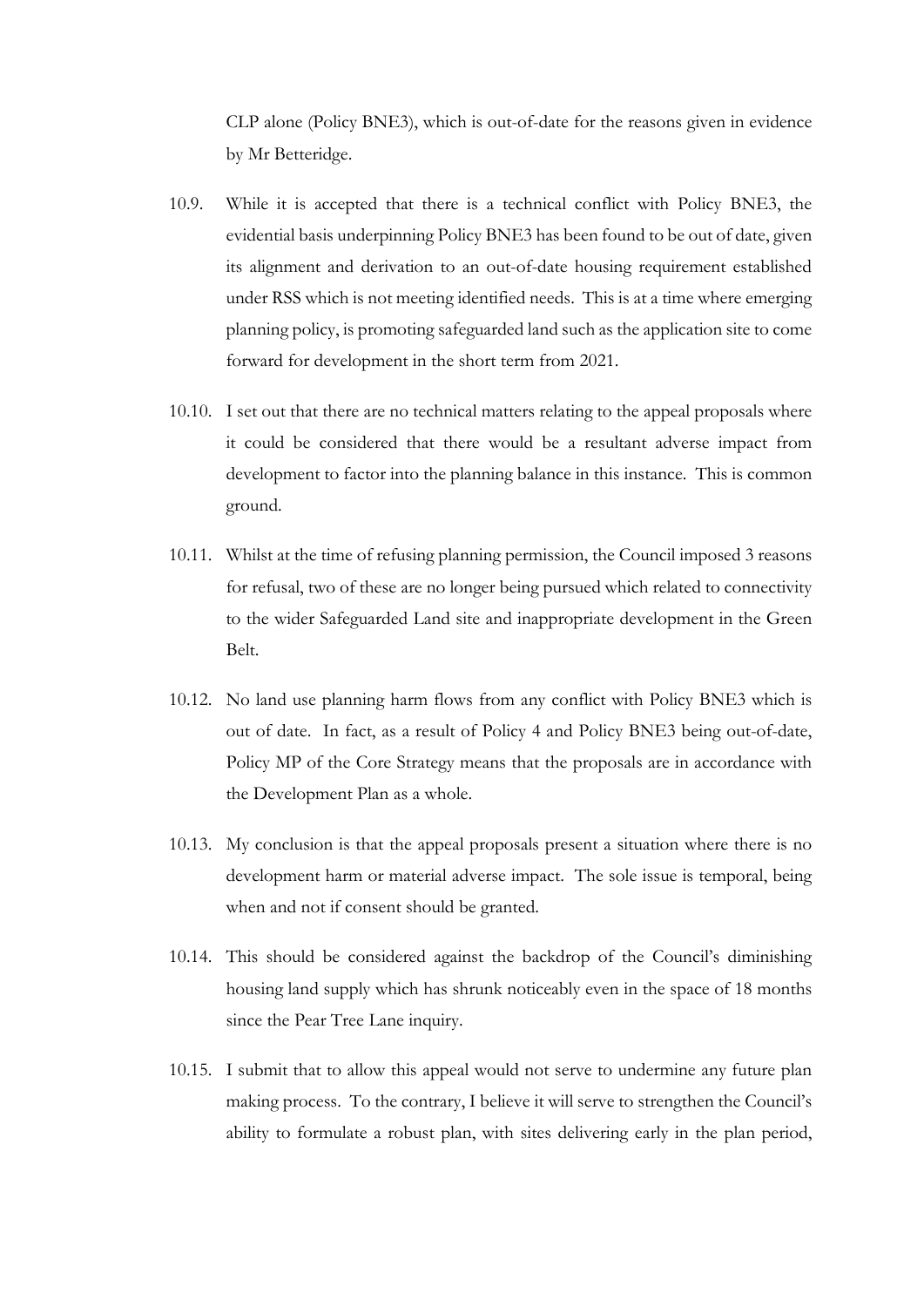removing uncertainty of delivery of what it clearly believes is to be a future housing site.

- 10.16. Through the examination of the emerging Local Plan (whenever that may be), the Council could rely upon this site as component of a more robust housing land supply. The only difference would be that the site would be drawn as a commitment of a draft housing allocation with planning permission. This is not a different situation to that at the time of the Council adopting the CLP whereby commitments were already in place.
- 10.17. In conclusion, I submit there to be no material adverse impacts or harm arising from the appeal proposals. Taking this against the significant benefits that weigh heavily in favour of the appeal, I conclude that the appeal should be allowed.

#### **Assessment of Benefits under a 'Flat Balance' Scenario**

- 10.18. Should the Inspector disagree with me and find that Policy 4 and BNE3 are up to date and that the Council can demonstrate a five-year housing land supply then I accept that the tilted balance is not engaged and instead requires the planning balance to be determined in a 'flat balance scenario'.
- 10.19. In this instance I have considered whether there are material considerations which outweigh the policy conflict with Policy BNE3. As helped by the evidence provided by Mr Betteridge and Mr Saunders, my conclusion does not change, and I consider that planning permission should still be granted.
- <span id="page-50-0"></span>10.20. This was also the position taken by Inspector Hayden in the Pear Tree Lane appeal decision just 18 months ago where he concluded $64$ :

*Overall, therefore, notwithstanding the proposal's conflict with the appeal site's designation as Safeguarded Land in Policy BNE3 of the CLP, the presumption in favour of sustainable development in paragraph 11(d) of the Framework is a material consideration which, in this case, warrants a decision other than in accordance with the development plan. Even if I were to conclude that the 'tilted balance' was not engaged in this case, applying the 'flat balance' under section 38(6), I find that the significant benefits of the proposal in addressing housing needs in Chorley would outweigh the harm*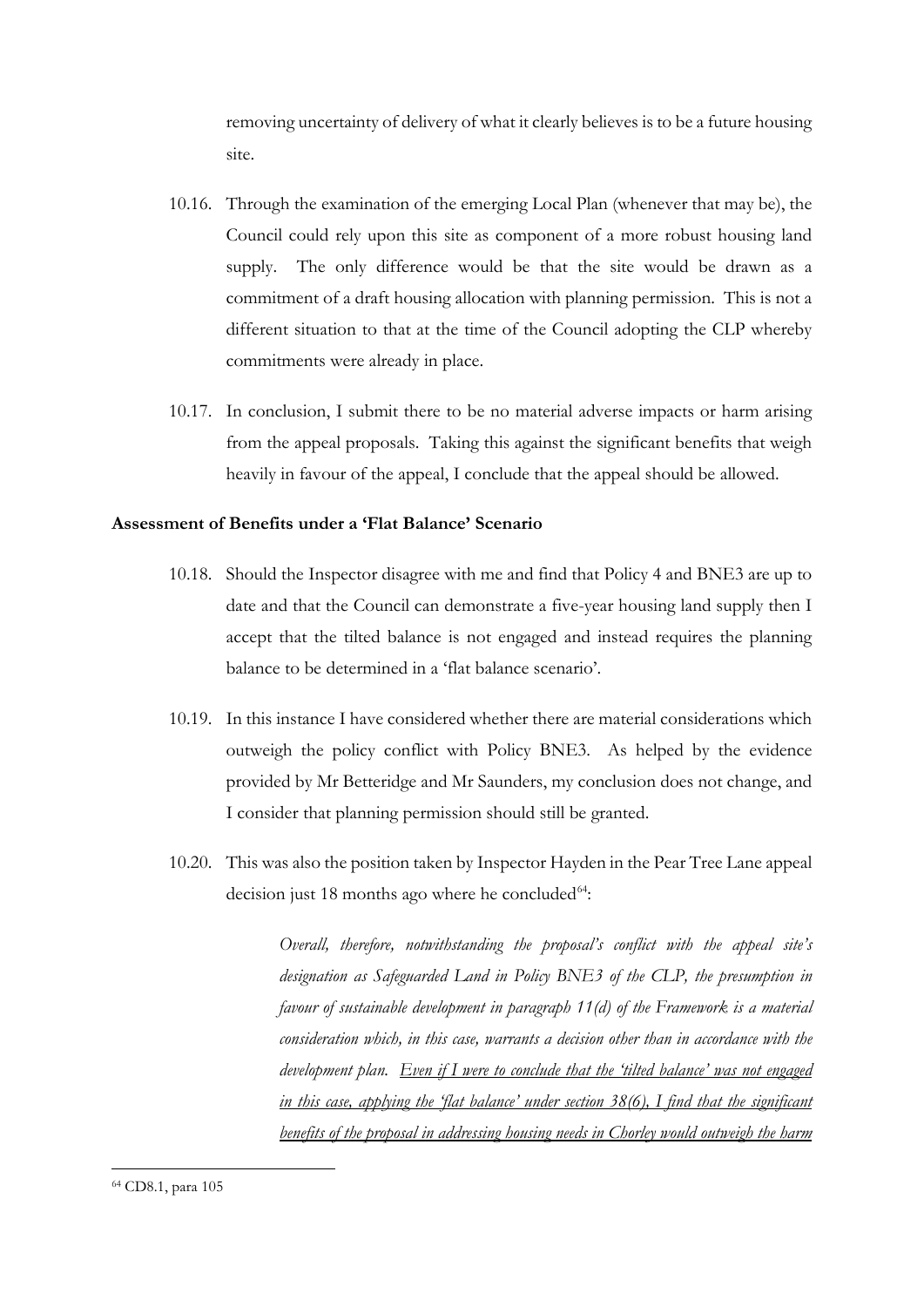*due to the conflict with Policy BNE3 and its effects on the landscape, visual amenity and the significance of the heritage asset. As such the material considerations would still warrant a decision other than in accordance with the development plan. Accordingly, the appeal should be allowed.*

- 10.21. It is of note that this was still his conclusion despite accepting there were some harms associated with landscape, visual amenity, and the significance of a heritage asset. No such harms are alleged on the appeal site before this inquiry.
- 10.22. I have also referred to other appeal decisions nationally to support my conclusion.
- 10.23. I also note that positive outcomes attributed to the over-provision of on-site open space, securing a level of biodiversity improvements, and numerous economic benefits, providing future connectivity to the wider safeguarded site and the provision of an important small-medium sized site for a SME housebuilder, should continue to carry the same level of weight.
- 10.24. In considering the weight towards the benefits of housing provision, I am informed by the Secretary of State's conclusion in the appeal decision at Money Hill<sup>45</sup> where, despite the local authority demonstrating a five year housing land supply position, it was found that:

*'He agrees with the Inspector that there is also a current national imperative to boost the supply of housing and, in recognition of this, the Council rightly does not cite their five year housing land supply as a reason to withhold planning permission (IR87). The Secretary of State attaches significant weight to the fact that the proposed development would provide for 605 new homes of which up to 182 would be affordable*.

- 10.25. Under the same circumstances at a more recent appeal decision at Nantwich<sup>[66](#page-51-1)</sup>, the Secretary of State also concluded that significant weight was afforded noting '*nationally it is a government policy imperative to boost the supply of housing'*.
- 10.26. This appeal decision was recognised by the Inspector in the most recent case at Land to the North of Bigsby Road, Retford $67$ , where it was found that similar weight should be applied to housing benefits. The Inspector also considered the

<sup>65</sup> CD8.24 para 14

<span id="page-51-1"></span><span id="page-51-0"></span><sup>66</sup> CD8.25 para 28

<span id="page-51-2"></span><sup>67</sup> CD8.26 para 111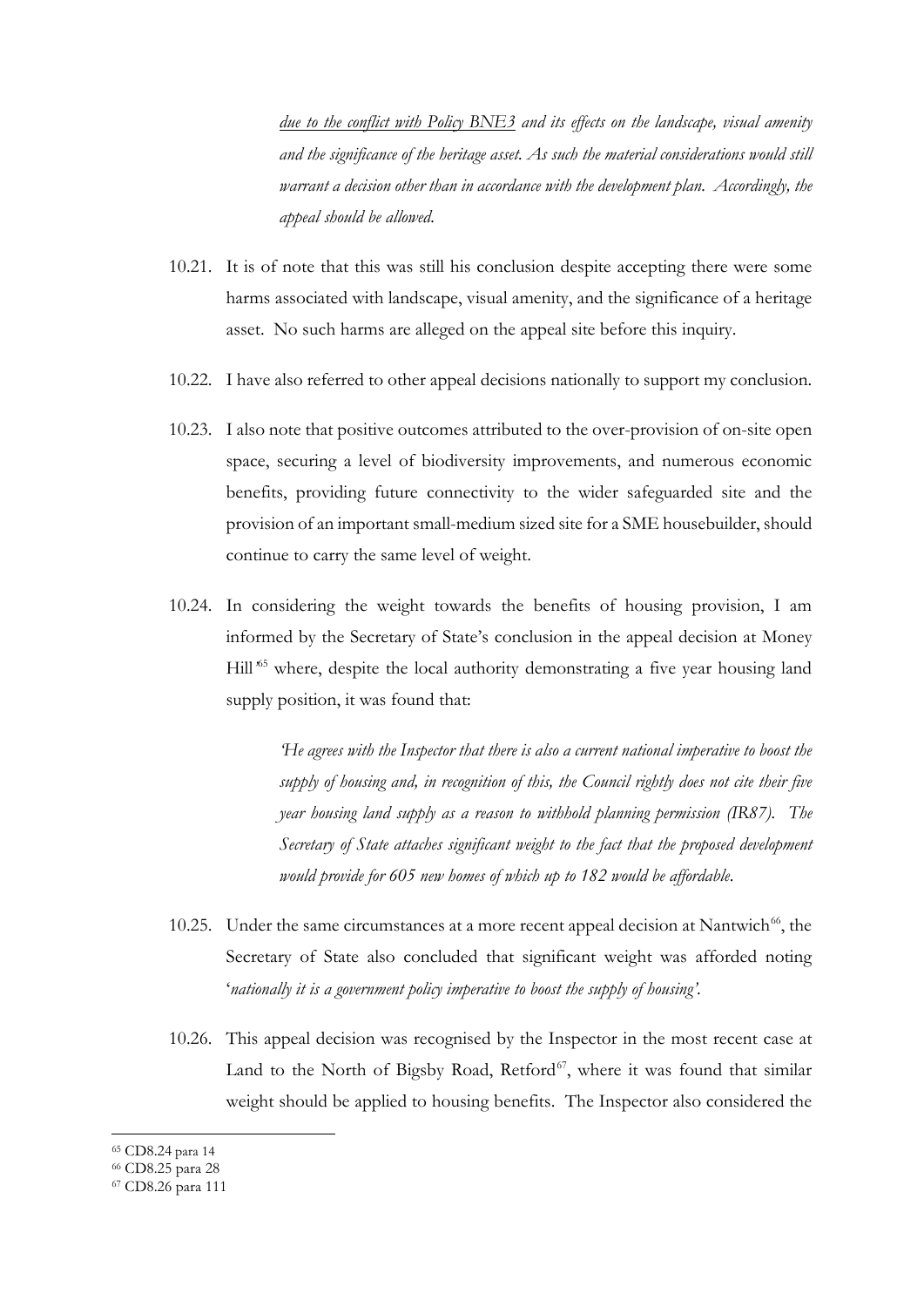provision of affordable housing more specifically and noted too that '*The provision of affordable housing attracts significant weight as delivery has been very low in the area in recent years and a significant need for affordable housing is identified'*.

- 10.27. In the case of Chorley there is evidence of a diminishing supply both quantitatively and qualitatively, and therefore the delivery of a small-medium sized, single site such as at Carrington Road, Adlington, will bring about the benefit of supplementing this supply which currently comprises a significant proportion of windfall sites and individual dwelling schemes as set out in the evidence of Mr Saunders. My evidence is that by having this site as a commitment only adds to the soundness of the supply and the plan-making process at such time that the emerging Local Plan is progressed to the EIP stage. Furthermore, the Council's current approach to reducing the housing requirement and the reduced housing delivery year on year will only serve to create a significant shortfall early in the new plan period of not just market housing, but affordable housing too. This is a shortfall that would be assisted by the delivery of the appeal site which the appellants consider could reasonably start building out from January 2024 if the appeal is allowed.
- 10.28. From September 2022, five years since the MOU1 was signed off (September 2017), this joint agreement will be rendered time expired and out of date, as set out by Mr Saunders and Mr Betteridge. The standard method would form the basis for calculating the housing requirement in Chorley. On this basis, it is common ground Chorley would not be able to demonstrate a five year land supply from September 2022 applying the standard method figure. So even accepting the Council's land supply case in full, it is a position that would be very short-lived.
- 10.29. For all the above reasons, and recognising the clear precedent in national appeal decisions, I conclude that the same should also apply in this case and that significant weight be attached to the provision of market housing and very significant weight to the provision of affordable housing. Further, there are a number of additional benefits which weigh in favour of the proposals irrespective of whether the tilted balance is engaged.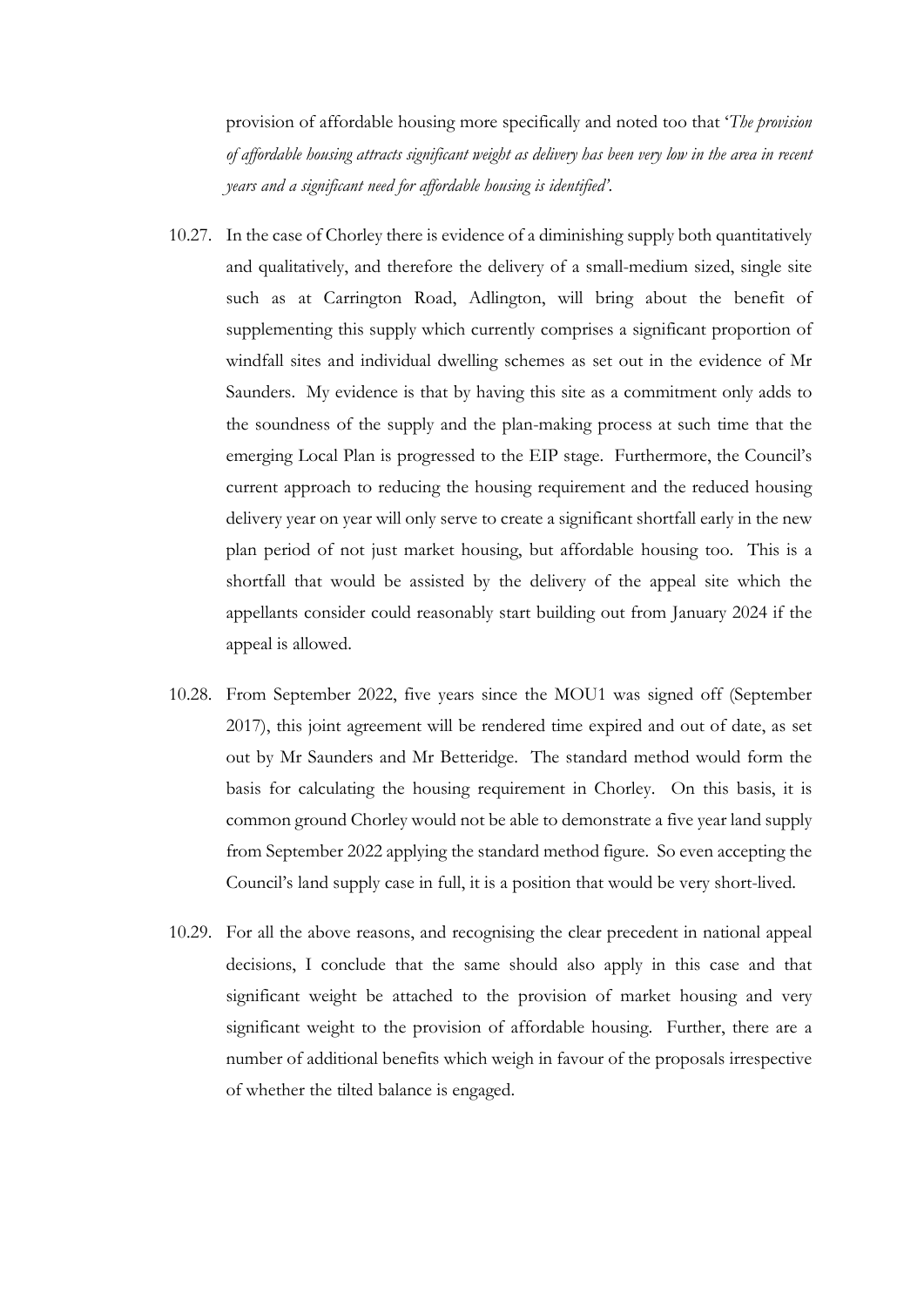10.30. In conclusion, should it be found that the Council can demonstrate a 5YHLS or that Policy 4 and BNE3 are up to date, then planning permission should still be granted when applying the 'flat balance'.

#### **Summary and Conclusion**

- 10.31. Section 38(6) of the Planning and Compulsory Purchase Act 2004 requires that applications for planning permission must be determined in accordance with the development plan unless material considerations indicate otherwise.
- 10.32. It has shown that the proposals accord with all but one policy in the Development Plan, that being conflict with Policy BNE3 which establishes the appeal site designation as Safeguarded Land.
- 10.33. Policy BNE3 has been found to be out-of-date, given it is underpinned and its boundaries derived by an out-of-date constrained housing requirement under Policy 4 of the CLCS. The fact that the site has been earmarked to deliver housing within the new plan period with a published base date of 2021, and that there are limited opportunities to meet identified needs other than releasing Safeguarded Land, further reduces this policy conflict.
- 10.34. Taking account of Mr Betteridge's evidence that the basket of most important policies for this decision (CS Policy 1, CS Policy 4 and BNE3) are out-of-date, and because the Council are unable to demonstrate a 5YHLS, I move onto Paragraph 11d of the Framework which sets the clear benchmark for decision making. Accordingly, the 'tilted balance' is engaged, meaning that any adverse impacts must significantly and demonstrably outweigh the associated benefits of development in order to refuse planning permission.
- 10.35. I have identified there to be an absence of any material harm and adverse impacts. There is conflict with Policy BNE3 which due to it being out-of-date is given limited weight. Policy MP means the proposals are in accordance with the Development Plan as a whole. Even if BNE3 is not considered out-of-date, there would only be a temporary harm linked to the development of Safeguarded Land. This temporal harm is negligible and will continue to diminish as the eLP progresses. On the contrary, there are logical and sound reasons to allow the